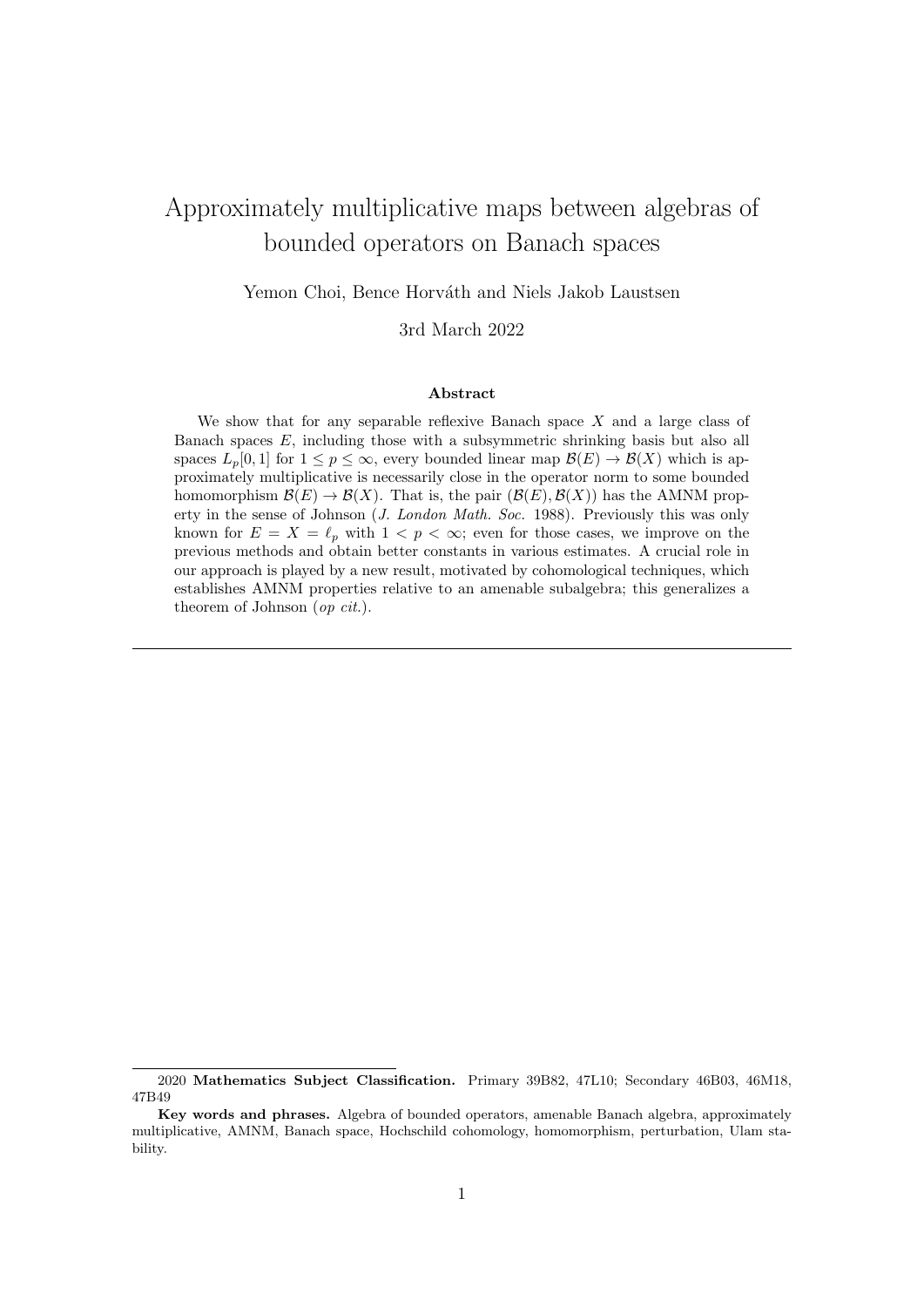# Contents

| $\mathbf{1}$   | Introduction                                  |                                                                                                    |                     |  |  |
|----------------|-----------------------------------------------|----------------------------------------------------------------------------------------------------|---------------------|--|--|
|                | 1.1                                           | Background context, and the statement of our main theorem                                          | $\overline{2}$      |  |  |
|                | 1.2                                           |                                                                                                    | $\overline{4}$      |  |  |
|                | 1.3                                           | Comments on the proof of our main theorem, and other results of interest.                          | $6\phantom{.}6$     |  |  |
| $\overline{2}$ |                                               | Definitions and preliminary results                                                                |                     |  |  |
|                | 2.1                                           |                                                                                                    | $\overline{7}$      |  |  |
|                | 2.2                                           |                                                                                                    |                     |  |  |
|                | 2.3                                           |                                                                                                    | - 9                 |  |  |
| $\bf{3}$       | Towards a proof of the main theorem           |                                                                                                    |                     |  |  |
|                | 3.1                                           |                                                                                                    |                     |  |  |
|                | $3.2\,$                                       | The proof of Proposition $1.12 \ldots \ldots \ldots \ldots \ldots \ldots \ldots \ldots \ldots 11$  |                     |  |  |
|                | 3.3                                           | Deducing the main theorem from other results $\ldots \ldots \ldots \ldots \ldots 13$               | 7<br>10<br>14<br>19 |  |  |
| $\overline{4}$ | Towards a proof of Theorem 1.11               |                                                                                                    |                     |  |  |
|                | 4.1                                           | The projective tensor product and approximate diagonals $\dots \dots \dots$ 14                     |                     |  |  |
|                | 4.2                                           |                                                                                                    | 14                  |  |  |
|                | 4.3                                           | Obtaining the unital version, using an improving operator $\dots \dots \dots$                      | 16                  |  |  |
|                | 4.4                                           | Explanation for the improving operator $\ldots \ldots \ldots \ldots \ldots \ldots$                 | 18                  |  |  |
| $5^{\circ}$    | Constructing the nonlinear improving operator |                                                                                                    |                     |  |  |
|                | 5.1                                           |                                                                                                    | 19                  |  |  |
|                | 5.2                                           | Defining the approximate homotopy $\ldots \ldots \ldots \ldots \ldots \ldots \ldots 22$            |                     |  |  |
|                | 5.3                                           | Defining the "improving operator" $\dots \dots \dots \dots \dots \dots \dots \dots \dots \dots$ 24 |                     |  |  |
|                |                                               | A Constructing an uncountable clone system for the Tsirelson space                                 | 27                  |  |  |

# <span id="page-1-0"></span>1 Introduction

#### <span id="page-1-1"></span>1.1 Background context, and the statement of our main theorem

The AMNM property referred to in the abstract was formulated by B. E. Johnson in [\[Jo88\]](#page-28-0), and fits into the broader theme of "Ulam stability" for normed representations of groups or algebras: see [\[BOT13,](#page-27-0) [Cho13,](#page-27-1) [Ko21,](#page-28-1) [MV19\]](#page-28-2) for more recent work in a similar direction. The main purpose of the present paper is to extend our knowledge of the AMNM property to a class of Banach algebras where relatively little has been done, namely the algebras consisting of all bounded operators on  $E$ , for various Banach spaces  $E$ . (The more restricted setting of stability for surjective homomorphisms has recently been considered by the second author with Tarcsay; see [\[HT22\]](#page-28-3).)

To state Johnson's original definition, and our own results, we need to set up some notation. For a Banach space X and  $r \geq 0$ ,  $ball_r(X)$  denotes  $\{x \in X : ||x|| \leq r\}$ . Given Banach spaces E and F, and  $n \in \mathbb{N}$ , we write  $\mathcal{L}^n(E,F)$  for the space of bounded nmultilinear maps  $E \times \cdots \times E \to F$ . If  $n = 1$ , then we shall usually modify this notation slightly and write  $\mathcal{L}(E, F)$ . One exception to this notational convention is that when  $n = 1$  and  $E = F$ , we will denote the Banach algebra of all bounded linear operators  $E \to E$  by  $\mathcal{B}(E)$ , to emphasise that this space is being equipped with extra algebraic structure. (We use the notation  $\mathcal{L}^n(E,F)$  for the space of bounded, *n*-linear maps in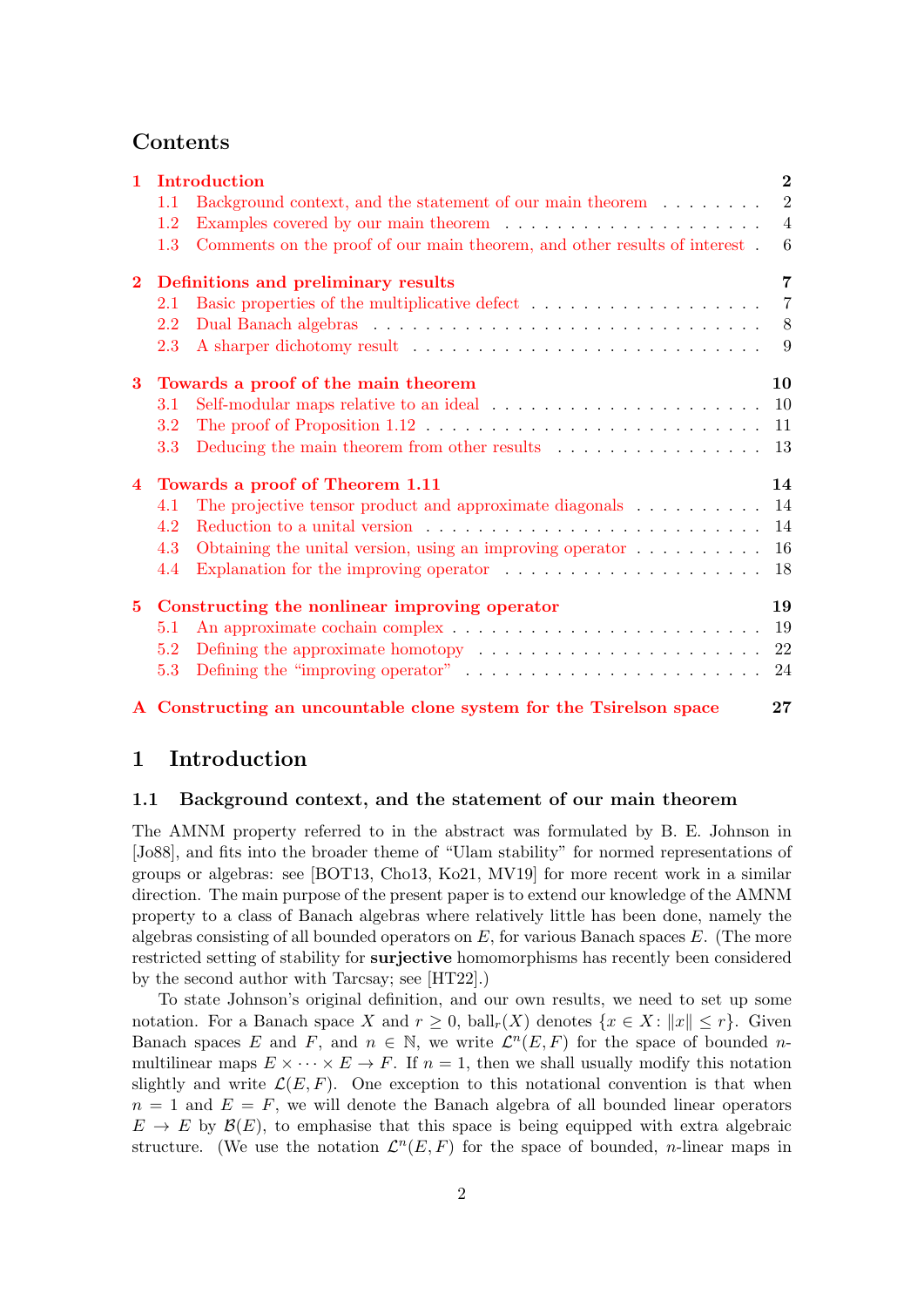place of  $\mathcal{B}^n(E,F)$  to avoid confusion later in the paper;  $\mathcal{B}^n$  usually stands for the space of continuous n-coboundaries in the context of Hochschild cohomology.)

For Banach algebras A and B we write  $Mult(A, B)$  for the set of bounded algebra homomorphisms  $A \rightarrow B$  (the zero map is allowed). Then, given  $\psi \in \mathcal{L}(A, B)$ , we have a "global" measure of how far  $\psi$  is from being a homomorphism; namely, we can consider the distance of  $\psi$  from the set  $\mathcal{L}(A, B)$  with respect to the operator norm. Explicitly,

$$
dist(\psi) := \inf \{ \|\psi - \phi\| \, : \, \phi \in \text{Mult}(A, B) \}.
$$

(Note that since Mult(A, B) is closed, dist( $\psi$ ) = 0 if and only if  $\psi \in \text{Mult}(A, B)$ .) On the other hand, since a linear map  $\psi : A \to B$  is a homomorphism if and only if it satisfies the identity  $\psi(a_1a_2) = \psi(a_1)\psi(a_2)$  for each  $a_1$  and  $a_2$  in the closed unit ball of A, we may consider the following "local" measure of how far  $\psi$  is from being a homomorphism.

DEFINITION 1.1. Given a linear map  $\psi : A \rightarrow B$ , the **multiplicative defect** of  $\psi$  is

$$
\text{def}(\psi) := \sup \{ \|\psi(a_1 a_2) - \psi(a_1)\psi(a_2)\| \colon a_1, a_2 \in \text{ball}_1(\mathsf{A})\} \in [0, \infty].
$$

If  $\psi \in \mathcal{L}(\mathsf{A}, \mathsf{B})$  and we have some a priori upper bound on  $\|\psi\|$  (say  $\|\psi\| \leq 1000$ ), it is easily checked that dist( $\psi$ ) being small implies def( $\psi$ ) is small. That is: starting with a multiplicative and bounded linear map, adding a linear perturbation with small norm yields a bounded linear map that has small multiplicative defect. Ulam stability is then the phenomenon that, under certain conditions on our algebras A and B, we can go the other way. The following definition is due to B. E. Johnson, see [\[Jo88,](#page-28-0) Definition 1.2].

DEFINITION 1.2. (AMNM pair) Let A and B be Banach algebras. The pair  $(A, B)$  is said to have the **AMNM** property, or be an **AMNM** pair, if the following holds:

For any  $\varepsilon > 0$  and  $L > 0$  there exists  $\delta > 0$  such that for all  $\phi \in \text{ball}_L \mathcal{L}(A, B)$ with  $\text{def}(\phi) < \delta$ , we have  $\text{dist}(\phi) < \varepsilon$ .

Johnson investigated a diverse range of AMNM pairs (A, B), in addition to providing some explicit examples of A and B which do not form an AMNM pair. However, when it came to Banach algebras of the form  $\mathcal{B}(E)$ , only one infinite-dimensional example was considered in [\[Jo88\]](#page-28-0). Namely, Johnson showed (see [\[Jo88,](#page-28-0) Proposition 6.3]) that the pair  $(\mathcal{B}(\ell_2), \mathcal{B}(\ell_2))$  has the AMNM property, which is striking since one is not making any assumptions about w<sup>∗</sup> -w<sup>∗</sup> continuity.

Johnson's result was extended from  $\ell_2$  to  $\ell_p$ , for  $1 < p < \infty$ , in the PhD thesis of Howey [\[How00,](#page-28-4) Theorem 5.2.1]; his proof is essentially identical to Johnson's. In both cases, the argument has a somewhat "monolithic" feel, and freely uses special features of  $\ell_p$ , so that it is not obvious how one might adapt the proof to more general Banach spaces.

Our main theorem extends the Johnson–Howey results to a much wider range of Banach spaces, including the classical spaces  $L_p[0, 1]$  for  $p \in (1, \infty)$ , but also many of their complemented subspaces such as  $\ell_p(\ell_2)$  or Rosenthal's  $X_p$ -spaces, and also any reflexive space with a subsymmetric basis. At the same time, we obtain results for pairs  $(\mathcal{B}(E), \mathcal{B}(X))$ where  $E \not\cong X$  and E need not be reflexive. To state our theorem, it will be convenient to make the following definition.

DEFINITION 1.3. Let  $E$  be a Banach space. A clone system for  $E$  is a bounded family  $(P_i)_{i\in\mathbb{I}}$  of idempotents in  $\mathcal{B}(E)$ , such that the operator  $P_iP_j$  has finite rank for all  $i \neq j$ , and  $\sup_{i\in\mathbb{I}} d(E, \text{Ran}(P_i)) < \infty$  where d denotes the Banach–Mazur distance.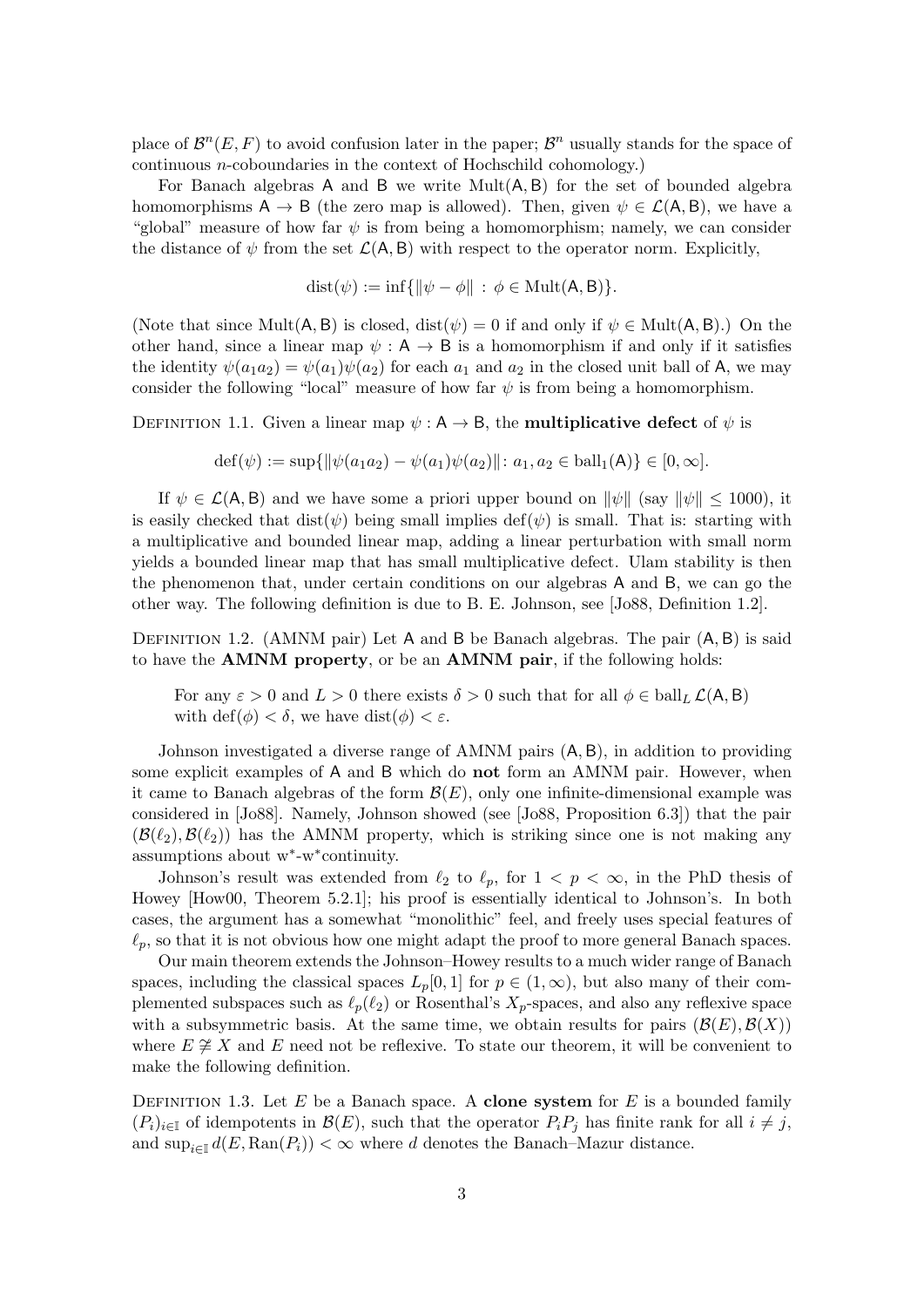<span id="page-3-1"></span>THEOREM 1.4. Let  $X$  be any separable, reflexive Banach space. Let  $E$  be a Banach space such that both of the following conditions hold:

- (i)  $K(E)$ , the algebra of compact operators on E, is amenable as a Banach algebra;
- (ii)  $E$  has an uncountable clone system.

Then the pair  $(\mathcal{B}(E), \mathcal{B}(X))$  has the AMNM property.

Although the hypotheses of Theorem [1.4](#page-3-1) are rather technical, we will show in the next section that they hold for several classical examples of interest.

#### <span id="page-3-0"></span>1.2 Examples covered by our main theorem

<span id="page-3-2"></span>COROLLARY 1.5. Let  $E$  be a Banach space with a subsymmetric shrinking basis. Then  $(\mathcal{B}(E), \mathcal{B}(X))$  is an AMNM pair for every reflexive and separable X.

Note that in this corollary, the hypothesis on E is satisfied by  $\ell_p$  for all  $p \in (1,\infty)$ and  $c_0$  (see [\[AK,](#page-27-2) Section 9.2]), and also for several natural families of Orlicz sequence spaces (see [\[LT,](#page-28-5) Propositions 4.a.4 and 3.a.3]) and for Lorentz sequence spaces (see [\[LT,](#page-28-5) Propositions 4.e.3 and 1.c.12]).

*Proof of Corollary [1.5.](#page-3-2)* By [\[GJW94,](#page-28-6) Theorem 4.2] and [GJW94, Theorem 4.5],  $\mathcal{K}(E)$  is amenable. The construction of an uncountable clone system for  $E$  is a straightforward consequence of the definition of "subsymmetric" and the existence of uncountable almost disjoint families of subsets of N; given such a family  $\mathcal{D} \subset \mathcal{P}(\mathbb{N})$  and a subsymmetric basis  $(u_n)_{n\geq 1}$  for E, for each  $S \in \mathcal{D}$  define  $P_S$  to be the projection  $\sum_{n\geq 1} \lambda_n u_n \mapsto \sum_{n\in S} \lambda_n u_n$ . For details, see e.g. the proof of  $[HT22,$  Proposition 3.5(1)] (although this technique was already well known to specialists in Banach space theory). П

The construction of an uncountable clone system in Corollary [1.5](#page-3-2) only used the fact that  $E$  possessed a subsymmetric basis; the shrinking condition was needed to invoke results from [\[GJW94\]](#page-28-6) on amenability of  $\mathcal{K}(E)$ . On the other hand, it is well known that  $\mathcal{K}(\ell_1)$  is amenable: this is a special case of [\[GJW94,](#page-28-6) Theorem 4.7]. We may therefore run the same argument as before to obtain an extra example.

<span id="page-3-3"></span>COROLLARY 1.6.  $(\mathcal{B}(\ell_1), \mathcal{B}(X))$  is an AMNM pair for every reflexive and separable X.

The spaces  $L_p[0,1]$  do not have a subsymmetric basis unless  $p=2$ ; see e.g. [\[Si,](#page-28-7) Theorem 21.2, Chapter II, p. 568. In fact,  $L_1[0,1]$  does not even have an unconditional basis; see e.g.  $[AK, Theorem 6.3.3]$  $[AK, Theorem 6.3.3]$ . Thus, the next corollary shows that Corollaries [1.5](#page-3-2) and [1.6](#page-3-3) are far from describing the full extent of the spaces covered by Theorem [1.4.](#page-3-1)

COROLLARY 1.7. Let  $p \in [1,\infty]$ . Then  $(\mathcal{B}(L_p[0,1]),\mathcal{B}(X))$  is an AMNM pair for every reflexive and separable X.

*Proof.* By [\[GJW94,](#page-28-6) Theorem 4.7]  $\mathcal{K}(L_p[0,1])$  is amenable. For  $1 \leq p < \infty$ , an uncountable clone system for  $L_p[0, 1]$  is given by the construction in [\[HT22,](#page-28-3) Proposition 3.5]. While that construction does not work for  $p = \infty$ , we recall that by a celebrated application of Pełczyński's decomposition method  $L_{\infty}[0, 1] \cong \ell_{\infty}$  as Banach spaces. Then it is simple to construct an uncountable clone system for  $\ell_{\infty}$  using an uncountable family of almost disjoint subsets of N, as in previous proofs.  $\Box$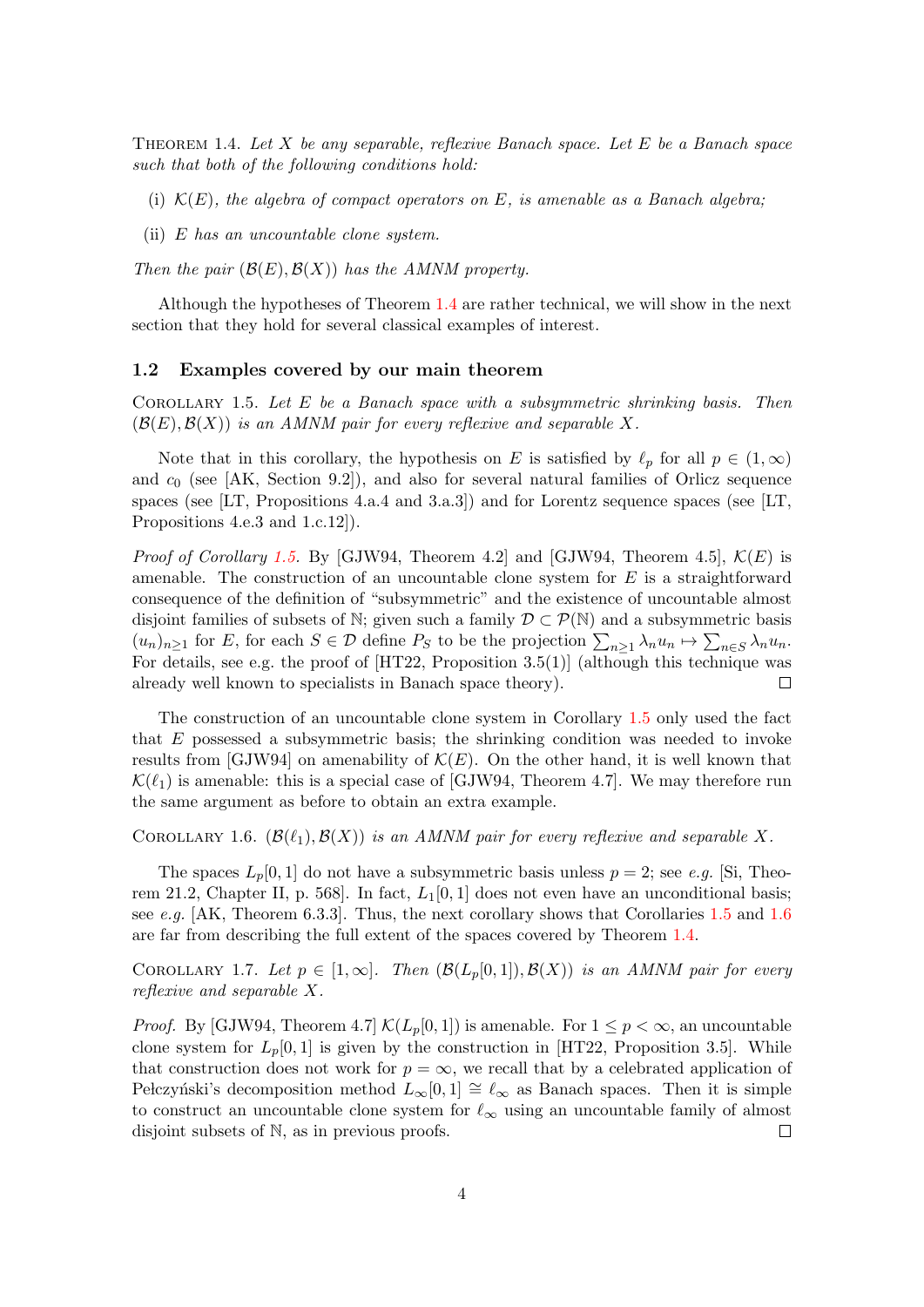For our final corollary, we rely on recent work of Johnson–Phillips–Schechtman [\[JPS22\]](#page-28-8), which we learned of after the initial work was done on this paper. For details we refer to [\[Ro70\]](#page-28-9) and [\[JPS22\]](#page-28-8).

<span id="page-4-0"></span>COROLLARY 1.8. Let  $p \in (1,2) \cup (2,\infty)$ . Then  $(\mathcal{B}(E),\mathcal{B}(X))$  is an AMNM pair for every reflexive and separable X, whenever  $E$  is any of the following Banach spaces:

- (i)  $\ell_p \oplus \ell_2;$
- (ii)  $\ell_p(\ell_2) \equiv \ell_p(\mathbb{N}; \ell_2);$

n

(iii)  $\overline{X_p\otimes_p\cdots\otimes_pX_p}$  for some  $n\in\mathbb{N},$  where  $X_p$  denotes Rosenthal's  $X_p$ -space and  $\otimes_p$ denotes the tensor product for closed subspaces of  $L_p[0, 1]$ .

*Proof.* All of the listed choices for E are complemented subspaces of  $L_p[0, 1]$ , and hence are  $\mathscr{L}_p$ -spaces in the sense of Lindenstrauss–Pełczyński by [\[LR69,](#page-28-10) Theorem III]. Thus  $\mathcal{K}(E)$  is amenable by [\[GJW94,](#page-28-6) Theorem 6.4], so it only remains to show that E has an uncountable clone system.

In [\[JPS22,](#page-28-8) Definitions 1.2 and 2.1] the notion of an unconditional finite dimensional Schauder decomposition (UFDD) with a so-called **property**  $(\sharp)$  is introduced. We do not give the precise definition here, but it should be clear from the arguments below. It follows from Propositions 2.4 and 2.5 and the the paragraph after Definition 2.1 in [\[JPS22\]](#page-28-8) that all of the listed choices for E have a UFDD with ( $\sharp$ ) with some constant  $K > 0$ , in the sense of [\[JPS22,](#page-28-8) Definition 2.1].

We now show that whenever  $E$  is a Banach space with a UFDD that has property ( $\sharp$ ) with some constant  $K > 0$ , then E has an uncountable clone system. Take a UFDD  $(E_n)$  with property ( $\sharp$ ) with some constant  $K > 0$ . By taking an uncountable almost disjoint family D on N, we obtain that  $E_S := \overline{\text{span}}(E_n : n \in S)$  is K-isomorphic to E for each  $S \in \mathcal{D}$ . Hence  $\sup_{S \in \mathcal{D}} d(E, E_S) \leq K$ . As outlined on page 2 in [\[JPS22\]](#page-28-8), for every  $B \subseteq \mathbb{N}$  there is an idempotent  $P_B \in \mathcal{B}(E)$  such that  $\text{Ran}(P_B) = \overline{\text{span}}(E_n : n \in B)$ . Moreover, there is a  $C > 0$  (called the **suppression constant** in [\[JPS22\]](#page-28-8)) such that  $\sup_{B\subset\mathbb{N}}||P_B|| \leq C$ . So  $P_S \in \mathcal{B}(E)$  is an idempotent with  $\text{Ran}(P_S) = E_S$  and  $||P_S|| \leq C$ for each  $S \in \mathcal{D}$ . Also,  $\text{Ran}(P_S P_{S'}) = \overline{\text{span}}(E_n : n \in S \cap S')$  is finite-dimensional, whenever  $S, S' \in \mathcal{D}$  are distinct. Thus E has an uncountable clone system, as required.  $\Box$ 

We hope that this selection of examples, while not exhaustive, shows that one can go far beyond the cases  $E = X = \ell_p (1 \le p \le \infty)$  studied by Johnson and Howey. Even for those special cases, our proof of Theorem [1.4](#page-3-1) makes several technical improvements over their approach: we provide an argument with clearer structure, and we obtain better constants, which in principle could be made explicit.

<span id="page-4-1"></span>REMARK 1.9. One can show that the Tsirelson space  $T$  (as constructed by Figiel and Johnson [\[FJ74\]](#page-28-11)) has an uncountable clone system. This may be folklore, but we include a proof in an appendix for sake of completeness (see Proposition  $A.1$ ). On the other hand, Blanco and Grønbæk proved that  $\mathcal{K}(T)$  is **not** amenable, see [\[BG09,](#page-27-3) Corollary 5.8], and so Theorem [1.4](#page-3-1) cannot be applied to  $\mathcal{B}(T)$ . It is an open problem whether the pair  $(\mathcal{B}(T), \mathcal{B}(T))$  has the AMNM property, and we believe this would be an interesting case to study further.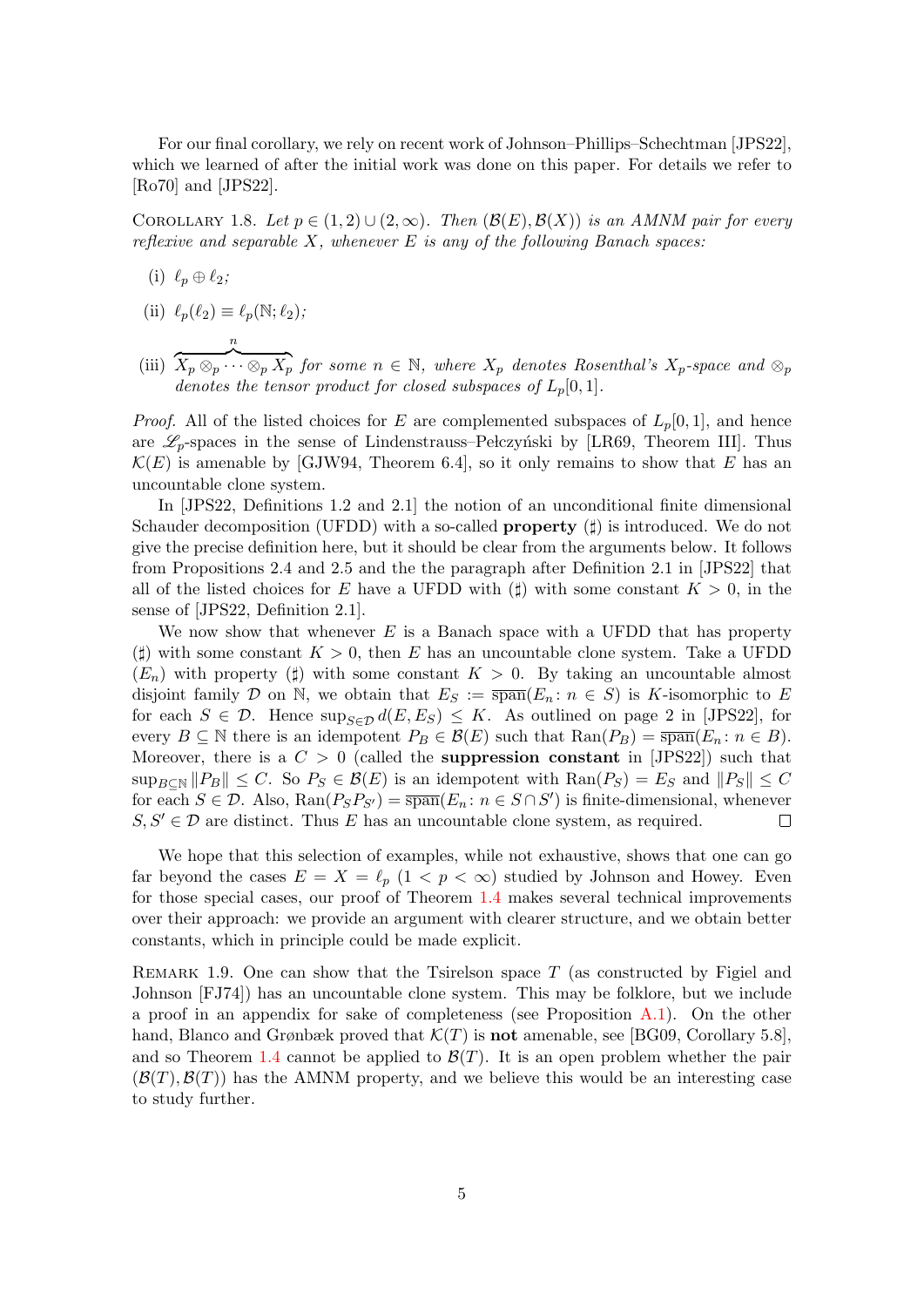Note added in proof. Let  $K$  be an uncountable, compact metric space. The secondnamed author has recently shown that there exists an uncountable clone system in  $C(K)$ ; details of this result will appear elsewhere. Since  $\mathcal{K}(C(K))$  is amenable by [\[GJW94,](#page-28-6) Theorem 4.7, Theorem [1.4](#page-3-1) shows that the pair  $(\mathcal{B}(C(K)), \mathcal{B}(X))$  has the AMNM property for every reflexive and separable X.

### <span id="page-5-0"></span>1.3 Comments on the proof of our main theorem, and other results of interest

Theorem [1.4](#page-3-1) will follow by combining several other technical results. In this section we wish to highlight two of them, which correspond to the two conditions in the theorem. Proofs will be given in later sections.

The following definition will be used repeatedly throughout our arguments.

DEFINITION 1.10 (Self-modular maps with respect to a subalgebra). Let A and B be Banach algebras and let D be a closed subalgebra of A. We denote by  $\text{SHom}_{D}(A, B)$  the set of all bounded linear maps  $\theta : A \rightarrow B$  which satisfy

$$
\theta(ar) = \theta(a)\theta(r)
$$
 and  $\theta-ra) = \theta(r)\theta(a)$  for all  $a \in A$  and all  $r \in D$ .

Our main technical innovation is the following theorem, which provides a significant generalization of the main result in [\[Jo88\]](#page-28-0).

<span id="page-5-2"></span>THEOREM 1.11 (ANMM with respect to an amenable subalgebra). Let A be a Banach algebra with a closed amenable subalgebra  $D_0$ , and let B be a unital dual Banach algebra with an isometric predual. Fix some  $L \geq 1$ . Then there exists a constant  $C' \geq 1$  (possibly depending on L and  $D_0$ ) such that the following holds: whenever  $\psi \in \mathcal{L}(A, B)$  satisfies  $\|\psi\| \leq L$  and  $C'$  def $(\psi) \leq 1$ , there exists  $\theta \in \text{SHom}_{\mathsf{D}_0}(\mathsf{A}, \mathsf{B})$  with  $\|\theta - \psi\| \leq C'$  def $(\psi)$ .

The case where A itself is amenable is [\[Jo88,](#page-28-0) Theorem 3.1], but in order to obtain our generalization, it does not suffice to bootstrap from the earlier result. Instead we rework the arguments in Johnson's proof, introducing a version of the multiplicative defect relative to a closed subalgebra, and putting certain calculations from that proof in the framework of "approximate cobounding" for a modified version of the Hochschild cochain complex. This will be treated in Sections [4](#page-13-0) and [5.](#page-18-0)

We note that in the setting of Ulam stability for bounded representations of discrete groups on Hilbert space, a result analogous to Theorem [1.11](#page-5-2) was given in [\[BOT13,](#page-27-0) Theorem 3.2]; the proof makes use of features particular to groups and to operators on Hilbert space.

Our other main ingredient in the proof of Theorem [1.4](#page-3-1) is the following proposition, whose proof will be given in Section [3.2.](#page-10-0) It can be viewed as a "perturbed" version of [\[HT22,](#page-28-3) Proposition 3.8] (see also [\[BP69,](#page-27-4) Corollary 6.16]), and it generalizes an argument of Johnson (from the proof of [\[Jo88,](#page-28-0) Proposition 6.3]) in the case  $X = E = \ell_2$ . Moreover, we obtain better constants than those obtained by just repeating the steps in [\[Jo88\]](#page-28-0); see Remark [3.5](#page-11-0) for further details.

<span id="page-5-1"></span>**PROPOSITION** 1.12. Let E be a Banach space with an uncountable clone system. There exists a constant  $c_E \in (0,1]$  such that the following holds: whenever X is a separable Banach space, and  $\psi : \mathcal{B}(E)/\mathcal{K}(E) \to \mathcal{B}(X)$  is bounded linear with  $\text{def}(\psi) \leq c_E$ , we have  $\|\psi\| \leq \frac{3}{2} \det(\psi).$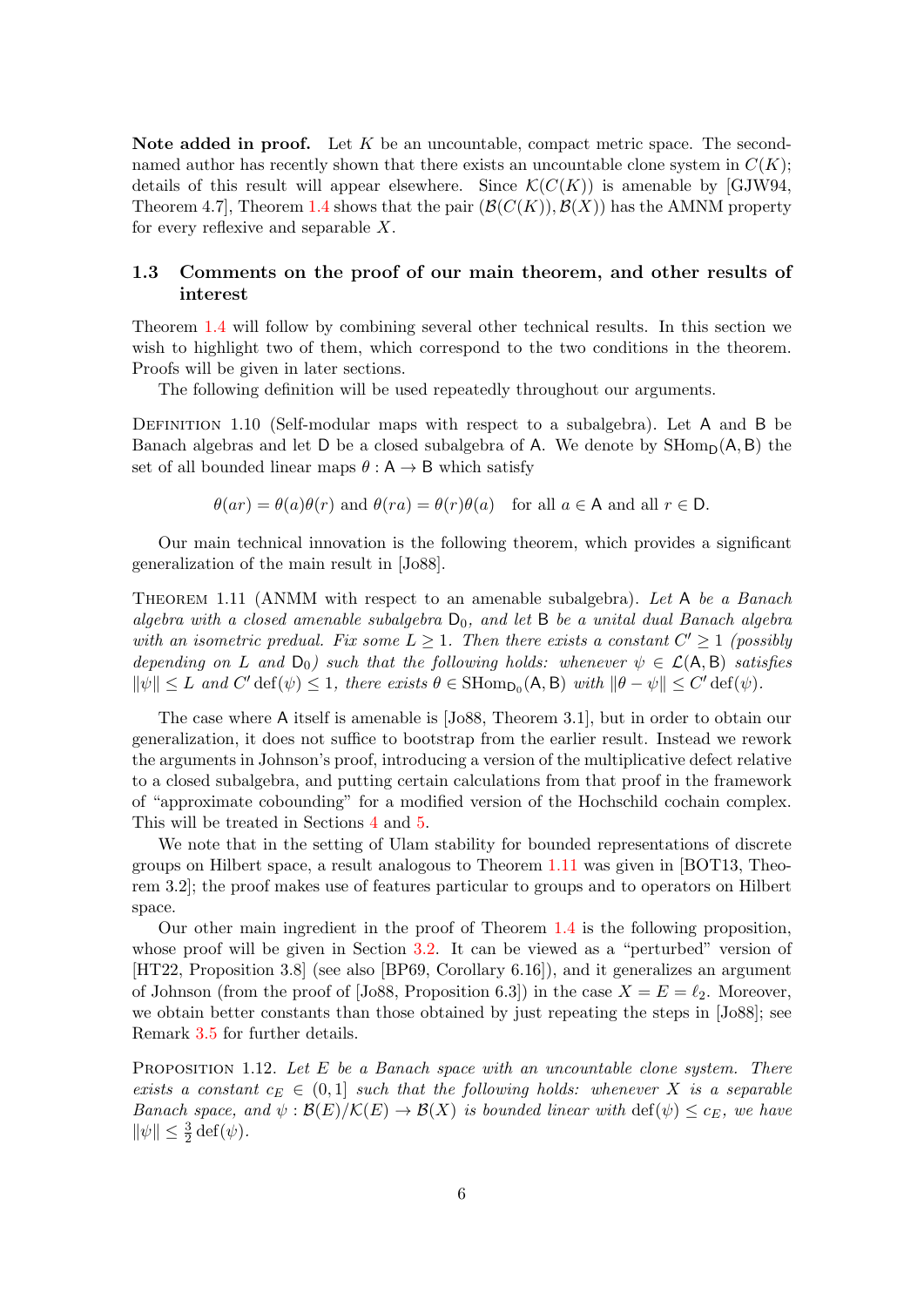The key point here is that the constant  $c_E$  does not depend on the chosen  $\psi$ , and so  $\text{def}(\psi)$  could be much smaller than  $c_F$ .

Note that in the conclusion of Proposition [1.12,](#page-5-1) we obtain the constant  $3/2$  rather than some constant depending on the Banach algebras  $\mathcal{B}(E)$  and  $\mathcal{B}(X)$ . Obtaining a universal constant (such as  $3/2$ ) is not essential to the proof of Theorem [1.4](#page-3-1) but it makes some of the epsilon-delta chasing significantly simpler.

# <span id="page-6-0"></span>2 Definitions and preliminary results

#### <span id="page-6-1"></span>2.1 Basic properties of the multiplicative defect

First we have a general lemma. (A similar estimate is given without proof in [\[Jo88,](#page-28-0) Proposition 1.1].)

<span id="page-6-5"></span>LEMMA 2.1. Let A and B be Banach algebras and let  $\psi \in \mathcal{L}(A, B)$ . Suppose that  $\theta \in \mathcal{L}(A, B)$ satisfies  $\|\theta - \psi\| \leq 1$ . Then

$$
\operatorname{def}(\theta) \le \operatorname{def}(\psi) + 2\|\theta - \psi\|(1 + \|\psi\|).
$$

*Proof.* Writing  $\theta = \psi + \gamma$ , for each a and b in A we have

$$
\theta(ab) - \theta(a)\theta(b) = \psi(ab) + \gamma(ab) - \psi(a)\psi(b) - \psi(a)\gamma(b) - \gamma(a)\psi(b) - \gamma(a)\gamma(b).
$$

Hence  $\det(\theta) \leq \det(\psi) + ||\gamma|| + 2||\gamma|| ||\psi|| + ||\gamma||^2$ . Since we are assuming  $||\gamma|| \leq 1$ , the desired inequality follows.  $\Box$ 

In the rest of this section we collect some general results concerning approximately multiplicative maps between Banach algebras, which do not seem to be spelled out in [\[Jo88\]](#page-28-0). These may be useful for future work on the AMNM property for other kinds of Banach algebras. It will be convenient to use the following terminology: given  $\eta \in [0, \infty)$ , we say that a linear map  $\psi : A \to B$  is  $\eta$ -multiplicative if  $\text{def}(\psi) \leq \eta$ ; equivalently, if

$$
\|\psi(ab) - \psi(a)\psi(b)\| \le \eta \|a\| \|b\| \quad \text{for all } a, b \in A.
$$

The point is that often we are not concerned with the precise value of the multiplicative defect, but merely with whether it is controlled by some (small) constant or parameter.

<span id="page-6-4"></span>LEMMA 2.2. Let A and B be Banach algebras and let  $\eta \geq 0$ . Let  $\psi : A \rightarrow B$  be linear and η-multiplicative.

- <span id="page-6-2"></span>(i) Suppose  $ab = b$  with  $\|\psi(a)\| \le 1/3$ . Then  $\|\psi(b)\| \le \frac{3}{2}\eta \|a\| \|b\|$ .
- <span id="page-6-3"></span>(ii) Suppose  $bc = b$  with  $\|\psi(c)\| \le 1/3$ . Then  $\|\psi(b)\| \le \frac{3}{2}\eta \|b\| \|c\|$ .

*Proof.* We prove [\(i\);](#page-6-2) the proof for  $(ii)$  is identical with left and right swapped. Since  $ab = b$ ,  $\|\psi(b) - \psi(a)\psi(b)\| \leq \eta \|a\| \|b\|$ . Hence

$$
\|\psi(b)\| \leq \eta \|a\| \|b\| + \|\psi(a)\psi(b)\| \leq \eta \|a\| \|b\| + \frac{1}{3} \|\psi(b)\|.
$$

Rearranging we obtain the desired upper bound on  $\|\psi(b)\|$ .

The following corollary is immediate.

 $\Box$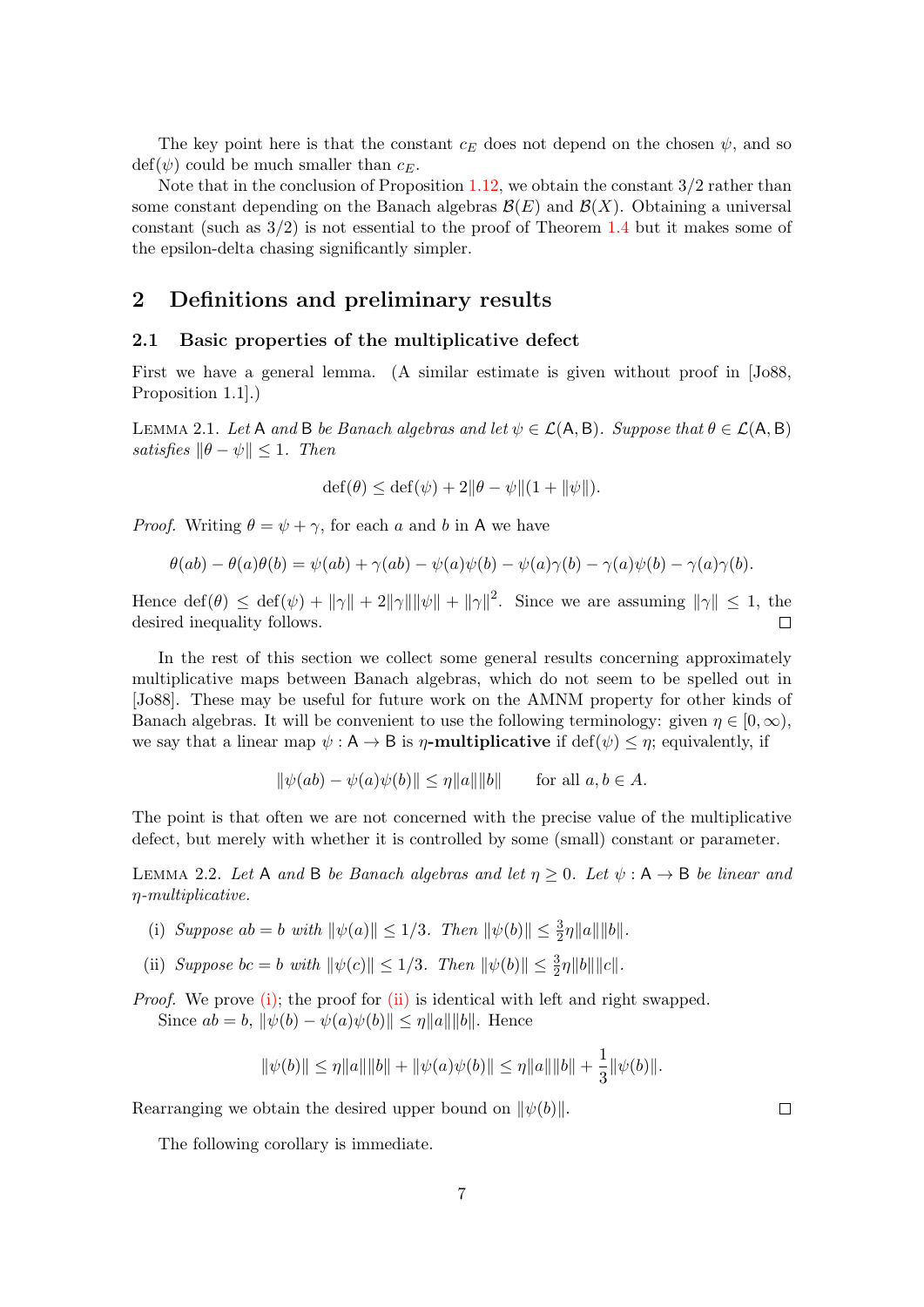<span id="page-7-1"></span>COROLLARY 2.3. Let A and B be Banach algebras with A unital. Let  $\psi : A \rightarrow B$  be linear and η-multiplicative. If  $\|\psi(1_A)\| \leq 1/3$  then  $\psi$  is bounded with  $\|\psi\| \leq 3\eta/2$ .

REMARK 2.4. As observed in Section 1 of [\[Jo88\]](#page-28-0), for a general linear  $T : A \rightarrow B$  one can have def(T) small while T has large norm, even when  $A = \mathbb{C}$ . But examination of Example 1.5 in that paper shows that  $T(1_A)$  is large in that example. Corollary [2.3](#page-7-1) shows that this is the only obstruction.

The next result will be applied to show that if  $p$  is an idempotent in a unital Banach algebra A and p is Murray–von Neumann equivalent to  $1_A$ , then  $\psi(p)$  being small implies  $\psi(1_A)$  is small, provided that def( $\psi$ ) is small. Normally, in perturbing exact algebraic arguments, one has to impose an a priori upper bound on norms: informally, large times zero equals zero, but large times small might not be small. It is therefore somewhat surprising that in our result, we do not need to impose such a bound on  $\|\psi\|$ .

<span id="page-7-3"></span>PROPOSITION 2.5. Let A and B be Banach algebras. Let  $u, v \in A$  be such that uv and vu are idempotents. Let  $\psi : A \rightarrow B$  be linear and  $\eta$ -multiplicative, for some  $\eta$  satisfying  $0 \leq \eta \|u\|^3 \|v\|^3 \leq 2/9$ . If  $\|\psi(uv)\| \leq 1/3$  then  $\|\psi(vu)\| \leq 1/3$ .

*Proof.* If  $vu = 0$  then  $\psi(vu) = 0$  so there is nothing to prove. Hence we assume  $vu \neq 0$ ; since vu is an idempotent  $1 \leq ||vu|| \leq ||v|| ||u||$ .

Since uv is an idempotent,  $uvw = uv \cdot uvu = vuv \cdot uv$ . Applying Lemma [2.2](#page-6-4) gives

$$
\|\psi(uvu)\| \le \frac{3}{2}\eta \|uv\| \|uvu\|
$$
 and  $\|\psi(vuv)\| \le \frac{3}{2}\eta \|vuv\| \|uv\|$ 

and so

$$
\|\psi(uvu)\psi(vuv)\| \le \left(\frac{3}{2}\eta\right)^2 \|u\|^5 \|v\|^5 \le \left(\frac{3}{2}\eta\right)^2 \|u\|^6 \|v\|^6 \le \left(\frac{3}{2}\right)^2 \left(\frac{2}{9}\right)^2 = \frac{1}{9}.
$$

But since vu is an idempotent,  $vuv \cdot uvu = vu$ . Hence

$$
\|\psi(vu) - \psi(vuv)\psi(uvu)\| \le \eta \|vuv\| \|uvu\| \le \eta \|u\|^3 \|v\|^3 \le \frac{2}{9}
$$

 $\Box$ 

and so  $\|\psi(vu)\| \le \frac{2}{9} + \|\psi(vuv)\psi(uvu)\| \le \frac{1}{3}$ .

REMARK 2.6. The choice of  $\frac{1}{3}$  is somewhat arbitrary, and the reader may wonder why we did not attempt to prove sharper inequalities. In fact, it follows automatically from Corollary [2.11](#page-9-2) below that if  $\psi(uv)$  is "moderately small" then  $\psi(vu)$  will be "very small". However, this refinement is not needed for the proofs of our main results.

#### <span id="page-7-0"></span>2.2 Dual Banach algebras

There are various equivalent formulations in the literature of the notion of a dual Banach algebra. We follow the definition in [\[Da07,](#page-27-5) Section 1], although our terminology is slightly different and is influenced by [\[DPW09,](#page-27-6) Section 2].

<span id="page-7-2"></span>DEFINITION 2.7. Let B be a Banach algebra and let V be a Banach space. We say that B is a dual Banach algebra with isometric predual  $V$ , if there is an isometric isomorphism of Banach spaces  $j : \mathsf{B} \to \mathsf{V}^*$  such that multiplication  $\mathsf{B} \times \mathsf{B} \to \mathsf{B}$  is separately  $\sigma(\mathsf{B}, \mathsf{V})$ continuous.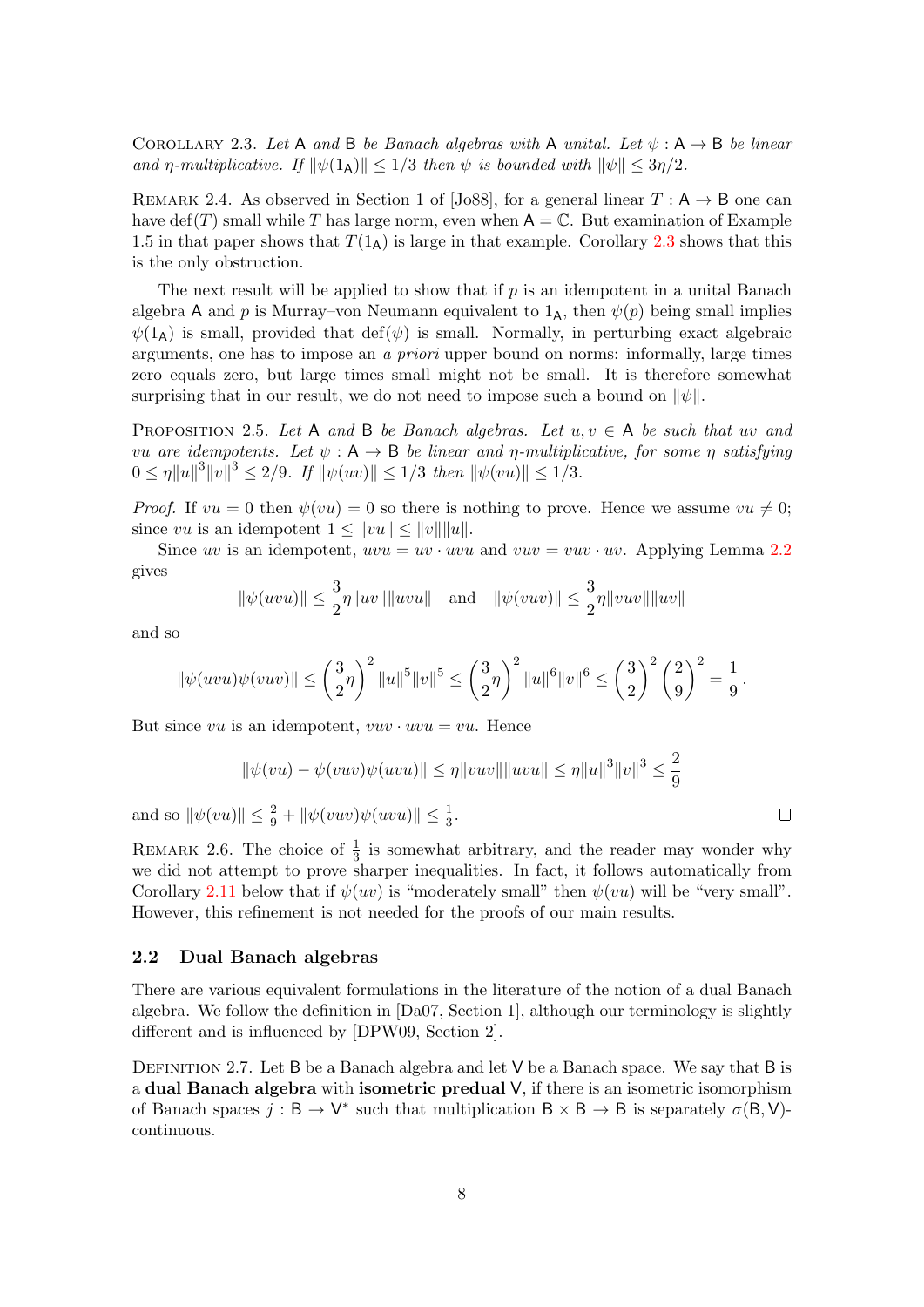Strictly speaking, in this definition, the choice of isometric isomorphism  $j : B \to V^*$ should be part of the data. However, in most examples that occur in practice, it is clear from context which map j is being used. Moreover, as discussed in  $[DPW09, Section 2]$  $[DPW09, Section 2]$ :

- the "dual Banach algebra structure" induced on B only depends on the image of the isometry  $j^* \kappa : V \to B^*$ , where  $\kappa$  is the canonical embedding of V in its bidual;
- the condition that multiplication in B be separately  $\sigma(B, V)$ -continuous is equivalent to requiring  $j^* \kappa(V)$  to be a sub-B-bimodule of  $B^*$ .

This latter condition is often easier to check in practice.

If the choice of isometric predual for B is not important, or is clear from context, then we will usually just refer to the w<sup>∗</sup> -topology on B without mentioning the particular predual.

Example 2.8. The following Banach algebras are dual Banach algebras with an isometric predual.

- $M(G)$  where G is a locally compact group, with the isometric predual being  $C_0(G)$ ;
- any von Neumann algebra N, with the isometric predual being the space of normal linear functionals on N;
- $\mathcal{B}(X)$  for any reflexive Banach space X, with the isometric predual being the projective tensor product  $X^* \widehat{\otimes} X$ .

Remark 2.9. It was shown by Daws [\[Da07,](#page-27-5) Theorem 3.5 and Corollary 3.8] that the last of these examples is in some sense a universal one: given any dual Banach algebra B with an isometric predual, there exists a reflexive Banach space X and an isometric,  $w^*$ -w<sup>\*</sup>-continuous algebra homomorphism  $B \to \mathcal{B}(X)$ .

Throughout the paper, we will work with isometric preduals, as they suffice to cover all our applications. Our methods would also work for isomorphic (possibly non-isometric) preduals, although one would need to be much more careful in the estimates when keeping track of the constants. For instance, if the isomorphism  $j : \mathsf{B} \to \mathsf{V}^*$  is not assumed to be isometric, and we wish to take  $\sigma(B, V)$ -cluster points of a net  $(b_i)$  in ball<sub>1</sub>(B), then it is not clear why  $j^{-1}(w^* \lim_i j(b_i))$  should have norm  $\leq 1$ .

#### <span id="page-8-0"></span>2.3 A sharper dichotomy result

This section is not required for the proof of our main result, but it is included since the proofs are elementary and since it may be useful in future work. The following lemma is inspired by similar observations/calculations in [\[Cho13,](#page-27-1) Section 3.1], but we are able to give a simpler proof.

<span id="page-8-1"></span>LEMMA 2.10. Let  $x \in [0, \infty)$  and suppose that  $x \leq x^2 + c$  for some  $c \in [0, 2/9]$ . Then

$$
\min(x, 1 - x) \le \frac{3c}{2} \le \frac{1}{3} \; .
$$

*Proof.* By comparing the graphs of the functions  $f(u) = u$  and  $g(u) = u^2 + c$  for  $u \ge 0$ , which cross in exactly two points, we see that  $x \in [0, u_1] \cup [u_2, \infty)$ , where  $0 \le u_1 < u_2 \le 1$ are the solutions of  $u = u^2 + c$ . Explicitly

$$
u_1 = \frac{1}{2}(1 - \sqrt{1 - 4c})
$$
,  $u_2 = \frac{1}{2}(1 + \sqrt{1 - 4c}) = 1 - u_1$ .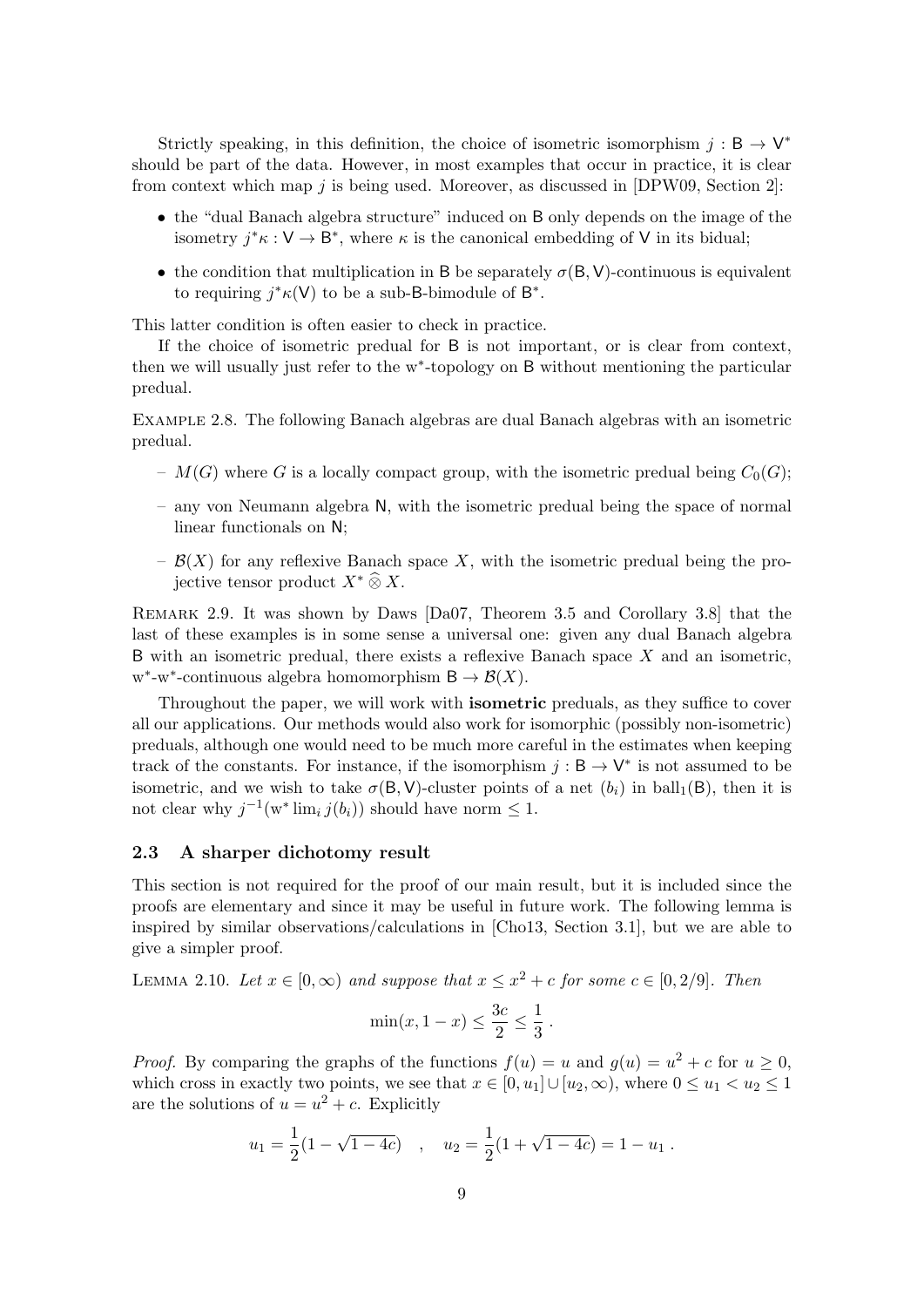It therefore suffices to prove that  $u_1 \leq 3c/2$ . This is equivalent to proving that  $1 3c \leq \sqrt{1-4c}$ , which (since both sides are non-negative) is equivalent to proving that  $(1-3c)^2 \leq 1-4c$ . Since  $0 \leq c \leq 2/9$ , we have  $9c^2 \leq 2c$ , and therefore  $1-6c+9c^2 \leq 1-4c$ as required.  $\Box$ 

<span id="page-9-2"></span>Corollary 2.11 (A norm dichotomy). Let A, B be Banach algebras and let p be an idempotent in A. Let  $\delta$  satisfy  $0 \leq \delta ||p||^2 \leq \frac{2}{9}$  $\frac{2}{9}$ , and suppose  $\psi \in \mathcal{L}(\mathsf{A}, \mathsf{B})$  is  $\delta$ -multiplicative. Then either  $\|\psi(p)\| \leq \frac{3}{2} \|p\|^2 \delta \leq \frac{1}{3}$  $\frac{1}{3}$ , or  $\|\psi(p)\| \geq 1 - \frac{3}{2}$  $\frac{3}{2}||p||^2\delta \geq \frac{2}{3}$  $\frac{2}{3}$ .

The point of this result is that we do not need a priori control on  $\|\psi\|$  to choose how small  $\delta$  must be; nor do we need any holomorphic functional calculus for the codomain B.

*Proof.* Since  $p^2 = p$ , we have  $\|\psi(p)\| \le \|\psi(p) - \psi(p)^2\| + \|\psi(p)\|^2 \le \delta \|p\|^2 + \|\psi(p)\|^2$ . Now applying Lemma [2.10](#page-8-1) completes the proof.  $\overline{\phantom{a}}$ 

## <span id="page-9-0"></span>3 Towards a proof of the main theorem

#### <span id="page-9-1"></span>3.1 Self-modular maps relative to an ideal

Throughout this section, B is a dual Banach algebra with an isometric predual (Defini-tion [2.7\)](#page-7-2). We denote w<sup>\*</sup>-limits in B by  $\lim^{\sigma}$ .

<span id="page-9-8"></span>PROPOSITION 3.1 (Decomposition relative to an ideal). Let B be a dual Banach algebra with an isometric predual. Let A be a Banach algebra and J be a closed ideal in A with a b.a.i. Then each  $\theta \in \text{SHom}_1(A, B)$  can be written as  $\theta = \phi + \theta_s$ , where  $\phi : A \to B$  is a bounded homomorphism,  $\theta_s|_{\mathsf{J}} = 0$ , and  $\text{def}(\theta_s) = \text{def}(\theta)$ .

*Proof.* Let  $B_0$  denote the w<sup>\*</sup>-closure of  $\theta$ (J) inside B. Since J is an ideal and multiplication in B is separately w<sup>\*</sup>-w<sup>\*</sup>-continuous, the self-modular property of  $\theta$  implies that

<span id="page-9-4"></span>
$$
\theta(a)\mathsf{B}_0 \subseteq \mathsf{B}_0 \quad \text{and} \quad \mathsf{B}_0\theta(a) \subseteq \mathsf{B}_0 \quad \text{for all } a \in \mathsf{A}.\tag{3.1}
$$

If  $a_1, a_2 \in A$  and  $x \in J$ , then repeated use of the self-modularity property yields

<span id="page-9-3"></span>
$$
\theta(x)\theta(a_1a_2) = \theta(xa_1a_2) = \theta(xa_1)\theta(a_2) = \theta(x)\theta(a_1)\theta(a_2); \tag{3.2}
$$

hence, by taking  $w^*$ -limits in  $(3.2)$ , we have

<span id="page-9-6"></span>
$$
b\theta(a_1a_2) = b\theta(a_1)\theta(a_2) \qquad \text{for all } a_1, a_2 \in \mathsf{A} \text{ and all } b \in \mathsf{B}_0. \tag{3.3}
$$

Now let  $(e_i)$  be a b.a.i. in J. Passing to a subnet, we may assume that  $\theta(e_i)$  w<sup>\*</sup>-converges in B to some  $p \in B_0$ . Then for any  $x \in J$ ,

<span id="page-9-7"></span>
$$
\theta(x) = \lim_{i} \theta(e_i x) = \lim_{i} \theta(e_i) \theta(x)
$$
  
= 
$$
\lim_{i} \theta(e_i) \theta(x) = (\lim_{i} \theta(e_i)) \theta(x) = p\theta(x),
$$
 (3.4)

and similarly  $\theta(x) = \theta(x)p$ . Hence, by another application of w<sup>\*</sup>-w<sup>\*</sup>-continuity,

<span id="page-9-5"></span>
$$
pb = b = bp \qquad \text{for all } b \in B_0. \tag{3.5}
$$

(In particular,  $p$  is idempotent, although we do not use this explicitly in what follows.)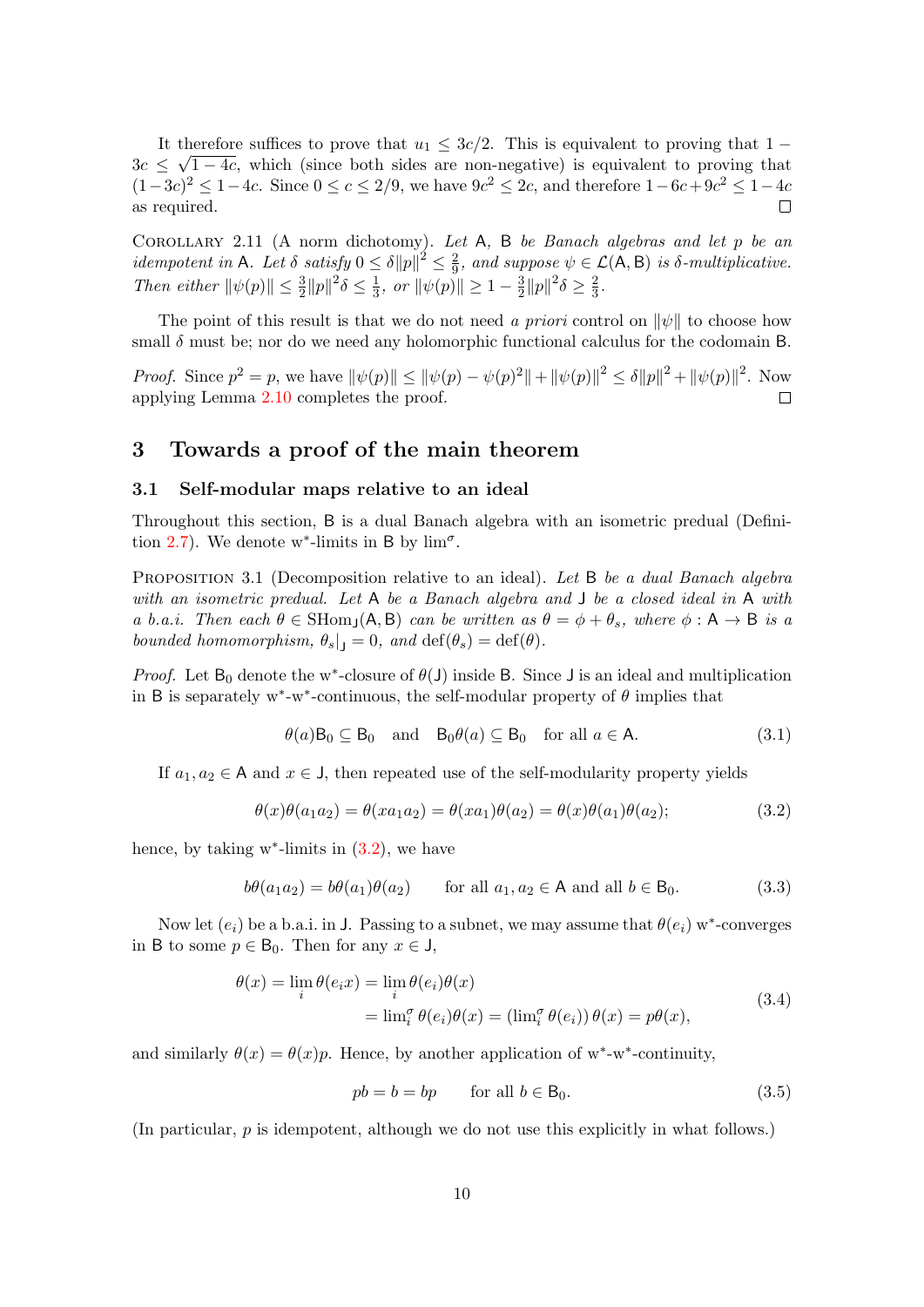For each  $a \in A$ , [\(3.1\)](#page-9-4) implies that  $\theta(a)p \in B_0$  and  $p\theta(a) \in B_0$ . Hence by [\(3.5\)](#page-9-5)

<span id="page-10-1"></span>
$$
p\theta(a)p = \theta(a)p
$$
 and  $p\theta(a) = p\theta(a)p$  for all  $a \in \mathsf{A}$ . (3.6)

Now define  $\phi$  by putting  $\phi(a) := p\theta(a)$ . Combining [\(3.3\)](#page-9-6) and [\(3.6\)](#page-10-1), for all  $a_1, a_2 \in A$ we have

$$
\phi(a_1 a_2) = p\theta(a_1)\theta(a_2) = p\theta(a_1)p\theta(a_2) = \phi(a_1)\phi(a_2),
$$
\n(3.7)

and thus  $\phi$  is multiplicative.

Put  $\theta_s(a) := \theta(a) - p\theta(a)$ . Clearly  $\phi + \theta_s = \theta$ , and [\(3.4\)](#page-9-7) implies that  $\theta_s(x) = 0$  for all  $x \in J$ .

Finally: note that by  $(3.6), \theta_s(a_1)p = 0$  $(3.6), \theta_s(a_1)p = 0$ . Hence, for all  $a_1, a_2 \in A$ ,

$$
\theta_s(a_1)\theta_s(a_2) = \theta_s(a_1)\theta(a_2) = \theta(a_1)\theta(a_2) - p\theta(a_1)\theta(a_2)
$$
  
=  $\theta(a_1)\theta(a_2) - p\theta(a_1a_2)$ , (3.8)

where the last equality follows from  $(3.3)$ . Therefore

$$
\theta_s(a_1 a_2) - \theta_s(a_1) \theta_s(a_2) = \theta(a_1 a_2) - \theta(a_1) \theta(a_2), \tag{3.9}
$$

 $\Box$ 

and we conclude that  $\text{def}(\theta_s) = \text{def}(\theta)$ .

REMARK 3.2. If the b.a.i. in J has norm  $\leq M$ , then the functions  $\phi$  and  $\theta_s$  in this result can be taken to satisfy  $\|\phi\| \le M\|\theta\|$  and  $\|\theta_{s}\| \le (1+M)\|\theta\|$ . However, we will not need these bounds in the applications of Proposition [3.1.](#page-9-8)

#### <span id="page-10-0"></span>3.2 The proof of Proposition [1.12](#page-5-1)

In this section we prove Proposition [1.12.](#page-5-1) For convenience, we repeat the statement:

Let  $E$  be a Banach space with an uncountable clone system. There exists a constant  $c_E \in (0,1]$  such that the following holds: whenever X is a separable Banach space, and  $\psi : \mathcal{B}(E)/\mathcal{K}(E) \to \mathcal{B}(X)$  is bounded linear with  $\text{def}(\psi) \leq$  $c_E$ , we have  $\|\psi\| \leq \frac{3}{2} \det(\psi)$ .

We start by shifting perspective slightly in the definition of a clone system. It is well known (see e.g. [\[La03,](#page-28-12) Lemma 1.4] for a proof) that an idempotent  $P \in \mathcal{B}(E)$  satisfies Ran(P)  $\cong$  E if and only if P is Murray–von Neumann equivalent to I<sub>E</sub>. We state a quantitative version in the following lemma, whose proof is left to the reader.

<span id="page-10-2"></span>LEMMA 3.3. Let E be a Banach space and let  $P \in \mathcal{B}(E)$  be an idempotent.

- (i) If  $\text{Ran}(P) \cong E$ , then for every  $\varepsilon > 0$  there exist  $U, V \in \mathcal{B}(E)$  such that  $P = UV$ ,  $I_E = VU$  and  $||U|| ||V|| < (d(E, \text{Ran}(P)) + \varepsilon) ||P||.$
- (ii) If  $U, V \in \mathcal{B}(E)$  are such that  $I_E = VU$  and  $UV = P$ , then  $\text{Ran}(U) = \text{Ran}(P)$  and  $\|V\|_{\text{Ran}(P)}$  is an isomorphism from  $\text{Ran}(P)$  onto E. Hence,  $d(E, \text{Ran}(P)) \leq \|U\| \|V\|$ (and clearly  $||P|| \leq ||U|| ||V||$ ).

We recall that idempotents p, q in a ring are said to be **orthogonal** if  $pq = 0 = qp$ .

<span id="page-10-3"></span>LEMMA 3.4. Let Q be a Banach algebra containing an uncountable family  $\Omega$  of pairwise orthogonal idempotents, and suppose  $\sup_{p\in\Omega} \|p\| \leq L$  for some  $L \geq 1$ . Let X be a separable Banach space, and suppose  $\psi \in \mathcal{L}(\mathsf{Q}, \mathcal{B}(X))$  is *η*-multiplicative for some  $\eta > 0$ . Then  $\|\psi(p)\| \leq 2\eta L^2$  for uncountably many  $p \in \Omega$ .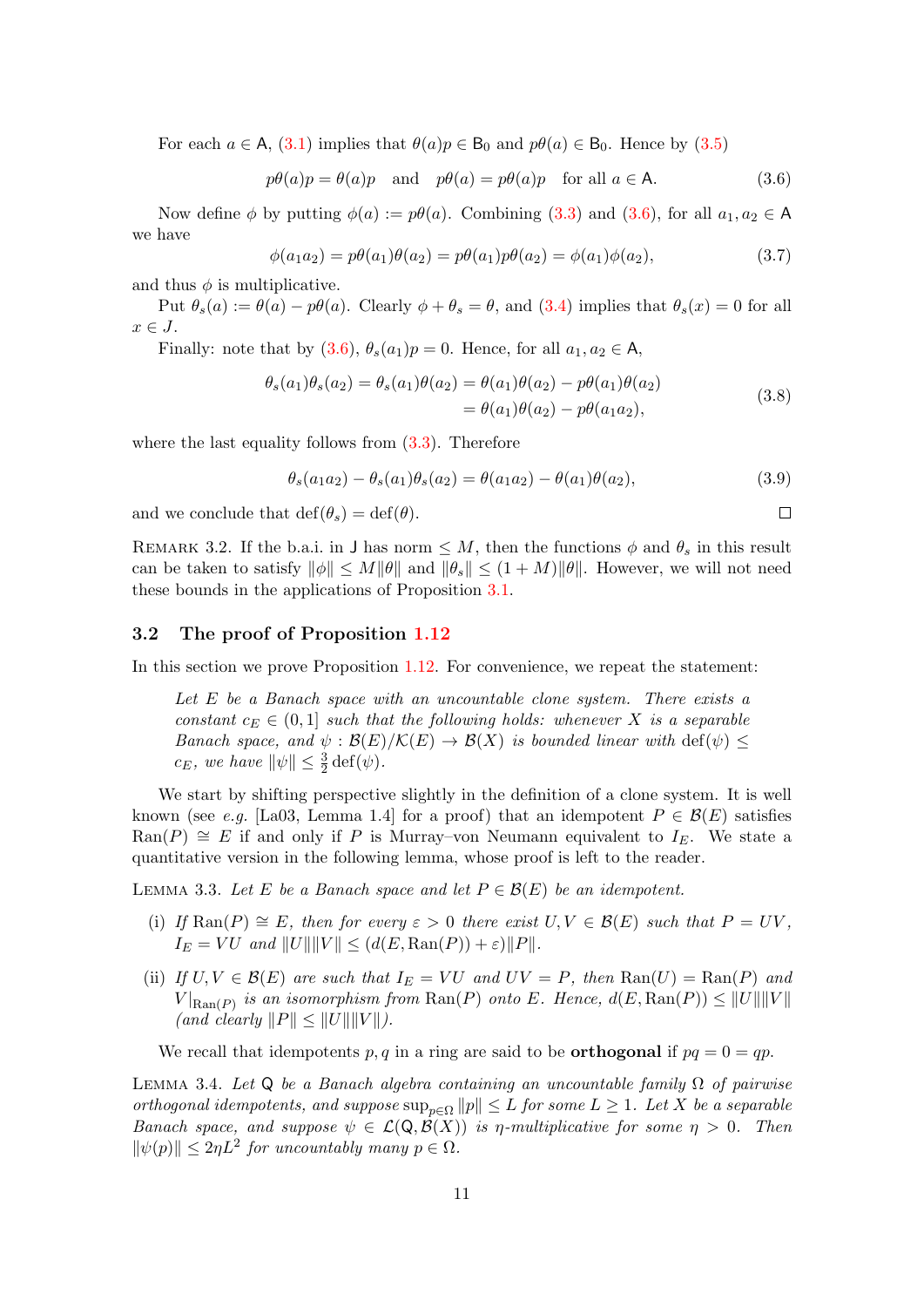*Proof.* For  $\varepsilon > 0$  let  $\Omega_{\varepsilon} = \{p \in \Omega : ||\psi(p)|| > \varepsilon\}$ . It suffices to show that  $\Omega_{2\eta L^2}$  is countable; therefore, since  $\Omega_{2\eta L^2} = \bigcup_{n=1}^{\infty} \Omega_{2\eta L^2 + 1/n}$ , it suffices to show that  $\Omega_c$  is countable for every  $c > 2\eta L^2$ .

Fix  $c > 2\eta L^2$ . We may assume that  $\Omega_c$  is infinite (otherwise there is nothing to prove); in particular, this implies  $\|\psi\| > 0$ . For each  $p \in \Omega_c$  pick a unit vector  $x_p \in X$  such that  $\|\psi(p)x_p\| \geq c$ , and let  $y_p = \psi(p)x_p$ .

If  $r \in \Omega_c$  and  $r \neq p$ , then

$$
\|\psi(p)y_r\| = \|\psi(p)\psi(r)x_r\| \le \|\psi(p)\psi(r)\| = \|\psi(p)\psi(r) - \psi(pr)\| \le \eta L^2 ;
$$

on the other hand, since  $\|\psi(p) - \psi(p)\psi(p)\| \leq \eta L^2$ ,

$$
\|\psi(p)y_p\| = \|\psi(p)\psi(p)x_p\| \ge \|\psi(p)x_p\| - \eta L^2 \ge c - \eta L^2.
$$

Combining these inequalities yields  $\|\psi(p)y_p - \psi(p)y_r\| \ge c - 2\eta L^2$ . Hence

$$
||y_p - y_r|| \ge \frac{c - 2\eta L^2}{||\psi(p)||} \ge \frac{c - 2\eta L^2}{||\psi||L} > 0
$$
 for all  $p, r \in \Omega_c$  with  $p \ne r$ .

 $\Box$ 

Since X is separable this is only possible if  $\Omega_c$  is countable.

*Proof of Proposition [1.12.](#page-5-1)* Let  $\Omega$  be an uncountable clone system for E. By Lemma [3.3\(](#page-10-2)i), there is a constant  $C \geq 1$  such that each  $P \in \Omega$  can be factorized as  $P = UV$ , for some V and U in  $\mathcal{B}(E)$  satisfying  $||U|| ||V|| \leq C$  and  $VU = I_E$ . We will show that the conclusion of Proposition [1.12](#page-5-1) holds with  $c_E := 6^{-1}C^{-3}$ .

Let  $\psi : \mathcal{B}(E)/\mathcal{K}(E) \to \mathcal{B}(X)$  be bounded linear. For convenience, let  $\eta := \text{def}(\psi)$ , and suppose that  $\eta \leq 6^{-1}C^{-3}$ . Writing q for the quotient homomorphism  $\mathcal{B}(E) \to \mathcal{B}(E)/\mathcal{K}(E)$ , note that  $q(\Omega)$  is an uncountable family of orthogonal idempotents in  $\mathcal{B}(E)/\mathcal{K}(E)$  with  $||q(P)|| \leq ||P|| \leq C$  for every  $P \in \Omega$ . By Lemma [3.4](#page-10-3) with  $Q = \mathcal{B}(E)/\mathcal{K}(E)$ , there exists some  $P \in \Omega$  such that

$$
\|\psi q(P)\| \le 2\eta C^2 \le 2\eta C^3 \le \frac{1}{3}.
$$

(In fact there exist uncountably many, but we only need one!) Consider  $\psi q : \mathcal{B}(E) \to$  $\mathcal{B}(X)$ , which satisfies def( $\psi q$ ) = def( $\psi$ ) = *n*. We have

$$
\eta ||U||^3 ||V||^3 \le \eta C^3 \le \frac{1}{6} < \frac{2}{9} .
$$

Hence, applying Proposition [2.5](#page-7-3) to the map  $\psi q : \mathcal{B}(E) \to \mathcal{B}(X)$ , we deduce that  $\|\psi q(I_E)\|$ 1/3. Since  $q(I_E)$  is the identity element of  $\mathcal{B}(E)/\mathcal{K}(E)$ , it follows from Corollary [2.3](#page-7-1) that  $\|\psi\| \leq 3\eta/2$  as required.  $\Box$ 

<span id="page-11-0"></span>REMARK 3.5. Comparing our proof of Proposition [1.12](#page-5-1) with Johnson's arguments in [\[Jo88\]](#page-28-0): he uses the fact that in any Banach algebra an element x for which  $||x^2 - x||$ is "small" is "close in norm" to a genuine idempotent. The proof of this result relies on holomorphic functional calculus, and hence has implicit constants depending on the given algebra. Our approach bypasses this issue.

The proof works just as well if  $\mathcal{B}(E)$  is replaced by an arbitrary unital Banach algebra A and  $\mathcal{K}(E)$  by an arbitrary closed ideal J $\triangleleft$ A. However, we do not know of natural examples that satisfy the **hypotheses** of Proposition [1.12](#page-5-1) which are not of the form  $A = \mathcal{B}(E)$  and J being some closed operator ideal, so it seems more appropriate to restrict ourselves to this setting.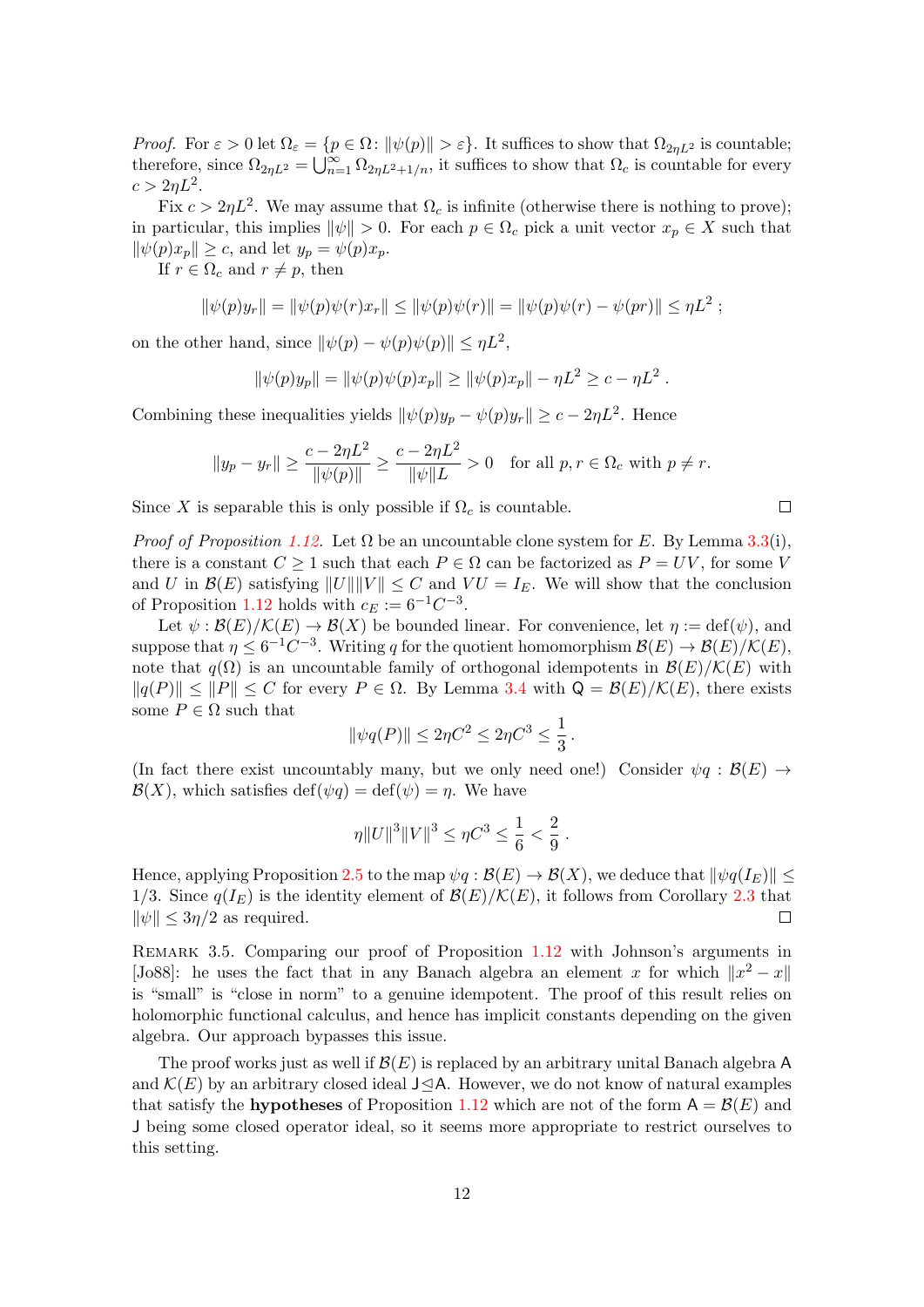#### <span id="page-12-0"></span>3.3 Deducing the main theorem from other results

We now show how Theorem [1.4](#page-3-1) will follow from combining Theorem [1.11,](#page-5-2) Proposition [3.1](#page-9-8) and Proposition [1.12.](#page-5-1) For convenience let us restate the theorem:

Let X be any separable, reflexive Banach space. Let E be a Banach space such that both of the following conditions hold:

- (i)  $\mathcal{K}(E)$ , the algebra of compact operators on E, is amenable as a Banach algebra;
- (ii)  $E$  has an uncountable clone system.

Then the pair  $(\mathcal{B}(E), \mathcal{B}(X))$  has the AMNM property.

*Proof of Theorem [1.4,](#page-3-1) assuming Theorem [1.11.](#page-5-2)*  $\mathcal{B}(X)$  is a dual Banach algebra with an isometric predual, since X is reflexive. Hence we may apply Theorem [1.11](#page-5-2) with  $A = \mathcal{B}(E)$ ,  $D_0 = \mathcal{K}(E)$  and  $B = \mathcal{B}(X)$ . Fix some  $L \geq 1$ , and let  $C' \geq 1$  satisfy the conclusion of Theorem [1.11](#page-5-2) (recall that  $C'$  may depend on the constant  $L$  and also on the Banach space  $E$ ).

Given  $\varepsilon > 0$ , we fix some  $\delta > 0$  to be determined later. Let  $\psi : \mathcal{B}(E) \to \mathcal{B}(X)$ satisfy  $\|\psi\| \leq L$  and  $\text{def}(\psi) \leq \delta$ . It suffices to prove that there exists some bounded homomorphism  $\phi : \mathcal{B}(E) \to \mathcal{B}(X)$  with  $\|\phi - \psi\| \leq \varepsilon$ .

By Theorem [1.11,](#page-5-2) provided that  $C' \delta \leq 1$ , there exists  $\theta \in \text{SHom}_{\mathcal{K}(E)}(\mathcal{B}(E), \mathcal{B}(X))$ such that  $\|\theta - \psi\| \le C' \delta$ . Note that by Lemma [2.1,](#page-6-5)

$$
\operatorname{def}(\theta) \le \operatorname{def}(\psi) + 2(1 + \|\psi\|) \|\theta - \psi\| \le \delta + 2(1 + L)C'\delta \le 5LC'\delta.
$$

By Proposition [3.1,](#page-9-8) applied with  $A = \mathcal{B}(E)$ ,  $J = \mathcal{K}(E)$  and  $B = \mathcal{B}(X)$ , there exist

- a bounded homomorphism  $\phi : \mathcal{B}(E) \to \mathcal{B}(X)$ ,
- a bounded linear map  $\theta_s : \mathcal{B}(E) \to \mathcal{B}(X)$  which vanishes on  $\mathcal{K}(E)$  and satisfies

$$
\operatorname{def}(\theta_s) = \operatorname{def}(\theta) \le 5LC'\delta
$$

such that  $\theta = \phi + \theta_s$ . Writing q for the quotient homomorphism  $\mathcal{B}(E) \to \mathcal{B}(E)/\mathcal{K}(E)$ , we may factorize  $\theta_s$  as  $\theta_s q$  where  $\|\theta_s\| = \|\theta_s\|.$ 

Let  $c_E$  be the constant provided by Proposition [1.12](#page-5-1) (recall that this depends only on the chosen clone system for E). By applying that proposition to  $\theta_s$ : **provided that**  $5LC'\delta \leq c_E$ , we have  $\|\widetilde{\theta}_s\| \leq 15LC'\delta/2$ . Hence

$$
\|\phi - \psi\| \le \|\theta - \psi\| + \|\theta_s\| \le C'\delta + \frac{15}{2}LC'\delta < 9LC'\delta.
$$

Therefore, if we originally chose our  $\delta$  to satisfy  $0 < 5LC'\delta \leq c_E$  and  $9LC'\delta \leq \varepsilon$ , we have  $\|\phi - \psi\| \leq \varepsilon$  as required.  $\Box$ 

At this point, the only piece missing from our proof of Theorem [1.4](#page-3-1) is the proof of our main technical novelty, Theorem [1.11.](#page-5-2) This will take up the rest of the paper.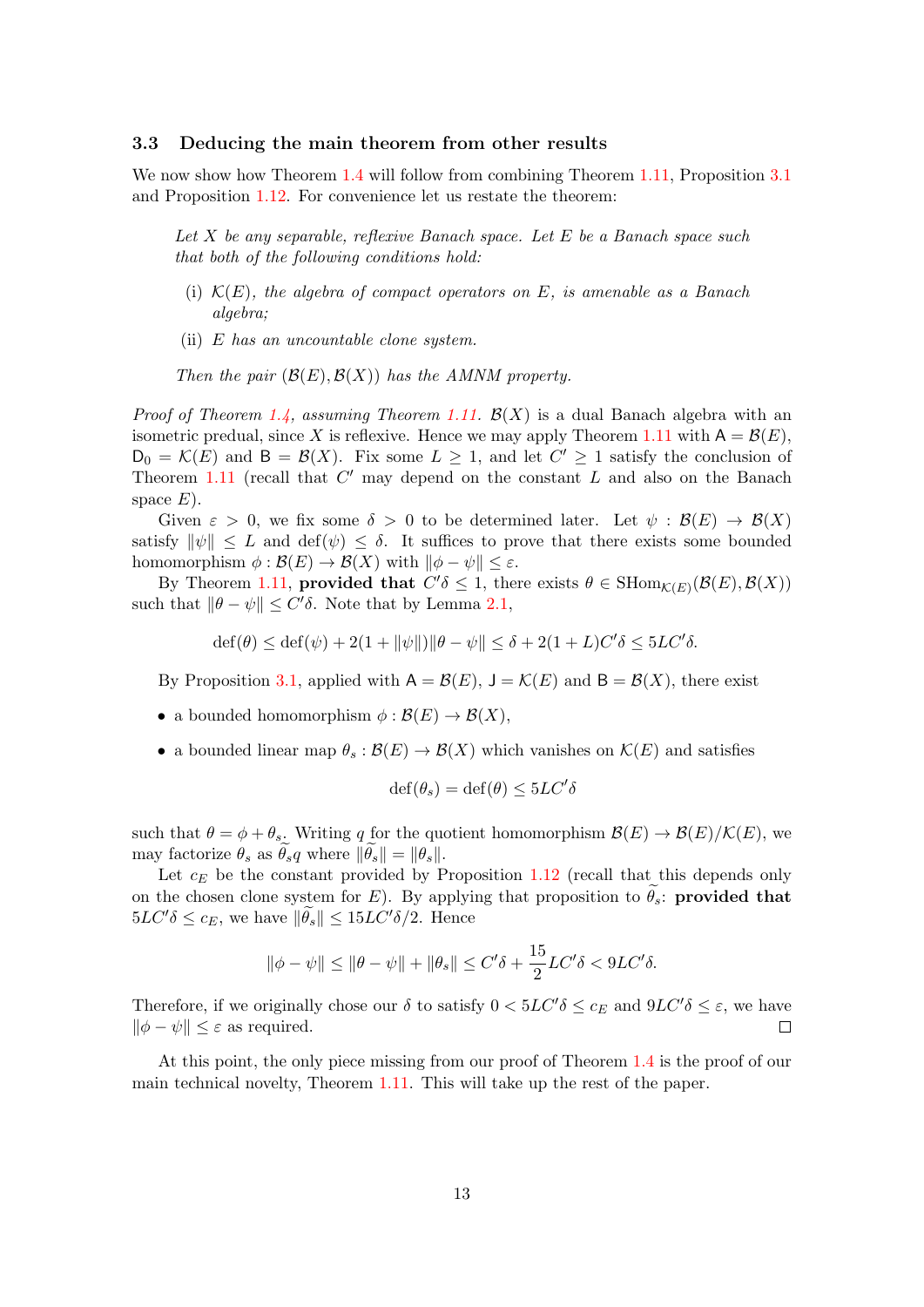### <span id="page-13-0"></span>4 Towards a proof of Theorem [1.11](#page-5-2)

The process of proving Theorem [1.11](#page-5-2) is quite long, and it may be helpful for the reader to know that the key implications are given by the following chain:

Theorem  $1.11 \leftarrow$  $1.11 \leftarrow$  Theorem  $4.2 \leftarrow$  $4.2 \leftarrow$  Proposition  $4.3 \leftarrow$  $4.3 \leftarrow$  Section [5.3.](#page-23-0)

#### <span id="page-13-1"></span>4.1 The projective tensor product and approximate diagonals

It turns out that we need to make quantitative (rather than merely qualitative) use of amenability. Thus, we shall briefly review the basic properties of the projective tensor norm for Banach spaces and the associated completed tensor product; a good source for background material is the monograph [\[Ry\]](#page-28-13). In what follows  $\text{Bil}(E, F; X)$  denotes the space of bounded, bilinear maps  $E \times F \to X$  for Banach spaces E, F and X.

Rather than defining the projective tensor norm directly, we use the following property (see also [\[Ry,](#page-28-13) Theorem 2.9]).

Given Banach spaces E and F, there exists a Banach space  $E \widehat{\otimes} F$  and a map  $\iota_{E,F} \in \text{Bil}(E, F; E \widehat{\otimes} F)$  of norm 1 such that for each Banach space X the map  $T \mapsto T \circ \iota_{E,F}, \mathcal{L}(E \widehat{\otimes} F, X) \to \text{Bil}(E, F; X)$  is an isometric isomorphism.

As is standard, for  $x \in E$  and  $y \in F$  we write  $x \otimes y$  for  $\iota_{E,F}(x, y)$ . It follows from the previous remarks that for each  $T \in \mathcal{L}(E \widehat{\otimes} F, X)$ ,

<span id="page-13-4"></span>
$$
||T||_{\mathcal{L}(E\widehat{\otimes}F,X)} = ||T \circ \iota_{E,F}||_{\text{Bil}(E,F,X)} = \sup \{ ||T(x \otimes y)|| : x \in \text{ball}_1(E), y \in \text{ball}_1(F) \}.
$$
\n(4.1)

That is: to determine the norm of  $T \in \mathcal{L}(E \widehat{\otimes} F, X)$ , it suffices to check how T acts on elementary tensors arising from the unit balls of  $E$  and  $F$ .

The theory of amenability for Banach algebras is now a vast topic (see e.g. [\[Ru\]](#page-28-14) for a comprehensive modern study). We shall only need the following fragment. Let A be a Banach algebra. A bounded net  $(\Delta_{\alpha})_{\alpha \in \mathbb{I}}$  in  $A \otimes A$  is called a **bounded approximate** diagonal for A if

<span id="page-13-5"></span>
$$
\lim_{\alpha} (a \cdot \Delta_{\alpha} - \Delta_{\alpha} \cdot a) = 0 \quad \text{and} \quad \lim_{\alpha} a \pi_{A}(\Delta_{\alpha}) = a \qquad \text{for all } a \in A, \tag{4.2}
$$

where the limits are taken in the norm topology, and  $\pi_A : A \widehat{\otimes} A \to A$  is the unique bounded linear map satisfying  $\pi_A(a \otimes b) = ab$  for all  $a, b \in A$ . We refer to sup<sub> $\alpha$ </sub>  $\|\Delta_\alpha\|$  as the norm of the bounded approximate diagonal.

A Banach algebra A is amenable if there is a bounded approximate diagonal for A, and the amenability constant of A is the infimum of norms of all possible bounded approximate diagonals. It follows from compactness arguments in the bidual, together with Goldstine's lemma and a convexity argument, that we can always find a bounded approximate diagonal for A whose norm achieves this infimum.

#### <span id="page-13-2"></span>4.2 Reduction to a unital version

Let us revisit the definition of the multiplicative defect. Given Banach algebras A and B and a linear map  $\phi: \mathsf{A} \to \mathsf{B}$ , we define  $\phi^{\vee}: \mathsf{A} \times \mathsf{A} \to \mathsf{B}$  by

<span id="page-13-3"></span>
$$
\phi^{\vee}(a,b) := \phi(ab) - \phi(a)\phi(b) \quad \text{for all } a, b \in \mathsf{A}.\tag{4.3}
$$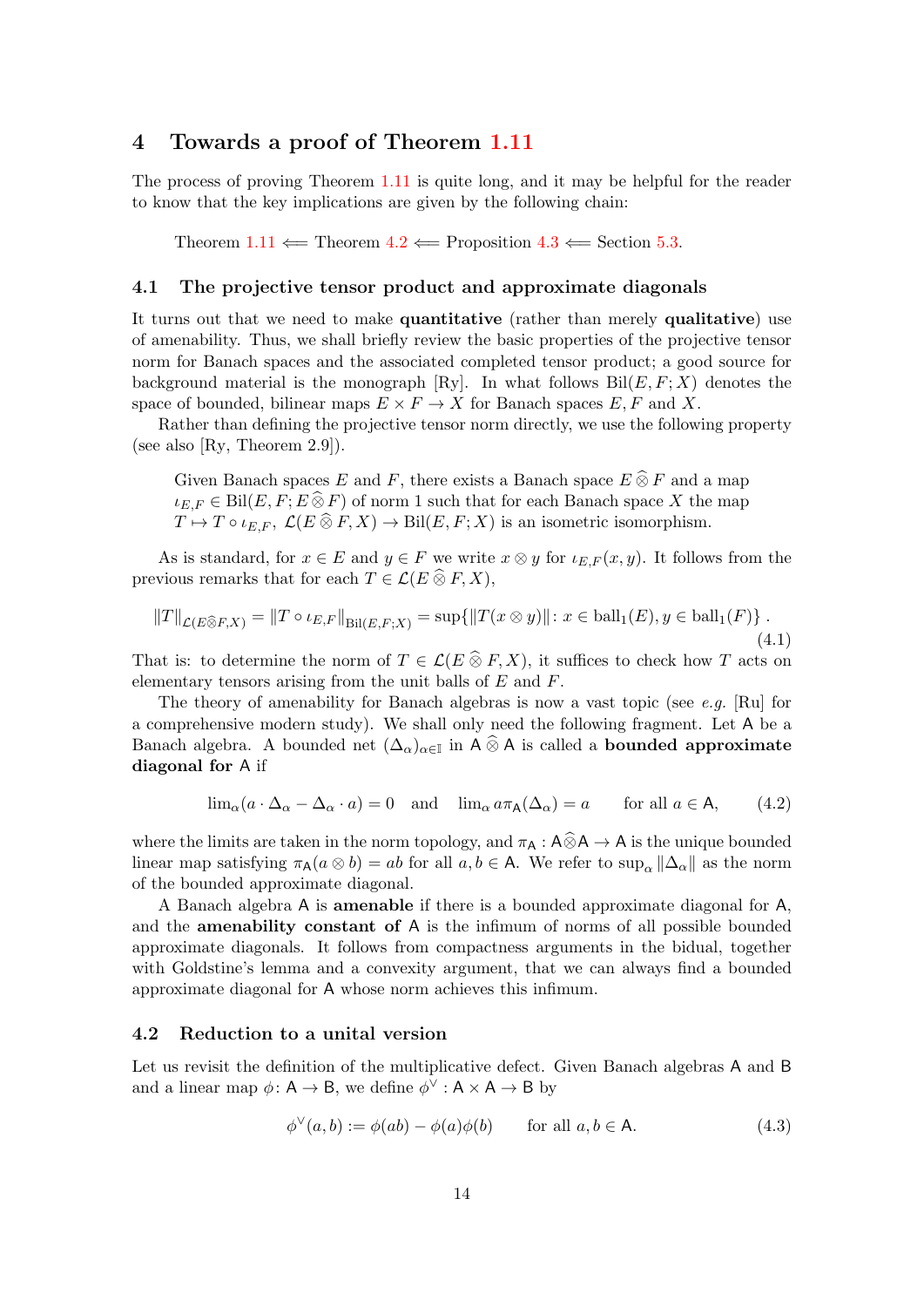Our earlier definition merely says that

$$
\det(\phi) = \sup \{ \|\phi(a_1 a_2) - \phi(a_1)\phi(a_2)\| \colon a_1, a_2 \in \text{ball}_1(\mathsf{A}) \} = \|\phi^{\vee}\|_{\text{Bil}(\mathsf{A},\mathsf{A};\mathsf{B})}
$$
(4.4)

Now let  $D \subseteq A$  be a closed subalgebra. We will need to define quantities analogous to  $\text{def}(\phi)$  where the "multiplicative property" is only tested on pairs in  $D \times A$  or  $A \times D$ . To be precise:

$$
\begin{aligned} \n\text{def}_{\mathsf{D}\times\mathsf{A}}(\phi) &= \|\phi^{\vee}\|_{\text{Bil}(\mathsf{D},\mathsf{A};\mathsf{B})} \\
&= \sup\{\|\phi(a_1a_2) - \phi(a_1)\phi(a_2)\| \colon a_1 \in \text{ball}_1(\mathsf{D}), a_2 \in \text{ball}_1(\mathsf{A})\} \n\end{aligned} \tag{4.5}
$$

with def<sub>A×D</sub>( $\phi$ ) defined similarly. The function def<sub>D×A</sub>:  $\mathcal{L}(A, B) \rightarrow [0, \infty)$  is continuous. The next lemma is a sharper version of Lemma [2.1.](#page-6-5)

<span id="page-14-1"></span>LEMMA 4.1. Let A, B be Banach algebras and let  $\phi, \gamma \in \mathcal{L}(A, B)$ . Then for all  $a_1, a_2 \in A$ ,

<span id="page-14-2"></span>
$$
(\phi + \gamma)^{\vee}(a_1, a_2) = \phi^{\vee}(a_1, a_2) - \phi(a_1)\gamma(a_2) + \gamma(a_1a_2) - \gamma(a_1)\phi(a_2) - \gamma(a_1)\gamma(a_2).
$$
 (4.6)

In particular, for any closed subalgebra  $D \subseteq A$ ,

$$
\operatorname{def}_{\mathsf{D}\times\mathsf{A}}(\phi+\gamma) \le \operatorname{def}_{\mathsf{D}\times\mathsf{A}}(\phi) + (2\|\phi\|+1)\|\gamma\| + \|\gamma\|^2,\tag{4.7}
$$

$$
\operatorname{def}_{\mathsf{A}\times\mathsf{D}}(\phi+\gamma) \le \operatorname{def}_{\mathsf{A}\times\mathsf{D}}(\phi) + (2\|\phi\|+1)\|\gamma\| + \|\gamma\|^2. \tag{4.8}
$$

Proof. The first identity is a direct calculation, and we omit the details. The subsequent inequalities follow easily from the first identity and the definitions of def<sub>D×A</sub> and def<sub>A×D</sub>.  $\Box$ 

The following theorem, which extends [\[Jo88,](#page-28-0) Theorem 3.1], is the heart of Theorem [1.11.](#page-5-2) Note that unlike the earlier theorem, we impose the condition that the subalgebra is unital and restrict attention to unit-preserving maps, even though in the original application to Theorem [1.4](#page-3-1) it was important to allow non-unital examples.

<span id="page-14-0"></span>THEOREM 4.2 (AMNM with respect to a unital amenable subalgebra). Let A be a Banach algebra, let  $D$  be a closed subalgebra of  $A$  which is unital and amenable with amenability constant  $\leq K$ , and let B be a unital dual Banach algebra with an isometric predual. Fix  $L \geq 1$  and  $\delta > 0$  satisfying  $K^2L^2\delta \leq 1/8$ .

Let  $\phi \in \mathcal{L}(\mathsf{A}, \mathsf{B})$  satisfy  $\|\phi\| \leq L$ ,  $\phi(1_{\mathsf{D}}) = 1_{\mathsf{B}}$ ,  $\text{def}_{\mathsf{A}\times\mathsf{D}}(\phi) \leq \delta$ , and  $\text{def}_{\mathsf{D}\times\mathsf{A}}(\phi) \leq \delta$ . Then there exists  $\psi \in \text{SHom}_D(\mathsf{A}, \mathsf{B})$  with  $\psi(1_D) = 1_B$  and  $\|\phi - \psi\| \leq 12K^2L^3\delta$ .

Recall the statement of Theorem [1.11:](#page-5-2)

Let A be a Banach algebra with a closed amenable subalgebra  $D_0$ , and let B be a unital dual Banach algebra with an isometric predual. Fix some  $L \geq 1$ . Then there exists a constant  $C' \geq 1$  (possibly depending on L and  $D_0$ ) such that the following holds: whenever  $\psi \in \mathcal{L}(A, B)$  satisfies  $\|\psi\| \leq L$  and  $C'$  def $(\psi) \leq 1$ , there exists  $\theta \in \text{SHomp}_0(\mathsf{A}, \mathsf{B})$  with  $\|\theta - \psi\| \le C' \text{def}(\psi)$ .

Deducing Theorem [1.11](#page-5-2) from Theorem [4.2.](#page-14-0) We start by considering an arbitrary  $\psi \in$  $\mathcal{L}(A, B)$ . Let  $A^{\sharp} = \mathbb{C}1 \oplus A$  denote the forced unitization of A (here  $\oplus_1$  denotes the  $\ell_1$ -sum of two Banach spaces). Then there is a natural extension of  $\psi$  to  $\psi^{\sharp} : A^{\sharp} \to B$ , given by

$$
\psi^{\sharp}(\lambda, a) = \lambda 1_{\mathsf{B}} + \psi(a) \quad \text{for all } \lambda \in \mathbb{C}, a \in \mathsf{A}.
$$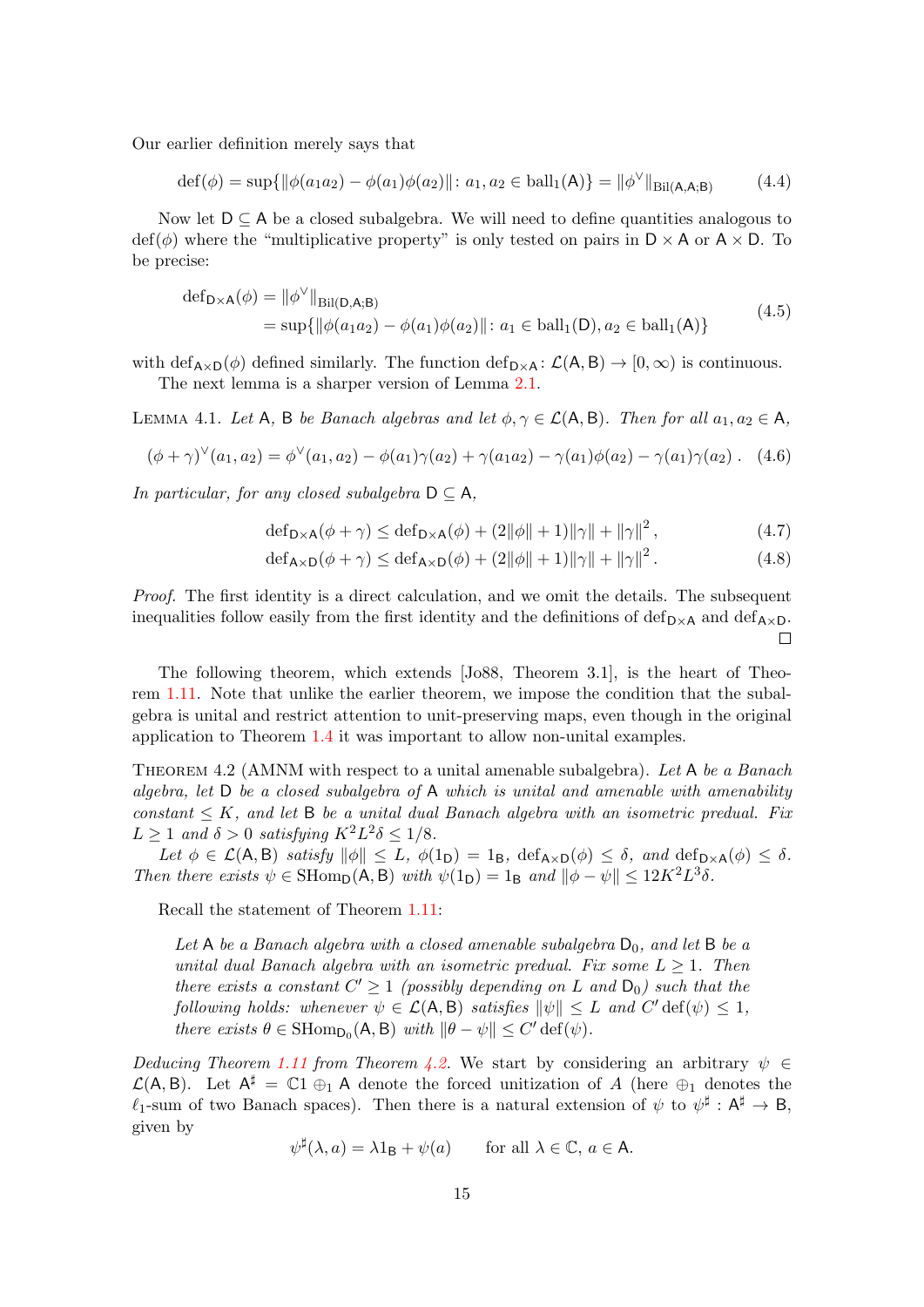It is easily checked that  $\|\psi^{\sharp}\| = \|\psi\|$  (one direction is trivial since  $A \subset A^{\sharp}$ , and the other follows by our choice of norm on  $A^{\sharp}$ ). Moreover, a direct calculation shows that

<span id="page-15-2"></span>
$$
\psi^{\sharp}((\lambda_1, a_1)(\lambda_2, a_2)) - \psi^{\sharp}(\lambda_1, a_1)\psi^{\sharp}(\lambda_2, a_2) = \psi(a_1 a_2) - \psi(a_1)\psi(a_2); \tag{4.9}
$$

and hence  $\det(\psi^{\sharp}) = \det(\psi)$ . (Once again, one direction is trivial since  $A \subset A^{\sharp}$ ; the non-trivial direction follows from the identity  $(4.9)$ .)

Let  $D = D_0^{\sharp}$ , which coincides with the closed subalgebra  $C_1 \oplus_1 D_0$  of  $A^{\sharp}$ , where 1 is the adjoined unit. It is well known that the unitization of any amenable Banach algebra is itself amenable; let  $K$  be the amenability constant of  $D$ , which automatically satisfies  $K \geq 1$ .

Given  $L \geq 1$ , put  $C' := 12K^2L^3$ . Suppose  $\psi \in \text{ball}_L \mathcal{L}(\mathsf{A}, \mathsf{B})$  satisfies  $\text{def}(\psi) = \delta$ , for some  $\delta \in [0, 1/C']$ . By our previous remarks, the extended map  $\psi^{\sharp} : A^{\sharp} \to B$  also has multiplicative defect  $\delta$  and norm  $\leq L$ , and by construction it satisfies  $\psi^{\sharp}(1) = 1_B$ . Applying Theorem [4.2](#page-14-0) to the triple  $(D, A^{\sharp}, B)$  (note that  $8K^2L^2\delta \leq 12K^2L^3\delta \leq 1$ ), we deduce that there exists  $\phi \in \text{SHom}_{\mathsf{D}}(\mathsf{A}^{\sharp}, \mathsf{B})$  with  $\phi(1) = 1_{\mathsf{B}}$  and  $\|\phi - \psi^{\sharp}\| \leq C' \delta$ . Taking  $\theta = \phi|_{\mathsf{A}} \in \mathrm{SHomp}_0(\mathsf{A}, \mathsf{B})$ , we see that the conclusions of Theorem [1.11](#page-5-2) are satisfied.  $\Box$ 

#### <span id="page-15-0"></span>4.3 Obtaining the unital version, using an improving operator

Guided by the case  $D = A$  that is treated in [\[Jo88\]](#page-28-0), we shall prove Theorem [4.2](#page-14-0) by an iterative argument. Notably, the proof works by repeated application of a nonlinear operator  $F : \mathcal{L}(A, B) \to \mathcal{L}(A, B)$  with certain "improving" properties. The operator F is designed in such a way that for each  $\phi$  satisfying the assumptions of Theorem [4.2,](#page-14-0) the sequence of iterates  $(F^n(\phi))_{n\in\mathbb{N}}$  is a fast Cauchy sequence in  $\mathcal{L}(A, B)$  and satisfies  $\det_{\mathsf{D}\times\mathsf{A}}(F^n(\phi))\to 0$ . The map  $\phi_{\infty}:=\lim_{n\to\infty}F^n(\phi)$  then satisfies  $\det_{\mathsf{D}\times\mathsf{A}}(\phi_{\infty})=0$ ; and  $\|\phi - \phi_{\infty}\|$  can be bounded above in terms of  $\text{def}_{D\times A}(\phi)$ , using the geometric decay from the fast Cauchy property. To get the final map  $\psi$ , one performs a "left-right switch" and exploits some ad hoc features of the operator F.

Before constructing the operator  $F$ , we isolate those of its properties which are needed for the argument in the previous paragraph.

<span id="page-15-1"></span>PROPOSITION 4.3 (A nonlinear improving operator). Let A be a Banach algebra, let B be a unital dual Banach algebra with an isometric predual, and let D be a closed subalgebra of A which is unital and amenable with amenability constant  $\leq K$ . Then there is a function  $F : \mathcal{L}(A, B) \to \mathcal{L}(A, B)$  with the following properties: for each  $\phi \in \mathcal{L}(A, B)$  satisfying  $\phi(1_D) = 1_B$ , we have

- <span id="page-15-3"></span>(i)  $F(\phi)(1_D) = 1_B$ ;
- <span id="page-15-4"></span>(ii)  $||F(\phi) - \phi|| \leq K ||\phi|| \deg_{\mathsf{D} \times \mathsf{A}}(\phi);$

<span id="page-15-5"></span>(iii)  $\det_{\mathsf{D}\times\mathsf{A}}(F(\phi)) \leq 3K^2 ||\phi||^2 \det_{\mathsf{D}\times\mathsf{D}}(\phi) \det_{\mathsf{D}\times\mathsf{A}}(\phi)$ .

Moreover,

<span id="page-15-6"></span>(iv) if  $\text{def}_{\mathbf{A}\times\mathbf{D}}(\phi) = 0$ , then  $\text{def}_{\mathbf{A}\times\mathbf{D}}(F(\phi)) = 0$ .

*Proof of Theorem [4.2,](#page-14-0) given Proposition [4.3.](#page-15-1)* We fix K, L and  $\delta$  as in the statement of the theorem. Let  $\phi \in \mathcal{L}(\mathsf{A}, \mathsf{B})$  with  $\phi(1_{\mathsf{D}}) = 1_{\mathsf{B}}$ ,  $\|\phi\| \leq L$ , def<sub>A×D</sub> $(\phi) \leq \delta$ , and def<sub>D×A</sub> $(\phi) \leq \delta$ .

The first step is to prove that  $(F^n(\phi))_{n\geq 0}$  is a Cauchy sequence in  $\mathcal{L}(\mathsf{A}, \mathsf{B})$ . In fact, we prove a more precise technical statement, as follows.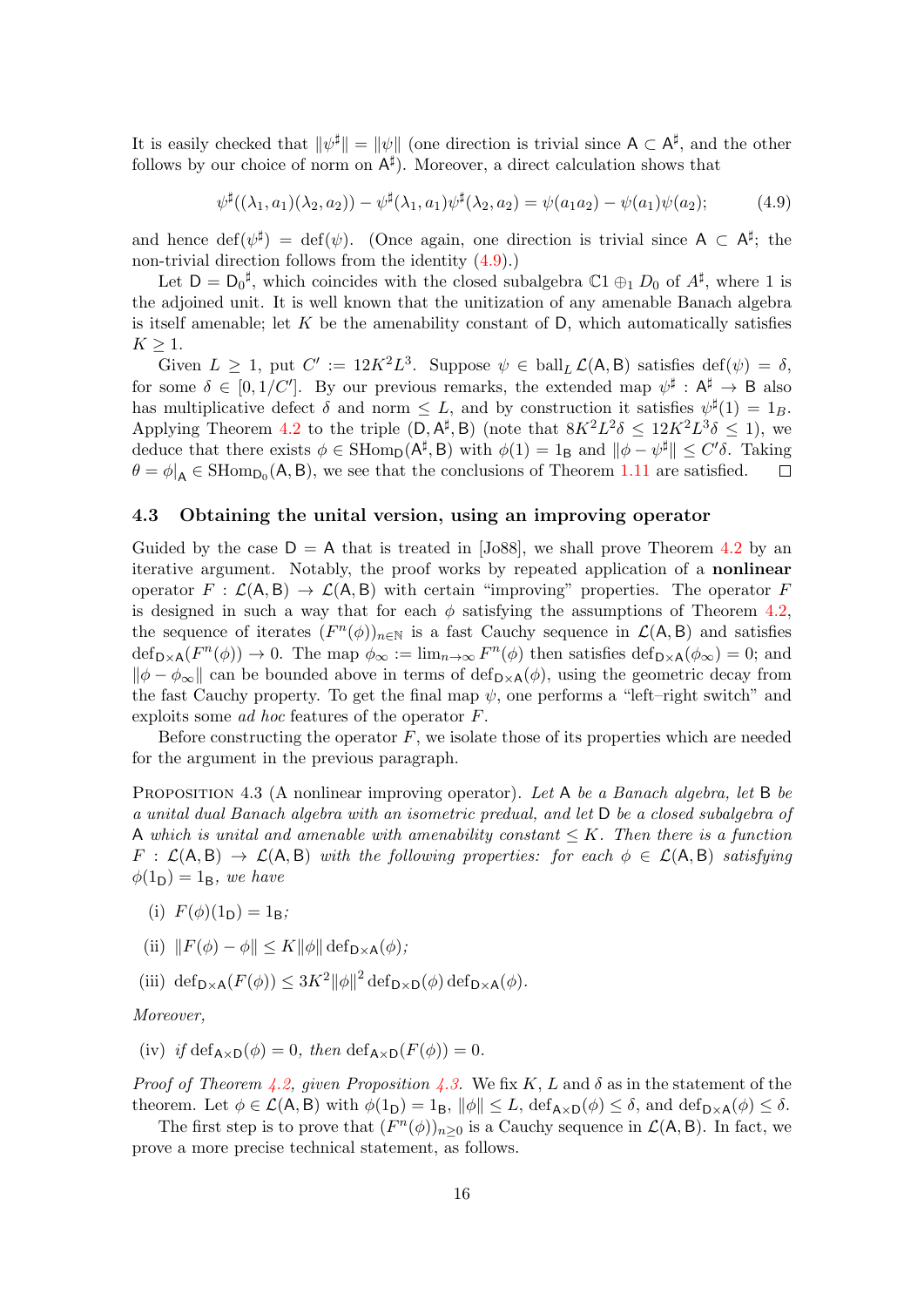#### Claim.

 $||F^n(\phi) - F^{n-1}(\phi)|| \le KL\delta 2^{-(n-1)}$  and  $\text{def}_{D \times A}(F^n(\phi)) \le 3\delta 2^{-2n-1}$ , for each  $n \ge 1$ . The claim is proved by strong induction on n. For the base case  $(n = 1)$ : applying Proposition [4.3](#page-15-1) to  $\phi$ , we obtain  $||F(\phi) - \phi|| \leq K ||\phi|| \operatorname{def}_{D \times A}(\phi) \leq KL\delta$  and

$$
\begin{aligned} \n\text{def}_{\mathsf{D}\times\mathsf{A}}(F(\phi)) &\leq 3K^2 \|\phi\|^2 \operatorname{def}_{\mathsf{D}\times\mathsf{D}}(\phi) \operatorname{def}_{\mathsf{D}\times\mathsf{A}}(\phi) \\ \n&\leq 3K^2 \|\phi\|^2 \operatorname{def}_{\mathsf{D}\times\mathsf{A}}(\phi)^2 \\ \n&\leq 3K^2 L^2 \delta^2 \\ \n&\leq 3\delta/8 \n\end{aligned}
$$

as required. Now suppose the claim holds for all  $1 \leq j \leq n$  for some  $n \in \mathbb{N}$ . Then

<span id="page-16-0"></span>
$$
||F^n(\phi)|| \le ||\phi|| + \sum_{j=1}^n ||F^j(\phi) - F^{j-1}(\phi)||
$$
  
\n
$$
\le L + KL\delta \sum_{j=1}^n 2^{-(j-1)} \le L + 2KL\delta \le 5L/4,
$$
\n(4.10)

using the fact that  $K\delta \leq KL\delta \leq 1/8$ . Combining [\(4.10\)](#page-16-0) with the second part of the inductive hypothesis yields

$$
||F^n(\phi)|| \operatorname{def}_{D \times A}(F^n(\phi)) \le (5L/4) \cdot 3\delta 2^{-2n-1}
$$
  

$$
\le L\delta 2^{-2n+1} \le L\delta 2^{-n} \qquad \text{(since } n \ge 1\text{)}.
$$
 (4.11)

Applying Proposition [4.3](#page-15-1) (ii) to  $F<sup>n</sup>(\phi)$  and using [\(4.11\)](#page-16-1) yields

<span id="page-16-1"></span>
$$
||F^{n+1}(\phi) - F^n(\phi)|| \le K||F^n(\phi)|| \operatorname{def}_{D \times A}(F^n(\phi)) \le KL\delta 2^{-n},
$$

and applying Proposition [4.3](#page-15-1) (iii) to  $F<sup>n</sup>(\phi)$  yields

$$
\begin{aligned} \n\text{def}_{\mathsf{D}\times\mathsf{A}}(F^{n+1}(\phi)) &\leq 3K^2 \|F^n(\phi)\|^2 \operatorname{def}_{\mathsf{D}\times\mathsf{D}}(F^n(\phi)) \operatorname{def}_{\mathsf{D}\times\mathsf{A}}(F^n(\phi)) \\ \n&\leq 3 \left( K \|F^n(\phi)\| \operatorname{def}_{\mathsf{D}\times\mathsf{A}}(F^n(\phi)) \right)^2 \\ \n&\leq 3 (KL\delta 2^{-n})^2 \qquad \text{(using (4.11))} \\ \n&= 3K^2 L^2 \delta \cdot \delta 2^{-2n} \\ \n&\leq 3\delta 2^{-2n-3} \qquad \text{(since } K^2 L^2 \delta \leq 1/8). \n\end{aligned}
$$

This completes the inductive step, and hence proves the claim.

It follows from the claim that the sequence  $(F^n(\phi))_{n\geq 0}$  is Cauchy in  $\mathcal{L}(\mathsf{A}, \mathsf{B})$ . Let  $\phi_{\infty} =$  $\lim_{n\to\infty} F^n(\phi) \in \mathcal{L}(\mathsf{A},\mathsf{B})$ . Since  $F^n(\phi)(1_{\mathsf{D}}) = 1_{\mathsf{B}}$  for all  $n \in \mathbb{N}$  and  $\lim_n \text{def}_{\mathsf{D}\times\mathsf{A}}(F^n(\phi)) =$ 0, we have  $\phi_{\infty}(1_{D}) = 1_{B}$  and  $\text{def}_{D \times A}(\phi_{\infty}) = 0$  by continuity. Also,  $\|\phi - \phi_{\infty}\| \leq 2KL\delta$ . This implies

$$
\|\phi_{\infty}\| \le \|\phi\| + \|\phi - \phi_{\infty}\| \le L + 2KL\delta \le L(1 + 2K^2L^2\delta) \le 5L/4,
$$

and, by the estimate given at the end of Lemma [4.1,](#page-14-1)

$$
\begin{aligned} \n\text{def}_{\mathsf{A}\times\mathsf{D}}(\phi_{\infty}) &\leq \text{def}_{\mathsf{A}\times\mathsf{D}}(\phi) + (2\|\phi\| + 1)\|\phi_{\infty} - \phi\| + \|\phi_{\infty} - \phi\|^2 \\ \n&\leq \delta + (2L + 1)2KL\delta + (2KL\delta)^2 \\ \n&\leq \delta(1 + 6KL^2 + 4K^2L^2\delta) \quad \leq \quad \delta(3/2 + 6KL^2) \quad \leq \quad 8KL^2\delta. \n\end{aligned}
$$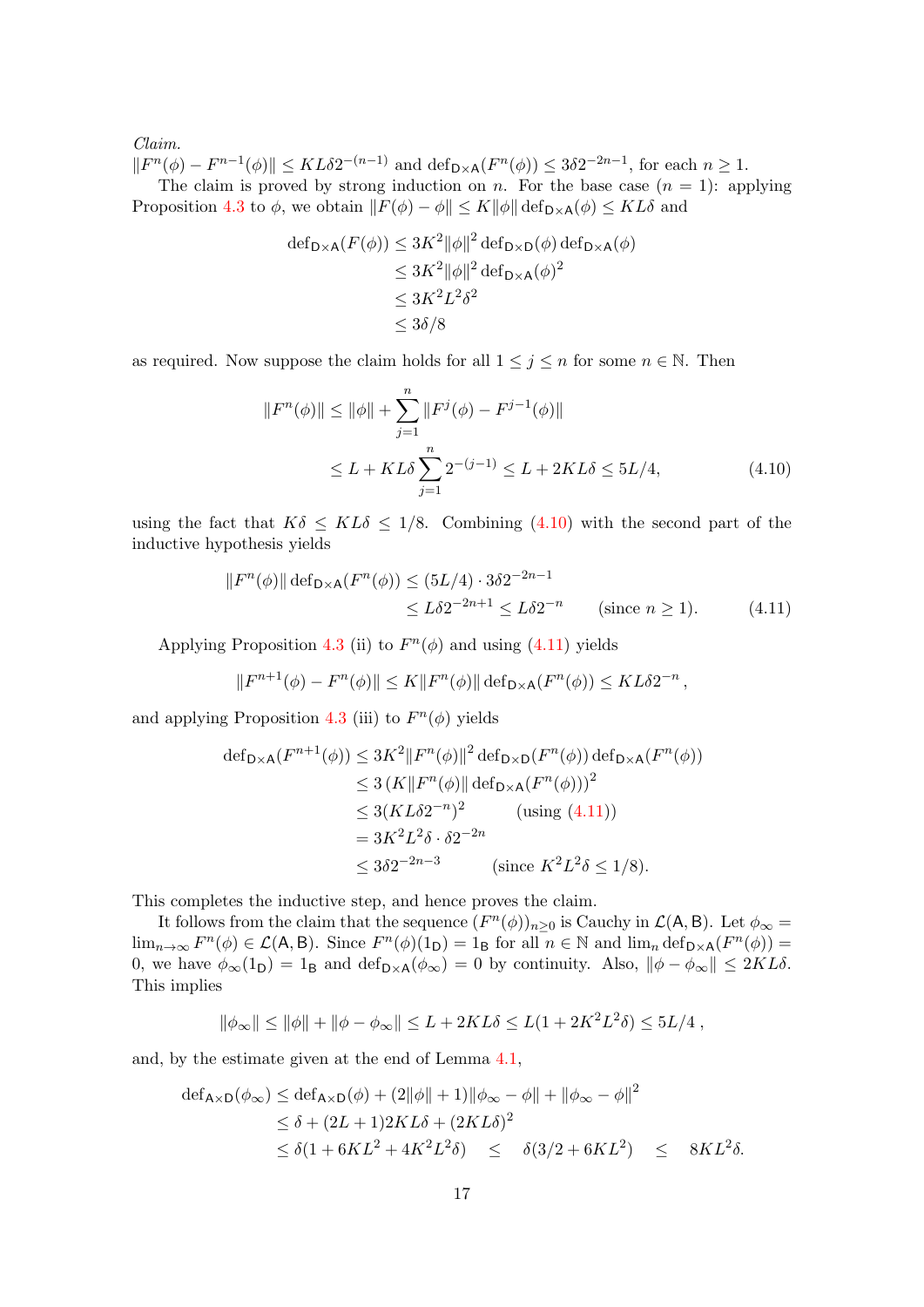To obtain the final map  $\psi$ , let  $A^{\text{op}}$  and  $B^{\text{op}}$  be the Banach algebras whose underlying Banach spaces are the same as A and B respectively, but which have the opposite algebra structures, so that  $a_1 \cdot_{(A^{op})} a_2 := a_2 a_1$ , etc. Note that  $D^{op}$  is a closed subalgebra of  $A^{op}$ . Moreover,  $D^{op}$  is unital and amenable with constant  $\leq K$ : for if  $\sigma : D \widehat{\otimes} D \to D \widehat{\otimes} D$  is the flip map defined by  $c_1 \otimes c_2 \mapsto c_2 \otimes c_1$ , then  $\sigma$  maps bounded approximate diagonals for D to bounded approximate diagonals for  $\mathsf{D}^{\mathsf{op}}$ .

Let  $\phi' \in \mathcal{L}(A^{\text{op}}, B^{\text{op}})$  be the same function as  $\phi_{\infty} \in \mathcal{L}(A, B)$  (we introduce new notation to emphasise that we are now working with different algebras as domain and codomain, which affects the definition of def). Then the following properties hold:

 $\phi'(1_{\mathsf{D}^{\mathsf{op}}}) = \phi_{\infty}(1_{\mathsf{D}}) = 1_{\mathsf{B}} = 1_{\mathsf{B}^{\mathsf{op}}}; \qquad \mathrm{def}_{\mathsf{A}^{\mathsf{op}} \times \mathsf{D}^{\mathsf{op}}}(\phi') = \mathrm{def}_{\mathsf{D} \times \mathsf{A}}(\phi_{\infty}) = 0.$ 

Applying Proposition [4.3](#page-15-1) to the triple  $(A^{op}, B^{op}, D^{op})$ , there is a function  $F': \mathcal{L}(A^{op}, B^{op}) \to$  $\mathcal{L}(A^{\text{op}}, B^{\text{op}})$  such that

1. 
$$
F'(\phi')(1_{D^{op}}) = 1_{B^{op}};
$$

2.  $||F'(\phi') - \phi'|| \leq K ||\phi'|| \operatorname{def}_{\mathsf{D}^{\mathrm{op}} \times \mathsf{A}^{\mathrm{op}}}(\phi') = K ||\phi_{\infty}|| \operatorname{def}_{\mathsf{A} \times \mathsf{D}}(\phi_{\infty});$ 

- <span id="page-17-1"></span>3. def<sub>D</sub>op<sub>×A</sub>op $(F'(\phi')) \leq 3K^2 ||\phi'|| \text{ def}_{D^{op} \times D^{op}}(\phi') \text{ def}_{D^{op} \times A^{op}}(\phi');$
- 4. def<sub>A</sub>op<sub>×D</sub>op $(F'(\phi'))=0$ .

Now observe that  $\det_{\mathsf{D}^{\mathrm{op}}\times\mathsf{D}^{\mathrm{op}}}(\phi') \leq \det_{\mathsf{A}^{\mathrm{op}}\times\mathsf{D}^{\mathrm{op}}}(\phi') = 0$ . Hence we may improve the property [3](#page-17-1) above to:  $\text{def}_{D^{\text{op}} \times A^{\text{op}}}(F'(\phi')) = 0.$ 

We define  $\psi \in \mathcal{L}(\mathsf{A}, \mathsf{B})$  to have the same underlying function as  $F'(\phi')$ . Then  $\psi(1_{\mathsf{D}})$  =  $F'(\phi')(1_{D^{op}}) = 1_{B^{op}} = 1_B$ , and

$$
\begin{aligned} \|\psi - \phi\| &\le \|F'(\phi') - \phi'\| + \|\phi_\infty - \phi\| \\ &\le K(5L/4)8KL^2\delta + 2KL\delta \quad \le 12K^2L^3\delta \,. \end{aligned}
$$

Finally,  $\psi \in \text{SHom}_{\mathsf{D}}(\mathsf{A}, \mathsf{B})$  since  $\text{def}_{\mathsf{D}\times\mathsf{A}}(\psi) = \text{def}_{\mathsf{A}^{\text{op}}\times\mathsf{D}^{\text{op}}}(F'(\phi')) = 0$  and  $\text{def}_{\mathsf{A}\times\mathsf{D}}(\psi) =$  $\text{def}_{\mathsf{D}^{\text{op}}\times\mathsf{A}^{\text{op}}}(F'(\phi'))=0.$  $\Box$ 

#### <span id="page-17-0"></span>4.4 Explanation for the improving operator

We have not given any definition of the operator  $F$ , let alone explained why amenability of D would allow us to find or construct  $F$ . In fact the definition of  $F$  is quite simple and explicit — see Equation  $(5.11)$  below — but attempting to prove directly that F has the required "improving properties" is far less straightforward. Subtle cancellations are required, and one has to pay attention to technical issues arising when carrying out repeated w<sup>∗</sup> -averaging.

These issues are already present in the proof of [\[Jo88,](#page-28-0) Theorem 3.1], where an operator analogous to ours is constructed in the special case  $D = A$ . Although Johnson chooses in his proof to verify the necessary properties directly, he follows this with a brief sketch of how the construction of the operator and the proof that it has the required properties are motivated by a "vanishing  $H^2$  argument" that is standard in the Hochschild cohomology theory of (amenable) Banach algebras.

In our setting, the algebra A is no longer amenable, but the unital subalgebra D is, and the corresponding notion in cohomology theory is that of **normalizing a 2-cocycle with** respect to an amenable subalgebra. It is this approach which guides our construction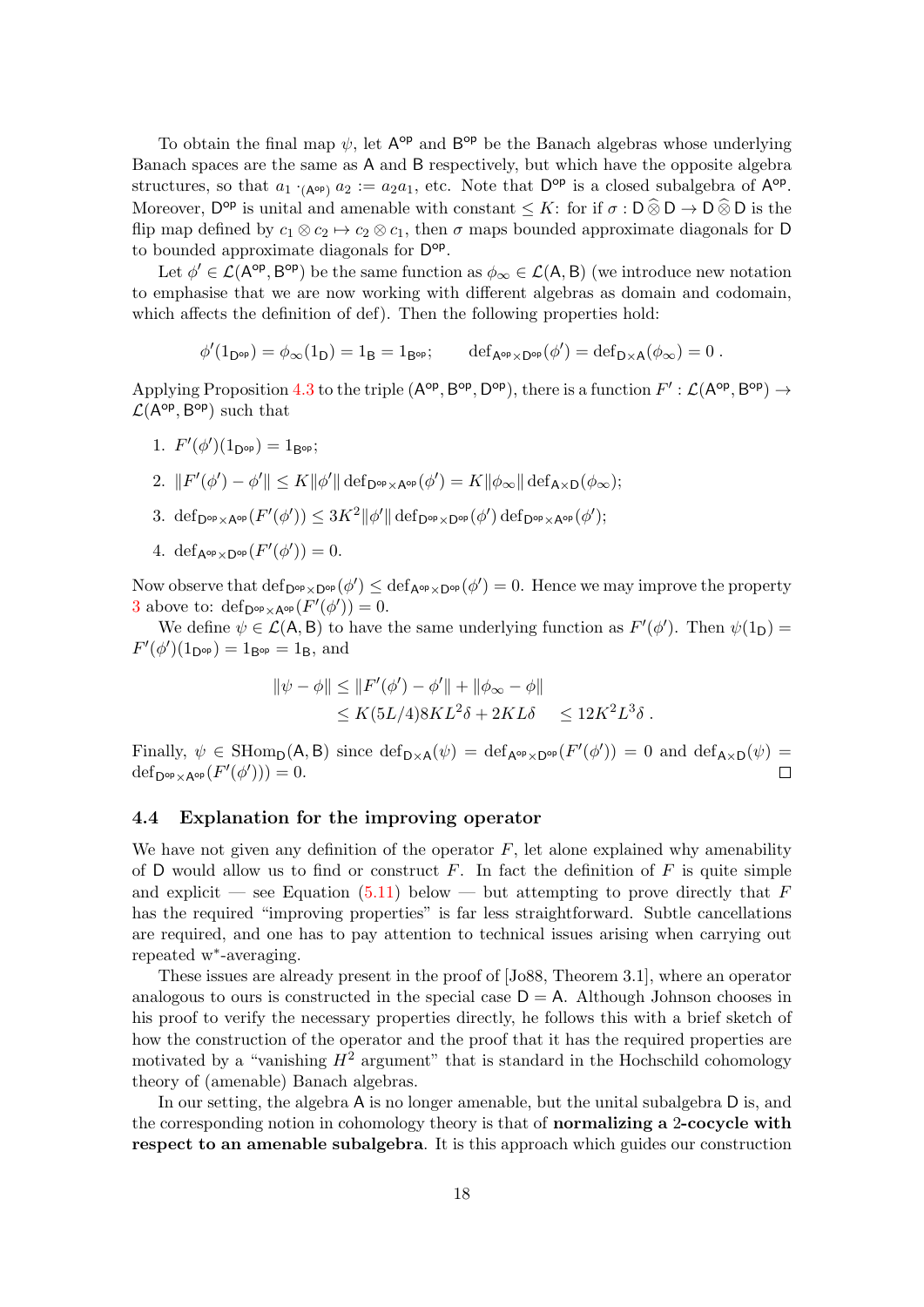of the desired "improving operator"  $F$ . Rather than adapting the calculations in the proof of [\[Jo88,](#page-28-0) Theorem 3.1] in an ad hoc way to the setting of an amenable subalgebra  $D \subseteq A$ , it seems both more comprehensible and more robust to set up a general framework. This is our goal in the final section of the paper; the desired "improving operator"  $F$  will then emerge naturally as a special case of the general machinery.

# <span id="page-18-0"></span>5 Constructing the nonlinear improving operator

#### <span id="page-18-1"></span>5.1 An approximate cochain complex

Throughout this subsection, we fix Banach algebras A, B and  $\phi \in \mathcal{L}(A, B)$ ; we shall think of  $\phi$  as defining an "approximate action" of A on B. As mentioned earlier, we are guided by a standard construction in the Hochschild cohomology theory of Banach algebras, which arises when normalizing cochains with respect to an amenable unital subalgebra. However, we require the actual techniques in the proofs and not just the results, and therefore we shall build the required machinery from scratch.

Remark 5.1. After the original work was done for this section, it was brought to our attention that [\[Ka82\]](#page-28-15) also adopts a similar setup with an approximate cochain complex; however, this is only done in the setting of (bounded) group cohomology for discrete groups. Moreover, [\[Ka82\]](#page-28-15) does not explore the "relative" setting where one only has amenability for a subgroup rather than for the whole group.

DEFINITION 5.2. For each  $n \in \mathbb{N}$ , define the bounded linear map  $\partial_{\phi}^{n} : \mathcal{L}^{n}(A, B) \rightarrow$  $\mathcal{L}^{n+1}(\mathsf{A},\mathsf{B})$  by

$$
\partial_{\phi}^{n} \psi(a_1, \dots, a_{n+1}) = \begin{cases} \phi(a_1) \psi(a_2, \dots, a_{n+1}) \\ + \sum_{j=1}^{n} (-1)^j \psi(a_1, \dots, a_j a_{j+1}, \dots, a_{n+1}) \\ + (-1)^{n+1} \psi(a_1, \dots, a_n) \phi(a_{n+1}). \end{cases}
$$

In fact, to prove Proposition [4.3,](#page-15-1) we only need this definition for  $n \in \{1, 2\}$ . We include the definitions for general  $n$ , to put the following arguments in their proper context.

Remark 5.3. We make some remarks to provide context; they are not necessary for the proof of Proposition [4.3.](#page-15-1)

- (i) If  $\phi$  is multiplicative, then  $(a, b) \mapsto \phi(a)b$  and  $(b, a) \mapsto b\phi(a)$  give B the structure of an A-bimodule  $_{\phi}B_{\phi}$ , and the operator  $\partial_{\phi}^{n}$  is just the usual Hochschild coboundary operator for  $_{\phi}B_{\phi}$ -valued cochains. If  $\phi$  is not multiplicative, then we might have  $\partial^{n+1}_{\phi}$  $\partial_{\phi}^{n+1} \circ \partial_{\phi}^{n} \neq 0$ , but a direct calculation shows that  $||\partial_{\phi}^{n+1}||$  $\partial_{\phi}^{n+1} \circ \partial_{\phi}^{n} \| \leq 4 \det(\phi).$
- (ii) Recall that we have a nonlinear function  $(\_)^\vee : \mathcal{L}(A, B) \to \mathcal{L}^2(A, B); \ \psi \mapsto \psi^\vee$  (where  $\psi^{\vee}$  is defined as in Equation [\(4.3\)](#page-13-3)), which satisfies def( $\psi$ ) =  $\|\psi^{\vee}\|$ . If  $\gamma \in \mathcal{L}(\mathsf{A}, \mathsf{B})$ , Equation [\(4.6\)](#page-14-2) may be rewritten as

$$
(\phi + \gamma)^{\vee}(a_1, a_2) = \phi^{\vee}(a_1, a_2) - \partial_{\phi}^{1}(\gamma)(a_1, a_2) - \gamma(a_1, a_2) \text{ for all } a_1, a_2 \in \mathsf{A},
$$

and it follows that the derivative of the function  $(\_)^\vee$  at  $\phi$  is just  $-\partial^1_\phi$ . (This observation is taken from remarks in [\[Jo88,](#page-28-0) Section 3].)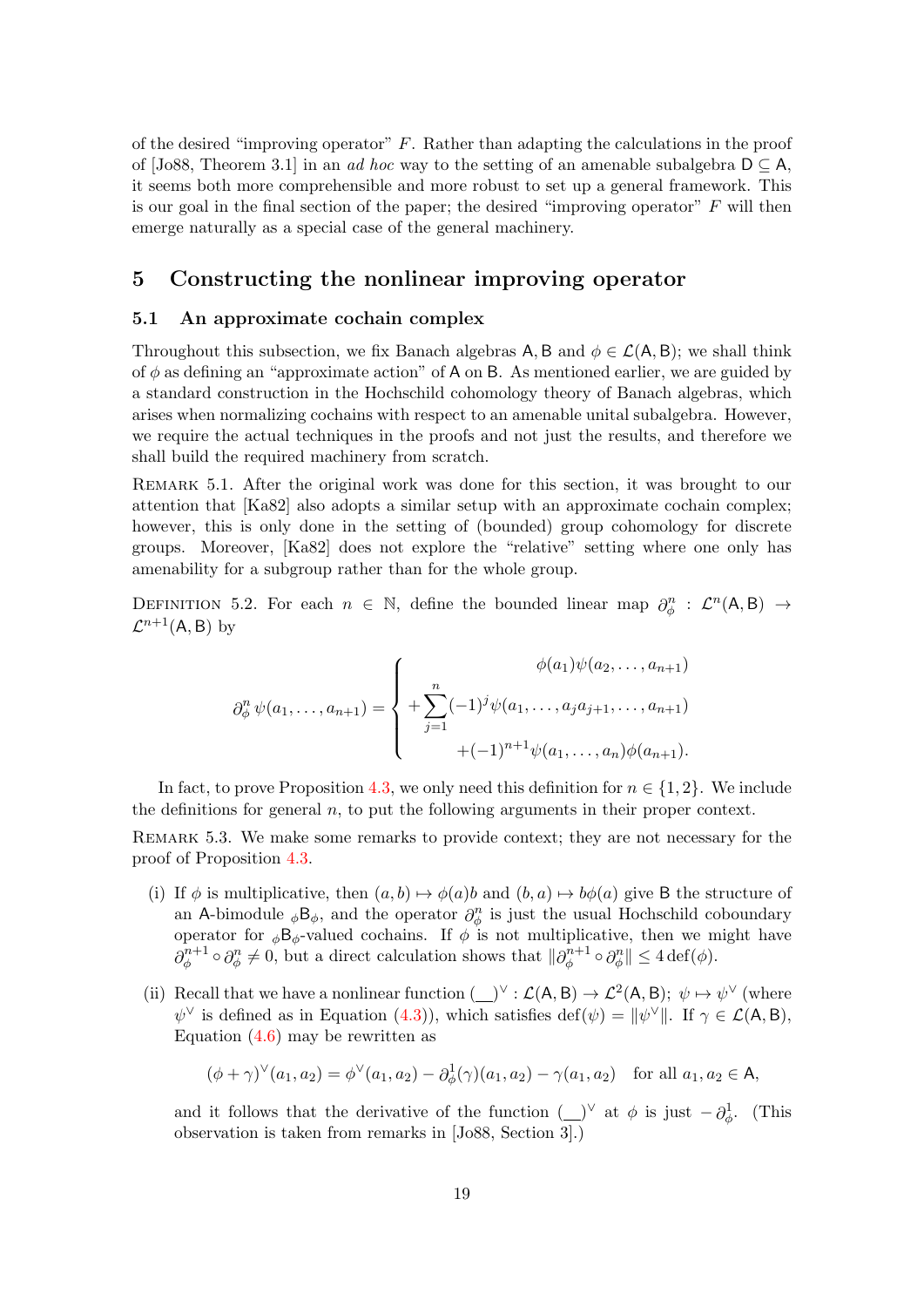(iii) For now, we do not assume either A or B is unital; but when it comes to our analogue of "normalization of cocycles", some kind of unitality assumption is needed to obtain maps with the right properties.

Since  $\partial_{\phi}^{2}$  can be applied to arbitrary elements of  $\mathcal{L}^{2}(\mathsf{A},\mathsf{B})$ , we may apply it to the particular bilinear map  $\phi^{\vee}$ .

<span id="page-19-1"></span>LEMMA 5.4 (A 2-cocycle for  $\partial_{\phi}$ ).  $\partial_{\phi}^{2}(\phi^{\vee}) = 0$ .

The proof is a straightforward calculation, which we omit.

DEFINITION 5.5 (Notation for restricting in first variable). Let  $E$  and  $V$  be Banach spaces, and let F be a closed subspace of E. Let  $n \geq 2$ . Given  $\psi \in \mathcal{L}^n(E, V)$  we may regard it as an element of  $\mathcal{L}(E, \mathcal{L}^{n-1}(E, V))$ , which is defined by

$$
x_1 \mapsto ((x_2, \ldots, x_n) \mapsto \psi(x_1, \ldots, x_n)).
$$

Restricting this function to F yields a bounded linear map  $F \to \mathcal{L}^{n-1}(E, V)$ , which we denote by

$$
\mathrm{Lres}_F(\psi) \in \mathcal{L}(F, \mathcal{L}^{n-1}(E, V)).
$$

The function  $Lres_F: \mathcal{L}^n(E, V) \to \mathcal{L}(F, \mathcal{L}^{n-1}(E, V))$  is linear and contractive.

For the rest of this subsection, we fix a closed subalgebra  $D \subseteq A$ . Note that  $def_{D \times A}(\phi) =$  $\|\text{Lres}_D(\phi^\vee)\|.$ 

Our goal is to define (linear) operators  $\sigma_{\phi}^n : \mathcal{L}^{n+1}(\mathsf{A}, \mathsf{B}) \to \mathcal{L}^n(\mathsf{A}, \mathsf{B})$  such that for each  $\psi \in \mathcal{L}^n(\mathsf{A}, \mathsf{B}),$  the map

$$
\mathrm{Lres}_{\mathsf{D}} \left( \partial_{\phi}^{n-1} \, \sigma_{\phi}^{n-1}(\psi) + \sigma_{\phi}^n \, \partial_{\phi}^n(\psi) - \psi \right)
$$

has norm controlled by  $\text{def}_{D\times A}(\psi)$  (we make this precise in Proposition [5.14](#page-22-0) below). As a first step towards this, we set up a general construction by which elements of  $\mathsf{D}\widehat{\otimes}\mathsf{D}$  define (linear) operators  $\mathcal{L}^{n+1}(\mathsf{A}, \mathsf{B}) \to \mathcal{L}^n(\mathsf{A}, \mathsf{B}).$ 

DEFINITION 5.6. Let  $n \in \mathbb{N}$ . Given any  $c, d \in \mathbb{D}$  and  $\psi \in \mathcal{L}^{n+1}(\mathsf{A}, \mathsf{B})$ , we obtain an element of  $\mathcal{L}^n(\mathsf{A}, \mathsf{B})$ , defined by

$$
(a_1, \ldots, a_n) \mapsto \phi(c) \; \psi(d, a_1, \ldots, a_n) \qquad \text{for all } a_1, \ldots, a_n \in \mathsf{A}.\tag{5.1}
$$

This process yields a bounded bilinear map  $D \times D \to \mathcal{L}(\mathcal{L}^{n+1}(A, B), \mathcal{L}^n(A, B))$ , with norm  $\leq ||\phi|| ||$ Lres<sub>D</sub> $||$ , and hence uniquely defines a bounded linear map

$$
D\mathbin{\widehat{\otimes}} D\to \mathcal{L}(\mathcal{L}^{n+1}(A,B),\mathcal{L}^n(A,B))
$$

that we denote by  $w \mapsto [w]_{\phi}^n$ . Explicitly: for  $c, d \in \mathsf{D}$  and  $\psi \in \mathcal{L}^{n+1}(\mathsf{A}, \mathsf{B})$ ,

$$
[c \otimes d]^n_{\phi}(\psi)(a_1, \dots, a_n) = \phi(c) \ \psi(d, a_1, \dots, a_n) \quad \text{for all } a_1, \dots, a_n \in \mathsf{A}.
$$
 (5.2)

Note that from our definitions, for each  $\psi \in \mathcal{L}^{n+1}(\mathsf{A}, \mathsf{B})$  we have

<span id="page-19-0"></span>
$$
\|\llbracket w \rrbracket_{\phi}^{n}(\psi)\|_{\mathcal{L}^{n}(\mathsf{A},\mathsf{B})} \le \|w\|_{\mathsf{D}\widehat{\otimes}\mathsf{D}} \|\phi\|\|\text{Lres}_{\mathsf{D}}(\psi)\|_{\mathcal{L}(\mathsf{D},\mathcal{L}^{n}(\mathsf{A},\mathsf{B}))} \qquad \text{for all } w \in \mathsf{D}\,\widehat{\otimes}\,\mathsf{D}.\tag{5.3}
$$

Also, since we used the universal property of  $\widehat{\otimes}$  to define  $[\![w]\!]_{\phi}^n$ , it is clear that this operator is independent of any chosen representation of  $w$  as an absolutely convergent sum of elementary tensors.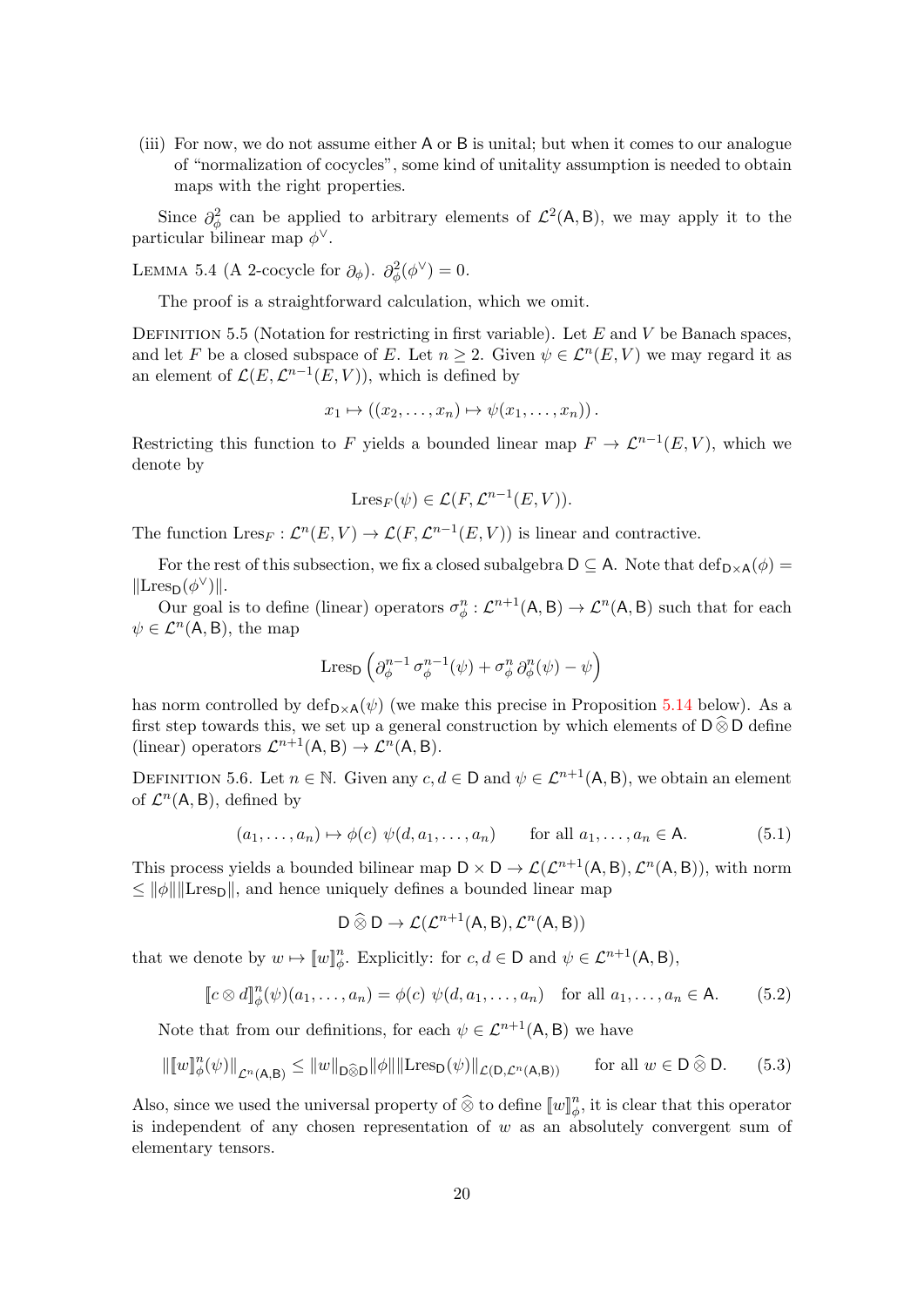<span id="page-20-1"></span>LEMMA 5.7 (Approximate splitting, 1st version). Let  $n \geq 2$ . Then

<span id="page-20-0"></span>
$$
\partial_{\phi}^{n-1} [w]_{\phi}^{n-1}(\psi)(a_1, ..., a_n) = \begin{cases} \pi_{\mathsf{B}}(\phi \widehat{\otimes} \phi)(w) \cdot \psi(a_1, ..., a_n) \\ + [w]_{\phi}^n \partial_{\phi}^n(\psi)(a_1, ..., a_n) \end{cases} \tag{5.4}
$$

$$
- [w \cdot a_1]_{\phi}^{n-1}(\psi)(a_2, ..., a_n)
$$

for all  $w \in D \widehat{\otimes} D$ ,  $a_1, \ldots, a_n \in A$  and  $\psi \in \mathcal{L}^n(A, B)$ .

*Proof.* Fix  $a_1, \ldots, a_n \in A$  and  $\psi \in \mathcal{L}^n(A, B)$ . We denote the left-hand side of [\(5.4\)](#page-20-0) by  $T_L(w)$  and denote the right-hand side by  $T_R(w)$ . Then  $T_L$  and  $T_R$  are bounded linear maps from  $D \widehat{\otimes} D$  to B, so it suffices to prove that  $T_L(c \otimes d) = T_R(c \otimes d)$  for all  $c, d \in D$ .

Consider

$$
T_L(c\otimes d)=\partial_{\phi}^{n-1}\llbracket c\otimes d\rrbracket_{\phi}^{n-1}\psi(a_1,\ldots,a_n)+\llbracket c\otimes d\rrbracket_{\phi}^{n}\partial_{\phi}^{n}\psi(a_1,\ldots,a_n).
$$

Expanding these expressions, most of the terms cancel, leaving

$$
\phi(a_1) \cdot \phi(c) \cdot \psi(d, a_2, \dots, a_n) + \phi(c) \cdot \phi(d) \cdot \psi(a_1, \dots, a_n) - \phi(c) \cdot \psi(da_1, a_2, \dots, a_n)
$$
  
=  $\phi(a_1) \cdot [c \otimes d]_{\phi}^{n-1} \psi(a_2, \dots, a_n) + \pi_{\mathsf{B}}(\phi \otimes \phi)(c \otimes d) \cdot \psi(a_1, \dots, a_n)$   
-  $[c \otimes da_1]_{\phi}^{n-1} \psi(a_2, \dots, a_n)$ 

which equals  $T_R(c \otimes d)$ , as required.

<span id="page-20-2"></span>LEMMA 5.8. Let  $n \geq 2$ . Let  $w \in D \widehat{\otimes} D$  and let  $a_1 \in \text{ball}_1(D)$ ,  $a_2, \ldots, a_n \in \text{ball}_1(A)$ . Then for each  $\psi \in \mathcal{L}^n(\mathsf{A}, \mathsf{B}),$ 

$$
\left\| \phi(a_1) \cdot \left[ w \right]_{\phi}^{n-1}(\psi)(a_2, \dots, a_n) - \left[ a_1 \cdot w \right]_{\phi}^{n-1}(\psi)(a_2, \dots, a_n) \right\|
$$
\n
$$
\leq \text{def}_{\mathsf{D}\times\mathsf{D}}(\phi) \left\| w \right\|_{\mathsf{D}\widehat{\otimes}\mathsf{D}} \left\| \text{Lres}_{\mathsf{D}}(\psi) \right\|_{\mathcal{L}(\mathsf{D}, \mathcal{L}^{n-1}(\mathsf{A}, \mathsf{B}))}.
$$
\n
$$
(5.5)
$$

*Proof.* Fixing  $a_1 \in \text{ball}_1(\mathsf{D})$  and  $a_2, \ldots, a_n \in \text{ball}_1(\mathsf{A})$ , let

$$
T(w) := \phi(a_1) \cdot [w]_{\phi}^{n-1}(\psi)(a_2, \dots, a_n) - [a_1 \cdot w]_{\phi}^{n-1}(\psi)(a_2, \dots, a_n) \text{ for all } w \in D \hat{\otimes} D.
$$

Then T: D  $\hat{\otimes}$  D  $\rightarrow$  B is a bounded linear map and it suffices to prove that  $||T|| \le$  $\det_{\mathsf{D}\times\mathsf{D}}(\phi)$  ||Lres<sub>D</sub>( $\psi$ )||<sub>*L*(D,*Ln*−1(A,B))</sub>. By [\(4.1\)](#page-13-4) it suffices to prove that

$$
||T(c \otimes d)|| \leq \mathrm{def}_{D \times D}(\phi) || \mathrm{Lres}_D(\psi) ||_{\mathcal{L}(D, \mathcal{L}^{n-1}(A, B))} \quad \text{for all } c, d \in \mathrm{ball}_1(D).
$$

This is now a straightforward calculation:

$$
||T(c \otimes d)|| = ||\phi(a_1) \cdot [c \otimes d]]_{\phi}^{n-1}(\psi)(a_2, ..., a_n) - [a_1 c \otimes d]]_{\phi}^{n-1}(\psi)(a_2, ..., a_n)||
$$
  
\n
$$
= ||\phi(a_1)\phi(c)\psi(d, a_2, ..., a_n) - \phi(a_1 c)\psi(d, a_2, ..., a_n)||
$$
  
\n
$$
\leq ||\phi(a_1)\phi(c) - \phi(a_1 c)|| ||\psi(d, a_2, ..., a_n)||
$$
  
\n
$$
= ||\phi(a_1)\phi(c) - \phi(a_1 c)|| ||[Lres_D(\psi)(d)](a_2, ..., a_n)||
$$
  
\n
$$
\leq \text{def}_{D\times D}(\phi) ||Lres_D(\psi)||_{\mathcal{L}(D,\mathcal{L}^{n-1}(A,B))},
$$

as required.

 $\Box$ 

 $\Box$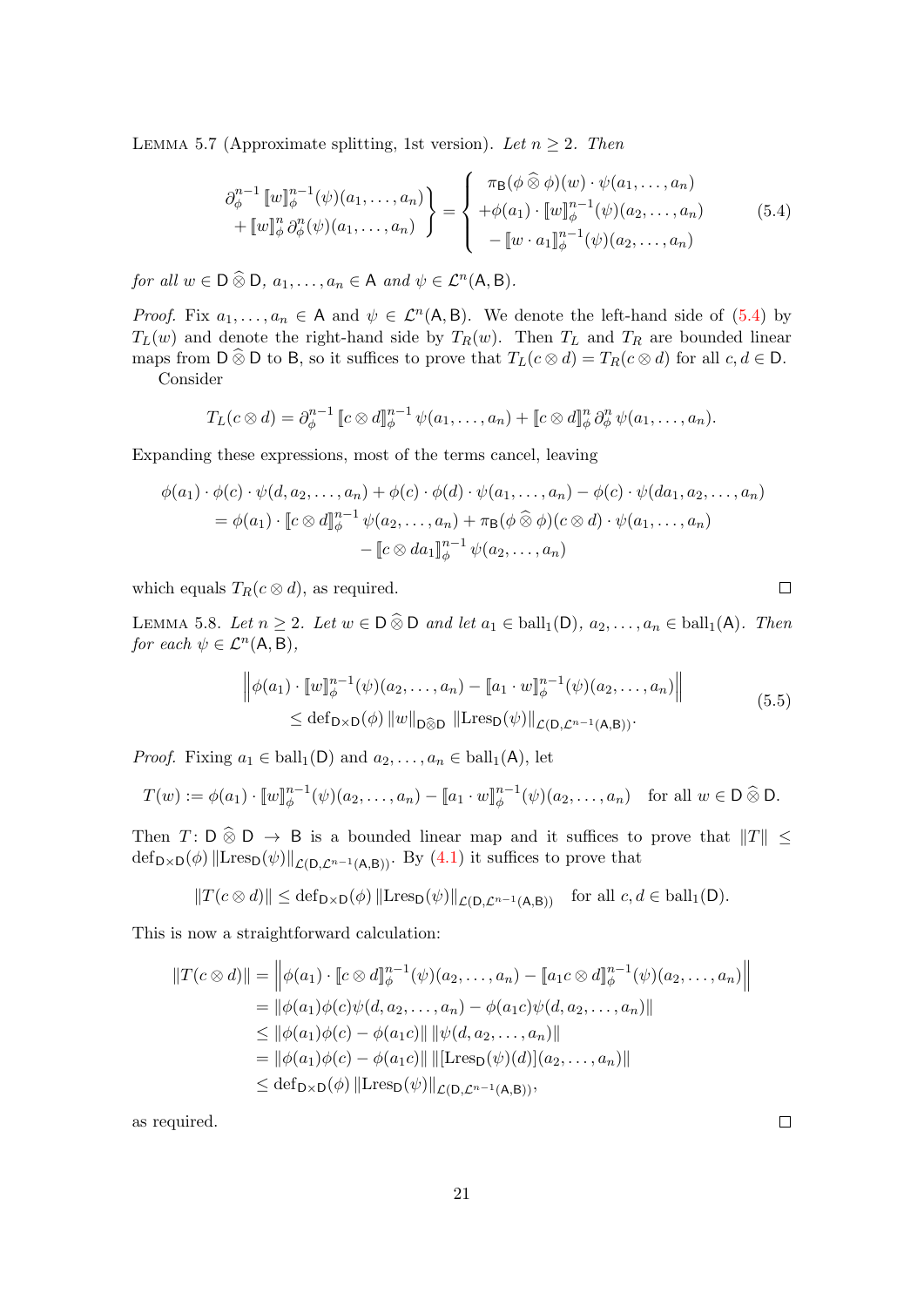#### <span id="page-21-0"></span>5.2 Defining the approximate homotopy

To construct our approximate homotopy, we have to place further restrictions on B and D. Thus throughout this subsection:

- A is a Banach algebra, B is a unital dual Banach algebra with an isometric predual, and  $\phi \in \mathcal{L}(A, B)$ ;
- D is a closed subalgebra of A, which is unital and amenable with constant  $\leq K$ ;

We also fix a net  $(\Delta_{\alpha})_{\alpha \in I}$  which is a bounded approximate diagonal for D and has the following properties:  $\sup_{\alpha} ||\Delta_{\alpha}||_{\mathcal{D}\widehat{\otimes} \mathcal{D}} \leq K$ ; and there exists  $\mathcal{\Delta} \in (\mathcal{D} \widehat{\otimes} \mathcal{D})^{**}$  such that  $\Delta_{\alpha} \stackrel{w^*}{\longrightarrow} \Delta$ . The desired operators  $\sigma_{\phi}^n : \mathcal{L}^{n+1}(\mathsf{A}, \mathsf{B}) \to \mathcal{L}^n(\mathsf{A}, \mathsf{B})$  will be constructed as limits of the operators  $[\![\Delta_\alpha]\!]_{\phi}^n$ , with respect to an appropriate topology which we now describe.

Let E and F be Banach spaces and let  $n \in \mathbb{N}$  be fixed. For the sake of readability, elements of  $E^n$  will be written as  $x := (x_1, x_2, \ldots, x_n)$ . For every  $x \in E^n$  and  $y \in F$ , we introduce the seminorm

$$
p_{\underline{x},y} \colon \mathcal{L}^n(E, F^*) \to [0, \infty); \quad \psi \mapsto |\langle y, \psi(\underline{x}) \rangle|.
$$

The topology on  $\mathcal{L}^n(E, F^*)$  generated by the family of seminorms  $(p_{\underline{x},y})_{(\underline{x},y)\in E^n\times F}$ is called the **topology of point-to-w** convergence and will be denoted by  $\tau$ . The topology  $\tau$  is linear, locally convex and Hausdorff (see [\[SW,](#page-28-16) Chapter II, §4]). We record a lemma here for future reference.

<span id="page-21-1"></span>LEMMA 5.9. A net  $(\psi_{\gamma})_{\gamma \in \Gamma}$  in  $\mathcal{L}^n(E, F^*)$  converges to zero with respect to  $\tau$  (in notation,  $\lim_{\gamma} \psi_{\gamma} = 0$ ) if and only if  $\lim_{\gamma} \psi_{\gamma}(\underline{x}) = 0$  for all  $\underline{x} \in E^n$ .

<span id="page-21-3"></span>Lemma 5.10. Suppose B is a dual Banach algebra with an isometric predual. Then for every  $n \in \mathbb{N}$ , the operator  $\partial_{\phi}^{n} : \mathcal{L}^{n}(A, B) \to \mathcal{L}^{n+1}(A, B)$  is  $\tau$ -to- $\tau$  continuous.

*Proof.* Let  $(\psi_i)$  be a  $\tau$ -convergent net in  $\mathcal{L}^n(\mathsf{A}, \mathsf{B})$ , with limit  $\psi$ . Let  $a_1, \ldots, a_{n+1} \in \mathsf{A}$ . By Lemma [5.9,](#page-21-1) for each  $j = 1, \ldots, n$  we have

$$
\psi_i(a_1,\ldots,a_j a_{j+1},\ldots,a_{n+1}) \xrightarrow{w^*} \psi(a_1,\ldots,a_j a_{j+1},\ldots,a_{n+1}).
$$

Also, since B is a dual Banach algebra, multiplication in B is separately w<sup>∗</sup> -continuous. Hence

$$
\lim_{i} \left( \phi(a_1) \psi_i(a_2, \dots, a_{n+1}) \right) = \phi(a_1) \lim_{i} \psi_i(a_2, \dots, a_{n+1})
$$
  
=  $\phi(a_1) \psi(a_2, \dots, a_{n+1}),$ 

and similarly

$$
\lim_{i} \left( \psi_i(a_1,\ldots,a_n)\phi(a_{n+1}) \right) = \psi(a_1,\ldots,a_n)\phi(a_{n+1}).
$$

 $\Box$ 

Thus  $(\partial_{\phi}^{n} \psi_i)(a_1, \ldots, a_{n+1}) \stackrel{w^*}{\longrightarrow} (\partial_{\phi}^{n} \psi)(a_1, \ldots, a_{n+1}),$  as required.

<span id="page-21-2"></span>LEMMA 5.11. Given  $n \in \mathbb{N}$  and  $\psi \in \mathcal{L}^{n+1}(\mathsf{A}, \mathsf{B})$ , the net  $(\llbracket \Delta_{\alpha} \rrbracket_{\phi}^{n} \psi)$   $\tau$ -converges in  $\mathcal{L}^{n}(\mathsf{A}, \mathsf{B})$ .

*Proof.* Fix  $\psi \in \mathcal{L}^{n+1}(\mathsf{A}, \mathsf{B})$ . Given  $a_1, \ldots, a_n \in \mathsf{A}$ , define  $T \in \mathcal{L}(\mathsf{D} \widehat{\otimes} \mathsf{D}, \mathsf{B})$  by  $T(w) :=$  $\llbracket w \rrbracket_{\phi}^n(\psi)(a_1,\ldots,a_n)$ . Then  $T : \mathsf{D} \widehat{\otimes} \mathsf{D} \to \mathsf{B}$  is a bounded linear map with values in a dual Banach space, and hence has a unique w<sup>\*</sup>-w<sup>\*</sup>-continuous extension  $\widetilde{T} : (D \widehat{\otimes} D)^{**} \to B$ , which satisfies  $\|\tilde{T}\| = \|T\|.$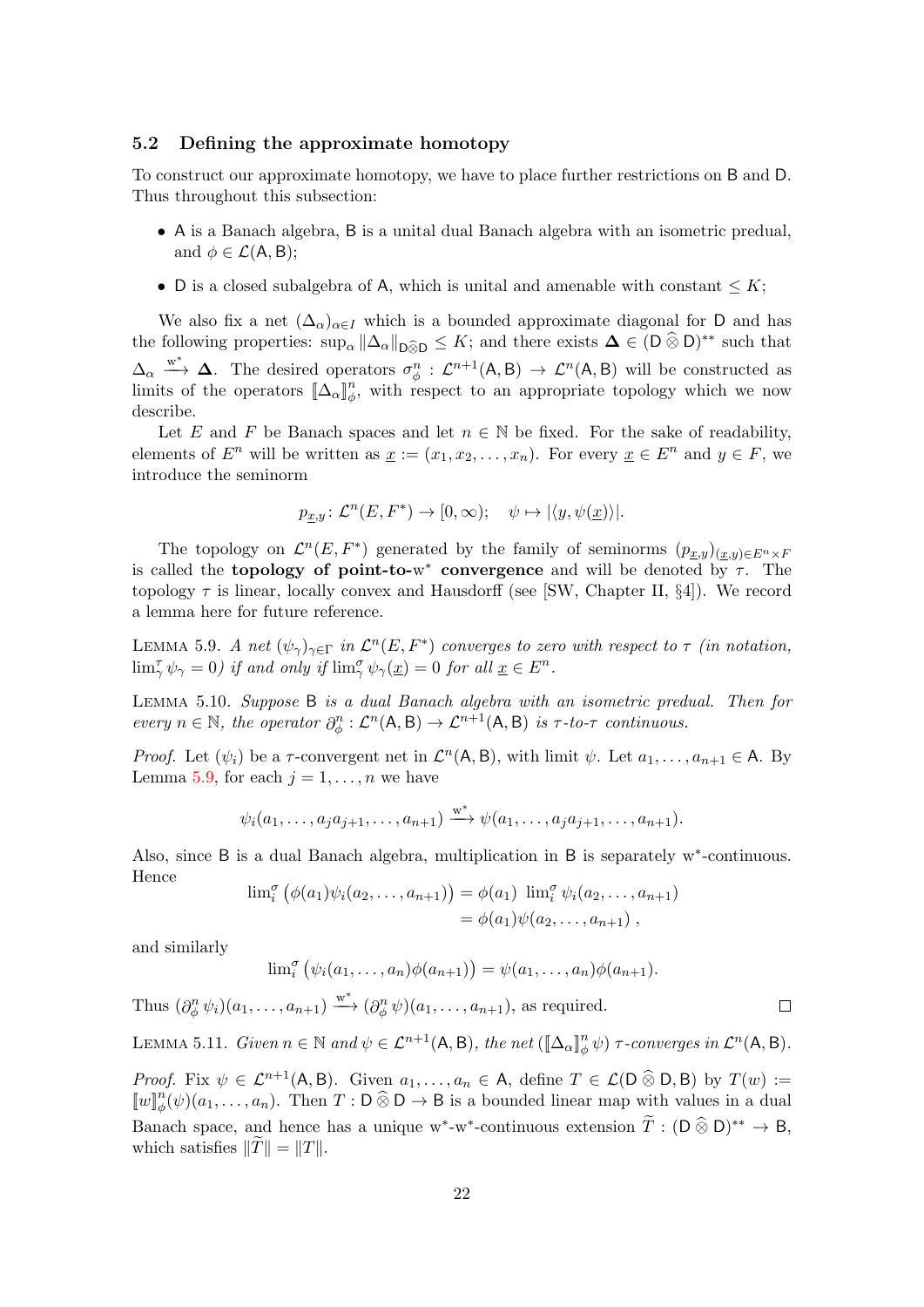In particular,

$$
\llbracket \Delta_{\alpha} \rrbracket_{\phi}^{n}(\psi)(a_1, \dots, a_n) = T(\Delta_{\alpha}) \xrightarrow{\mathbf{w}^*} \widetilde{T}(\Delta).
$$
 (5.6)

Denote the right-hand side of  $(5.6)$  by  $\Psi(a_1, \ldots, a_n)$ .

Routine calculations show that the map  $\Psi: A^n \to B$  is *n*-multilinear. Using [\(5.6\)](#page-22-1) and the bound in  $(5.3)$ , we obtain

$$
\|\Psi(a_1,\ldots,a_n)\| = \|\widetilde{T}(\mathbf{\Delta})\| \le \liminf_{\alpha} \|T(\Delta_{\alpha})\| \le K\|T\|
$$
  

$$
\le K\|\phi\|\|\text{Lres}_{\mathbf{D}}(\psi)\|\|a_1\|\ldots\|a_n\|.
$$

Thus  $\Psi \in \mathcal{L}^n(\mathsf{A}, \mathsf{B})$ , and  $\llbracket \Delta_\alpha \rrbracket^n_\phi(\psi) \stackrel{\tau}{\to} \Psi$  by [\(5.6\)](#page-22-1) and Lemma [5.9.](#page-21-1)

<span id="page-22-5"></span>DEFINITION 5.12 (Approximate homotopy). Define  $\sigma_{\phi}^n : \mathcal{L}^{n+1}(\mathsf{A}, \mathsf{B}) \to \mathcal{L}^n(\mathsf{A}, \mathsf{B})$  by

$$
\sigma_{\phi}^{n}(\psi) = \lim_{\alpha} \mathbb{I}_{\alpha} \llbracket \Delta_{\alpha} \rrbracket_{\phi}^{n}(\psi) \qquad \text{for all } \psi \in \mathcal{L}^{n}(\mathsf{A}, \mathsf{B}). \tag{5.7}
$$

This is well-defined by Lemma [5.11.](#page-21-2)

The following lemma is basic, and is included just for sake of convenient reference. We leave the proof to the reader.

<span id="page-22-4"></span>LEMMA 5.13. Let F be a Banach space, and let  $(f_i)$  be a net in  $F^*$  which converges  $w^*$  to some  $f \in F^*$ . Suppose also that there is a convergent net  $(c_i)$  in  $[0, \infty)$  such that  $||f_i|| \leq c_i$ . Then  $||f|| \leq \lim_i c_i$ .

<span id="page-22-0"></span>PROPOSITION 5.14 (Approximate splitting, 2nd version). Suppose  $\phi(1_D) = 1_B$ . Then for all  $n \geq 2$  and all  $\psi \in \mathcal{L}^n(\mathsf{A}, \mathsf{B}),$ 

$$
\|\text{Lres}_{\mathsf{D}}\left(\partial_{\phi}^{n-1}\sigma_{\phi}^{n-1}(\psi)+\sigma_{\phi}^{n}\partial_{\phi}^{n}(\psi)-\psi\right)\|_{\mathcal{L}(\mathsf{D},\mathcal{L}^{n-1}(\mathsf{A},\mathsf{B}))}\n\n\leq 2K \text{ def}_{\mathsf{D}\times\mathsf{D}}(\phi)\|\text{Lres}_{\mathsf{D}}(\psi)\|_{\mathcal{L}(\mathsf{D},\mathcal{L}^{n-1}(\mathsf{A},\mathsf{B}))}.
$$

Proof. To ease notational congestion, throughout this proof we let

$$
M := \left\| \operatorname{Lres}_{\mathsf{D}}(\psi) \right\|_{\mathcal{L}(\mathsf{D}, \mathcal{L}^{n-1}(\mathsf{A}, \mathsf{B}))}.
$$

Let  $a_1 \in \text{ball}_1(\mathsf{D})$  and let  $a_2, \ldots, a_n \in \text{ball}_1(\mathsf{A})$ ; it suffices to prove that

<span id="page-22-2"></span>
$$
\left\| \frac{\partial_{\phi}^{n-1} \sigma_{\phi}^{n-1}(\psi)(a_1, \dots, a_n) + \sigma_{\phi}^n \partial_{\phi}^n(\psi)(a_1, \dots, a_n)}{-\psi(a_1, \dots, a_n)} \right\| \le 2K \operatorname{def}_{D \times D}(\phi)M. \tag{5.8}
$$

Since  $\partial_{\phi}^{n-1}$  $\mathcal{L}^{n-1} : \mathcal{L}^{n-1}(\mathsf{A}, \mathsf{B}) \to \mathcal{L}^{n}(\mathsf{A}, \mathsf{B})$  is  $\tau$ -to- $\tau$  continuous by Lemma [5.10,](#page-21-3)

$$
\partial_{\phi}^{n-1} \sigma_{\phi}^{n-1}(\psi) + \sigma_{\phi}^{n} \partial_{\phi}^{n}(\psi) - \psi = \lim_{\alpha} \left( \partial_{\phi}^{n-1} [\Delta_{\alpha}]_{\phi}^{n-1}(\psi) + [\Delta_{\alpha}]_{\phi}^{n} \partial_{\phi}^{n}(\psi) - \psi \right).
$$

Thus the left-hand side of the desired inequality [\(5.8\)](#page-22-2) is equal to

<span id="page-22-3"></span>
$$
\left\| \lim_{\alpha} \left( \partial_{\phi}^{n-1} \left[ \Delta_{\alpha} \right]_{\phi}^{n-1} (\psi)(a_1, \dots, a_n) + \left[ \Delta_{\alpha} \right]_{\phi}^{n} \partial_{\phi}^{n} (\psi)(a_1, \dots, a_n) \right) \right\|.
$$
 (5.9)

<span id="page-22-1"></span> $\Box$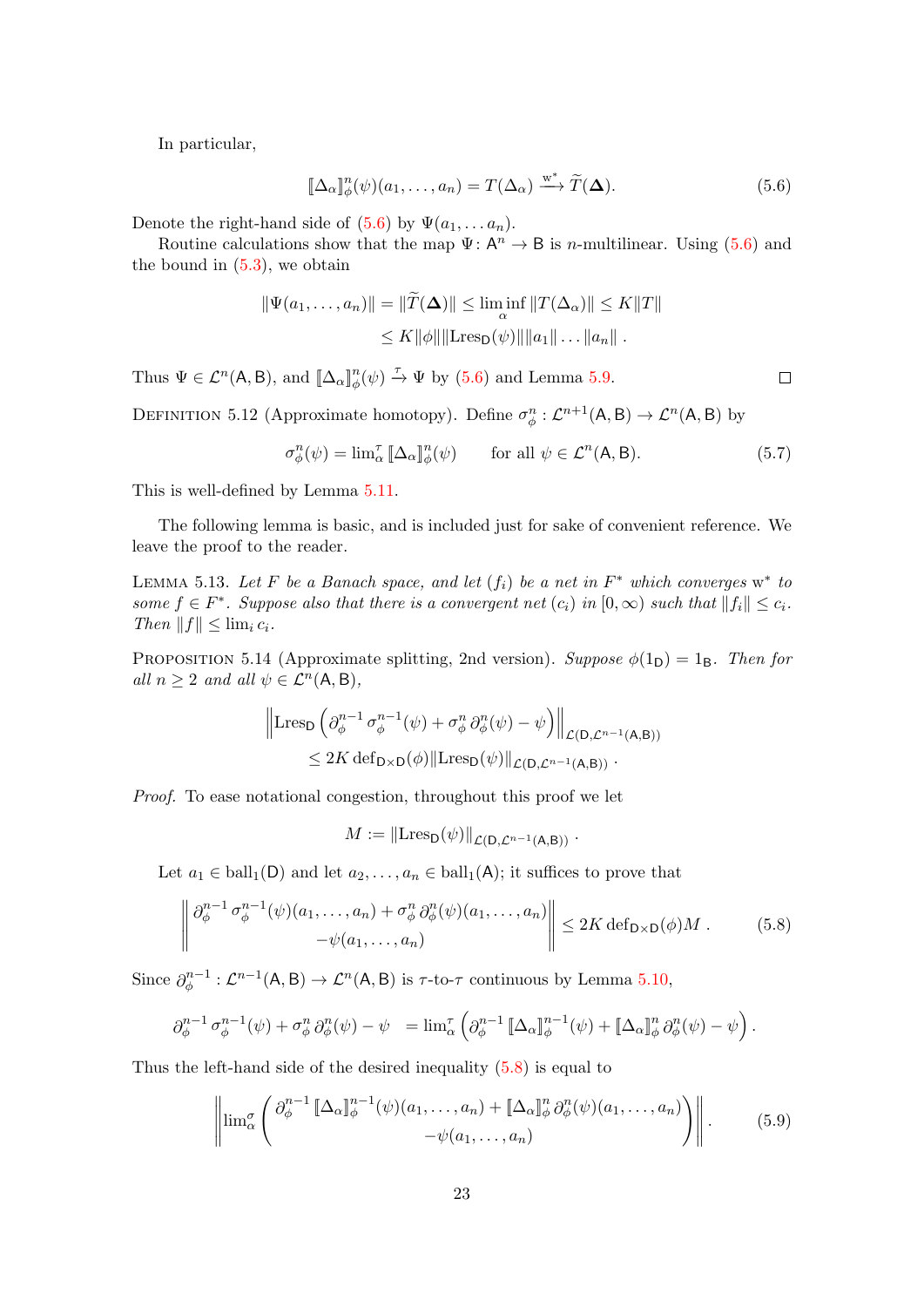Combining Lemma [5.7,](#page-20-1) Lemma [5.8,](#page-20-2) and the bound in [\(5.3\)](#page-19-0) yields

$$
\begin{aligned}\n&\left\|\partial_{\phi}^{n-1}\left[\Delta_{\alpha}\right]_{\phi}^{n-1}(\psi)(a_1,\ldots,a_n)+\left[\Delta_{\alpha}\right]_{\phi}^{n}\partial_{\phi}^{n}(\psi)(a_1,\ldots,a_n)\right| \\
&\quad-\pi_{\mathsf{B}}(\phi\,\widehat{\otimes}\,\phi)(\Delta_{\alpha})\cdot\psi(a_1,\ldots,a_n) \\
&=\left\|\phi(a_1)\cdot\left[\Delta_{\alpha}\right]_{\phi}^{n-1}(\psi)(a_2,\ldots,a_n)-\left[\Delta_{\alpha}\cdot a_1\right]_{\phi}^{n-1}(\psi)(a_2,\ldots,a_n)\right\| \\
&\leq & \left\{\begin{aligned}\n&\left\|\phi(a_1)\cdot\left[\Delta_{\alpha}\right]_{\phi}^{n-1}(\psi)(a_2,\ldots,a_n)-\left[a_1\cdot\Delta_{\alpha}\right]_{\phi}^{n-1}(\psi)(a_2,\ldots,a_n)\right|\right| \\
&\quad+\left\|\left[a_1\cdot\Delta_{\alpha}-\Delta_{\alpha}\cdot a_1\right]_{\phi}^{n-1}(\psi)(a_2,\ldots,a_n)\right|\n\end{aligned}\right.\n\leq & \det_{\mathsf{D}\times\mathsf{D}}(\phi)\|\Delta_{\alpha}\|M+\|\phi\|\|a_1\cdot\Delta_{\alpha}-\Delta_{\alpha}\cdot a_1\|M.\n\end{aligned}
$$

Also, since  $\phi(1_D) = 1_B$ , using  $\text{def}_{D \times D}(\phi) = ||\phi \pi_D - \pi_B(\phi \otimes \phi)||$ , we obtain

$$
\|\pi_{\mathsf{B}}(\phi\widehat{\otimes}\phi)(\Delta_{\alpha})\cdot\psi(a_1,\ldots,a_n)-\psi(a_1,\ldots,a_n)\|
$$
  
\n
$$
\leq \|\pi_{\mathsf{B}}(\phi\widehat{\otimes}\phi)(\Delta_{\alpha})-\phi(1_{\mathsf{D}})\|\|\psi(a_1,\ldots,a_n)\|
$$
  
\n
$$
\leq \|\pi_{\mathsf{B}}(\phi\widehat{\otimes}\phi)(\Delta_{\alpha})-\phi(\pi_{\mathsf{D}}(\Delta_{\alpha}))\|M+\|\phi(\pi_{\mathsf{D}}(\Delta_{\alpha})-1_{\mathsf{D}})\|M
$$
  
\n
$$
\leq \mathrm{def}_{\mathsf{D}\times\mathsf{D}}(\phi)\|\Delta_{\alpha}\|M+\|\phi\|\|\pi_{\mathsf{D}}(\Delta_{\alpha})-1_{\mathsf{D}}\|M.
$$

Putting things together, and recalling that  $K \geq \sup_{\alpha} ||\Delta_{\alpha}||$ , we have:

<span id="page-23-2"></span>
$$
\left\| \partial_{\phi}^{n-1} \left[ \Delta_{\alpha} \right]_{\phi}^{n-1} (\psi)(a_1, \dots, a_n) + \left[ \Delta_{\alpha} \right]_{\phi}^{n} \partial_{\phi}^{n} (\psi)(a_1, \dots, a_n) \right\| \leq 2 \operatorname{def}_{D \times D}(\phi) KM + \varepsilon_{\alpha} ,
$$
\n
$$
-\psi(a_1, \dots, a_n) \tag{5.10}
$$

where  $\varepsilon_{\alpha} := ||\phi|| ||a_1 \cdot \Delta_{\alpha} - \Delta_{\alpha} \cdot a_1||M + ||\phi|| ||\pi_D(\Delta_{\alpha}) - 1_D||M$ , which tends to 0 by [\(4.2\)](#page-13-5). Comparing  $(5.9)$  and  $(5.10)$ , and appealing to Lemma [5.13,](#page-22-4) the desired inequality  $(5.8)$ follows.  $\Box$ 

#### <span id="page-23-0"></span>5.3 Defining the "improving operator"

As in the previous subsection:

- A is a Banach algebra, B is a unital dual Banach algebra with an isometric predual;
- D is a closed subalgebra of A, which is unital and amenable with constant  $\leq K$ .

Then, for any given  $\phi \in \mathcal{L}(\mathsf{A}, \mathsf{B})$ , we may still form the splitting maps  $\sigma_{\phi}^n$ , as in Definition [5.12.](#page-22-5) However, rather than fixing a single  $\phi \in \mathcal{L}(A, B)$  and working with it throughout, we will now allow  $\phi$  to vary.

<span id="page-23-3"></span>DEFINITION 5.15. The **improving operator**  $F : \mathcal{L}(A, B) \to \mathcal{L}(A, B)$  is defined by the formula

<span id="page-23-1"></span>
$$
F(\phi) := \phi + \sigma_{\phi}^{1}(\phi^{\vee}) = \phi + \lim_{\alpha} \mathbb{I} \Delta_{\alpha} \mathbb{I}^{1}_{\phi}(\phi^{\vee}). \tag{5.11}
$$

The desired properties of F follow from applying the machinery of Section [5.2](#page-21-0) to the bilinear map  $\phi^{\vee} \in \mathcal{L}^2(\mathsf{A}, \mathsf{B})$ , viewed as a "2-cocycle" with respect to the operator  $\partial_{\phi}^2$  (see Lemma [5.4\)](#page-19-1). We first deal with some technical details that do not depend on amenability of D.

<span id="page-23-4"></span>LEMMA 5.16. Let  $\phi, \psi \in \mathcal{L}(A, B)$  and let  $w \in D \widehat{\otimes} D$ .

(i) If  $\psi(1_D) = 1_B$ , then  $\psi^1_{\phi}(\psi^{\vee})(1_D) = 0$ .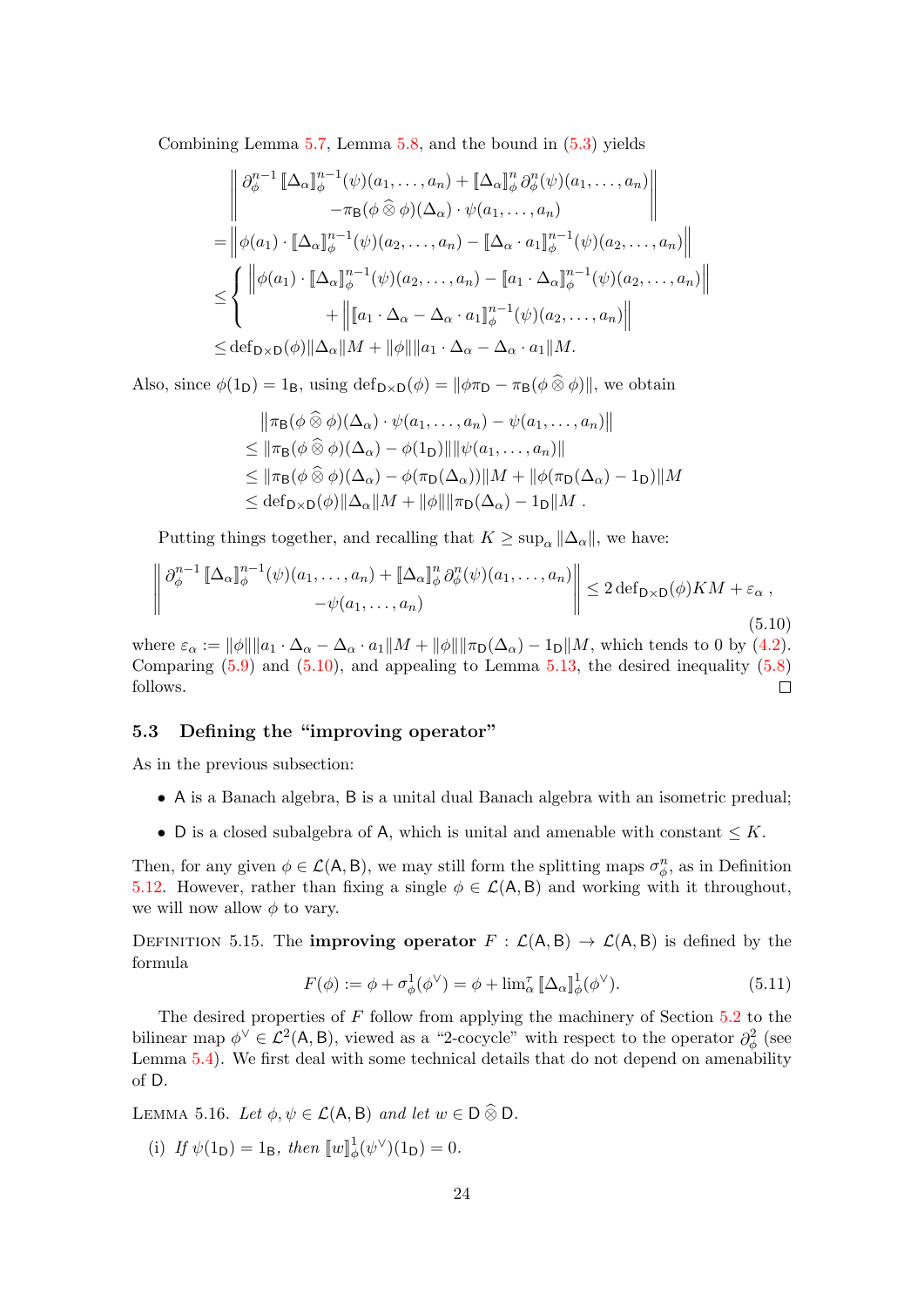(ii) If  $\text{def}_{A\times D}(\psi) = 0$ , then  $[\![w]\!]_{\phi}^{1}(\psi^{\vee})(x) = 0$  for all  $x \in D$ , and

$$
[\![w]\!]_{\phi}^{1}(\psi^{\vee})(ax) = [\![w]\!]_{\phi}^{1}(\psi^{\vee})(a) \cdot \psi(x) \quad \text{for all } a \in \mathsf{A} \text{ and } x \in \mathsf{D}.
$$

*Proof.* For fixed  $\phi$  and  $\psi \in \mathcal{L}(\mathsf{A}, \mathsf{B})$ , the map  $w \mapsto [w]_{\phi}^1(\psi^\vee)$  is bounded linear from  $\mathsf{D} \widehat{\otimes} \mathsf{D}$ to  $\mathcal{L}(A, B)$ . Hence, for both (i) and (ii), it suffices to prove the desired identity in the special case  $w = c \otimes d$ , where  $c, d \in D$ .

(i) 
$$
\[c \otimes d\]_\phi^1(\psi^\vee)(1_D) = \phi(c)\psi^\vee(d, 1_D) = \phi(c)\psi(d1_D) - \phi(c)\psi(d)\psi(1_D) = 0.
$$

(ii) Let  $a \in A$  and  $x \in D$ . Then

$$
[c \otimes d]^1_{\phi}(\psi^{\vee})(x) = \phi(c)\psi^{\vee}(d,x) = \phi(c)\psi(dx) - \phi(c)\psi(d)\psi(x) = 0
$$

and

$$
\begin{aligned} [c \otimes d]_{\phi}^{1}(\psi^{\vee})(ax) &= \phi(c)\psi^{\vee}(d, ax) \\ &= \phi(c)\psi(dax) - \phi(c)\psi(d)\psi(ax) \\ &= \phi(c)\psi(da)\psi(x) - \phi(c)\psi(d)\psi(a)\psi(x) \\ &= [c \otimes d]_{\phi}^{1}(\psi^{\vee})(a) \cdot \psi(x). \end{aligned}
$$

*Proof of Proposition [4.3.](#page-15-1)* Let  $\phi \in \mathcal{L}(A, B)$  with  $\phi(1_D) = 1_B$ . Let F be as in Definition [5.15.](#page-23-3) Part [\(i\)](#page-15-3): show that  $F(\phi)(1_D) = 1_B$ .

By the definition of F, this is equivalent to showing that  $\lim_{\alpha}^{\sigma} [\![\Delta_{\alpha}]\!]_{\phi}^{1}(\phi^{\vee})(1_{D}) = 0$ , which in turn follows from Lemma [5.16\(](#page-23-4)i).

Part [\(ii\)](#page-15-4): show that  $||F(\phi) - \phi|| \leq K ||\phi|| \operatorname{def}_{D \times A}(\phi)$ . Applying the bound in [\(5.3\)](#page-19-0) with  $\psi = \phi^{\vee}$  and  $w = \Delta_{\alpha}$  yields

$$
\|[\![\Delta_\alpha]\!]_\phi^1(\phi^\vee)\| \leq K \|\phi\| \|\text{Lres}_{\mathsf{D}}(\phi^\vee)\| = K \|\phi\| \operatorname{def}_{\mathsf{D}\times\mathsf{A}}(\phi) .
$$

Taking the limit on the left-hand side gives the desired bound on  $||F(\phi) - \phi||$ .

Part [\(iii\)](#page-15-5): show that  $\det_{\mathsf{D}\times\mathsf{A}}(F(\phi)) \leq 3K^2 ||\phi||^2 \det_{\mathsf{D}\times\mathsf{D}}(\phi) \det_{\mathsf{D}\times\mathsf{A}}(\phi)$ . We put  $\gamma := F(\phi) - \phi = \sigma_{\phi}^1(\phi^{\vee})$  in order to simplify some formulas. Rewriting the identity [\(4.6\)](#page-14-2) in terms of the operator  $\partial_{\phi}^1$ , we have

<span id="page-24-1"></span><span id="page-24-0"></span>
$$
(\phi + \gamma)^{\vee} = \phi^{\vee} - \partial_{\phi}^{1}(\gamma) - \pi_{\mathsf{B}} \circ (\gamma \mathbin{\widehat{\otimes}} \gamma) \circ \iota_{\mathsf{A},\mathsf{A}} ,
$$

where  $\iota_{A,A} \in \text{Bil}(A, A; A \widehat{\otimes} A)$  is the canonical map. Hence

$$
\begin{aligned} \text{def}_{\mathsf{D}\times\mathsf{A}}(F(\phi)) &= \|\text{Lres}_{\mathsf{D}}(\phi+\gamma)^{\vee}\| \\ &\leq \|\text{Lres}_{\mathsf{D}}\left(\phi^{\vee}-\partial_{\phi}^{1}(\gamma)\right)\| + \|\text{Lres}_{\mathsf{D}}(\pi_{\mathsf{B}}\circ(\gamma\widehat{\otimes}\gamma)\circ\iota_{\mathsf{A},\mathsf{A}})\| \\ &\leq \|\text{Lres}_{\mathsf{D}}\left(\phi^{\vee}-\partial_{\phi}^{1}(\gamma)\right)\| + \|\gamma\|_{\mathsf{D}}\|_{\mathcal{L}(\mathsf{D},\mathsf{B})}\|\gamma\| \,. \end{aligned} \tag{5.12}
$$

To bound the first term on the right-hand side of  $(5.12)$ , we take  $n = 2$  and  $\psi = \phi^{\vee}$  in Proposition [5.14.](#page-22-0) This yields

$$
\|\text{Lres}_{\mathsf{D}}\left(\partial_{\phi}^{1}\sigma_{\phi}^{1}(\phi^{\vee}) + \sigma_{\phi}^{2}\partial_{\phi}^{2}(\phi^{\vee}) - \phi^{\vee}\right)\| \leq 2K \operatorname{def}_{\mathsf{D}\times\mathsf{D}}(\phi)\|\text{Lres}_{\mathsf{D}}(\phi^{\vee})\|
$$
  
= 2K \operatorname{def}\_{\mathsf{D}\times\mathsf{D}}(\phi) \operatorname{def}\_{\mathsf{D}\times\mathsf{A}}(\phi). (5.13)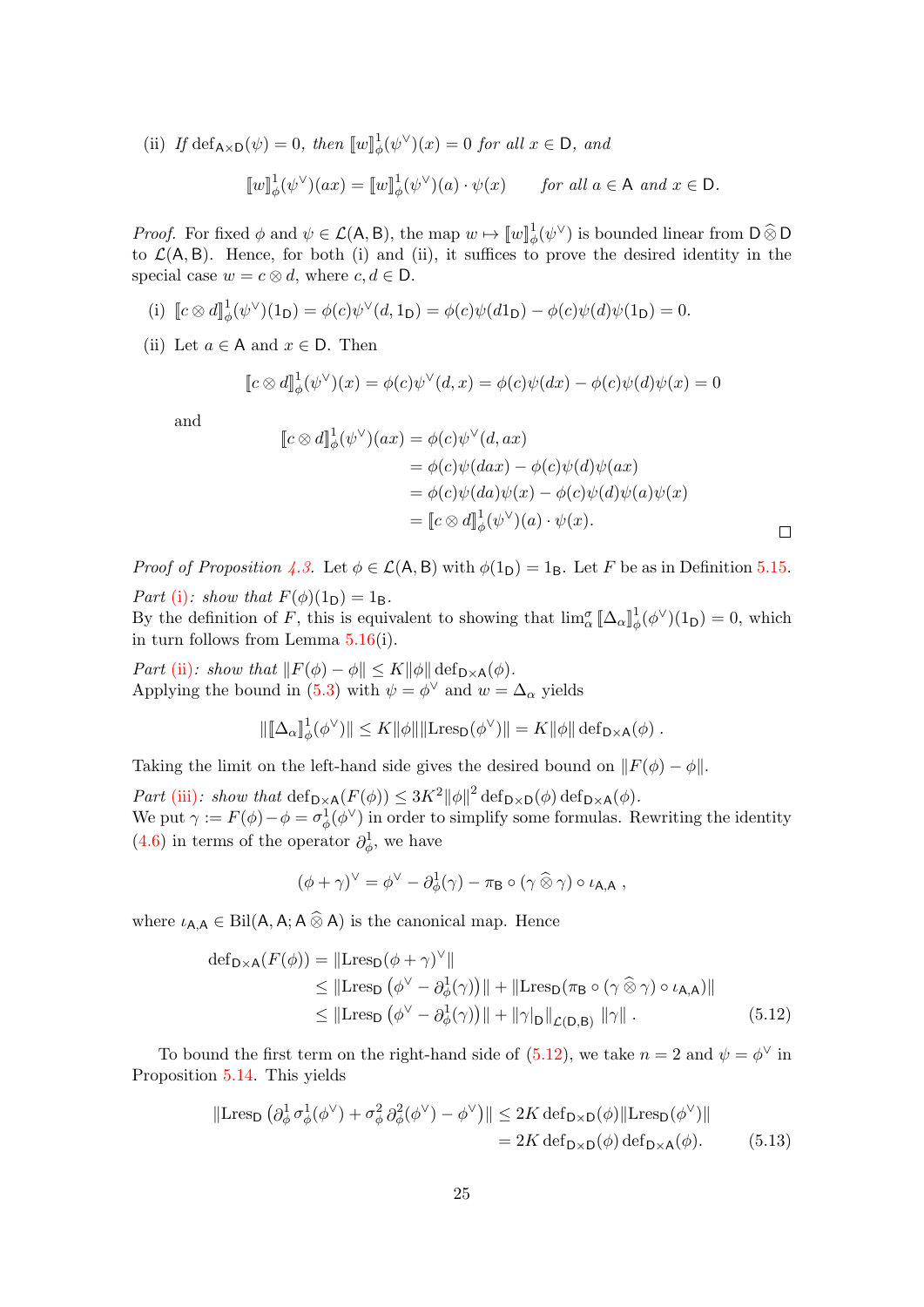Recall that  $\partial_{\phi}^{2}(\phi^{\vee}) = 0$  (by Lemma [5.4\)](#page-19-1) and  $\gamma = \sigma_{\phi}^{1}(\phi^{\vee})$ . Hence [\(5.13\)](#page-24-1) may be rewritten as

<span id="page-25-0"></span>
$$
\|\text{Lres}_{\mathsf{D}}\left(\partial_{\phi}^{1}(\gamma)-\phi^{\vee}\right)\| \leq 2K \operatorname{def}_{\mathsf{D}\times\mathsf{D}}(\phi)\operatorname{def}_{\mathsf{D}\times\mathsf{A}}(\phi). \tag{5.14}
$$

The second term is easier to deal with. We already know from part [\(ii\)](#page-15-4) of this proposition that  $\|\gamma\| \leq K \|\phi\| \operatorname{def}_{D \times A}(\phi)$ . By the same argument, using [\(5.3\)](#page-19-0), we obtain

$$
\|\gamma|_D\|_{\mathcal{L}(D,B)} \leq K \|\phi\| \|\phi^{\vee}\|_{D\times D}\|_{\mathcal{L}^2(D,B)} = K \|\phi\| \operatorname{def}_{D\times D}(\phi).
$$

Hence

<span id="page-25-1"></span>
$$
\|\gamma|_{\mathsf{D}}\|_{\mathcal{L}(\mathsf{D},\mathsf{B})}\|\gamma\| \le K^2 \|\phi\|^2 \operatorname{def}_{\mathsf{D}\times\mathsf{D}}(\phi) \operatorname{def}_{\mathsf{D}\times\mathsf{A}}(\phi). \tag{5.15}
$$

Combining  $(5.12)$  with  $(5.14)$  and  $(5.15)$  yields

$$
\operatorname{def}_{\mathsf{D}\times\mathsf{A}}(F(\phi)) \le (2K + K^2 \|\phi\|^2) \operatorname{def}_{\mathsf{D}\times\mathsf{D}}(\phi) \operatorname{def}_{\mathsf{D}\times\mathsf{A}}(\phi).
$$

To finish off the proof of part [\(iii\)](#page-15-5) it suffices to observe that  $K \geq 1$  (because  $\pi_D : D \widehat{\otimes} D \to D$ is contractive and  $(\pi_D(\Delta_\alpha))_{\alpha \in I}$  is a b.a.i. for D) and  $\|\phi\| \geq 1$  (since  $\phi(1_D) = 1_B$  and both A and B are unital).

Part [\(iv\)](#page-15-6): show that if  $\text{def}_{A\times D}(\phi) = 0$ , then  $\text{def}_{A\times D}(F(\phi)) = 0$ . Applying Lemma [5.16](#page-23-4) (ii) with  $w = \Delta_{\alpha}$  and  $\psi = \phi$ , and then taking the limit, we have

$$
\gamma(x) = \lim_{\alpha}^{\sigma} \llbracket \Delta_{\alpha} \rrbracket_{\phi}^{1}(\phi^{\vee})(x) = 0 \quad \text{for all } x \in \mathsf{D}
$$

and

$$
\gamma(ax) - \gamma(a)\phi(x) = \lim_{\alpha} \left( [\Delta_{\alpha}]_{\phi}^{1}(\phi^{\vee})(ax) - [\Delta_{\alpha}]_{\phi}^{1}(\phi^{\vee})(a) \cdot \phi(x) \right) = 0 \text{ for all } a \in A, x \in D.
$$

Hence, whenever  $a \in A$  and  $x \in D$ , we have

$$
F(\phi)^{\vee}(a, x) = \phi(ax) + \gamma(ax) - (\phi(a) + \gamma(a))(\phi(x) + \gamma(x))
$$
  
=  $\phi(ax) + \gamma(a)\phi(x) - (\phi(a) + \gamma(a))\phi(x)$   
= 0

as required.

This completes the proof of Proposition [4.3,](#page-15-1) and hence — via Theorem  $4.2$  — the proof of Theorem [1.11.](#page-5-2)

ACKNOWLEDGEMENTS. We thank the referee for their careful reading of our paper and for their constructive feedback. The main results of this paper were obtained during the second-named author's Ph.D. studies at the Department of Mathematics and Statistics of Lancaster University, UK, supported by a studentship from the Faculty of Science and Technology at that institution. He is indebted to his examiners Dr. Matthew Daws and Prof. Martin Lindsay for their careful reading of his thesis [\[Hor19\]](#page-28-17), which contains an earlier version of the work presented here. He also acknowledges with thanks the support received from the Czech Science Foundation  $(GA\tilde{C}R$  project 19-07129Y; RVO 67985840) while this paper was completed and various technical improvements were made, such as the additional examples (Corollary [1.8,](#page-4-0) Remark [1.9\)](#page-4-1) listed in Section [1.2](#page-3-0) and the machinery in Section [5.](#page-18-0)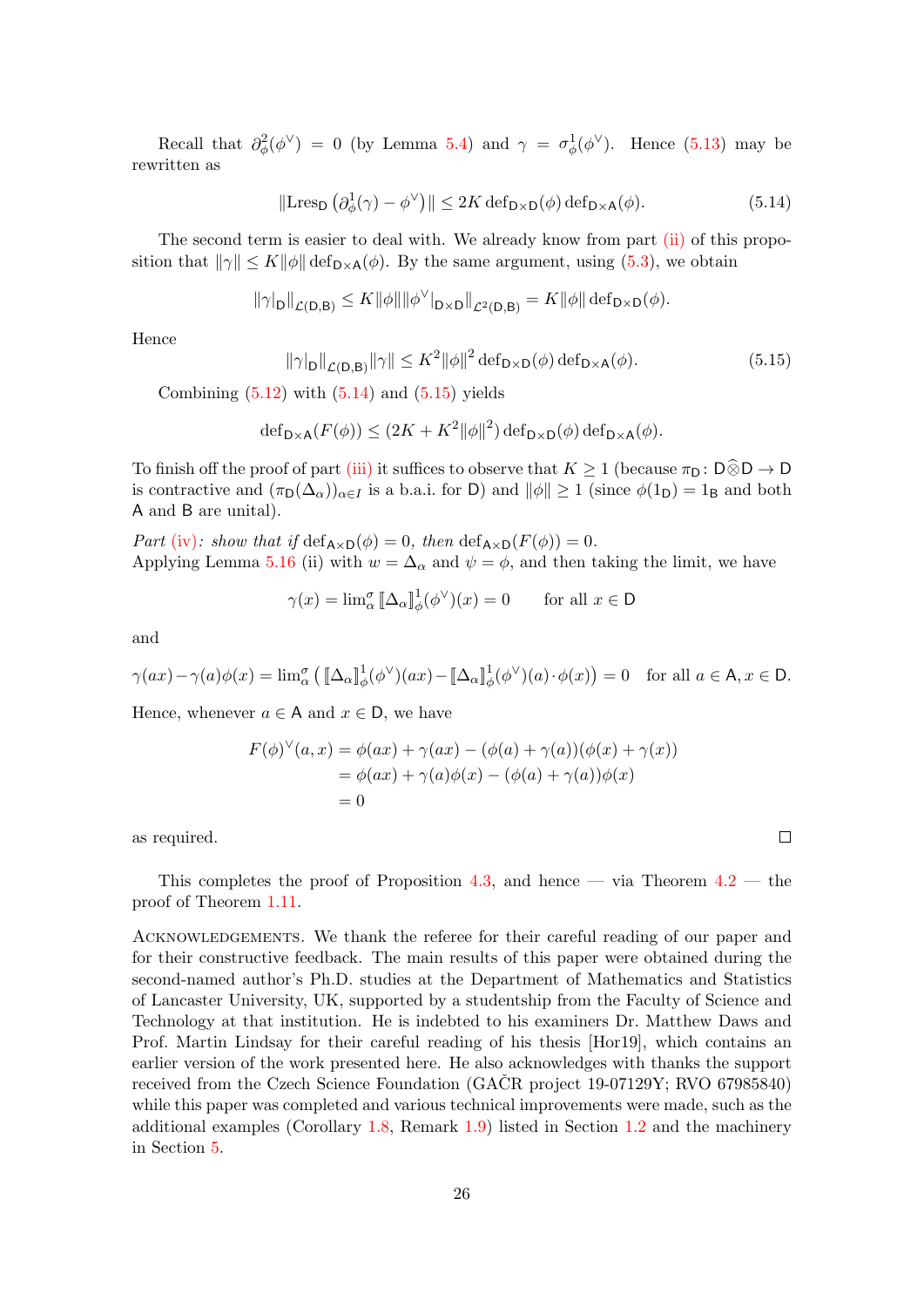# <span id="page-26-0"></span>A Constructing an uncountable clone system for the Tsirelson space

Let T denote the Tsirelson space. In this appendix we prove the following result.

<span id="page-26-1"></span>PROPOSITION A.1. There is an uncountable clone system for T.

*Proof.* We use the notation and terminology of [\[CS\]](#page-27-7) and [\[BKL20,](#page-27-8) Section 3]. Let  $(t_n)$ denote the unit vector basis for T. For a subset M of  $N$ ,  $P_M$  is the norm one basis projection onto the closed linear span of  $\{t_m : m \in M\}$ , denoted by  $T_M$ . We first recall a few definitions. We say that  $J \subseteq \mathbb{N}$  is a nonempty **Schreier set** if  $J$  is a finite set with  $|J| \leq \min J$ . Let  $M \subseteq \mathbb{N}$ . We say that J is an interval in  $\mathbb{N} \setminus M$  if J is of the form  $J = [a, b] \cap \mathbb{N}$  for some real numbers  $b > a \geq 1$ , such that  $J \cap M = \emptyset$ . Lastly, if  $M \subseteq \mathbb{N}$ and J is an interval in  $\mathbb{N} \setminus M$ , we define

$$
\sigma(\mathbb{N}, J) = \sup \biggl\{ \sum_{j \in J} s_j : s_j \in [0, 1] \ (j \in J), \ \biggl\| \sum_{j \in J} s_j t_j \biggr\|_T \le 1 \biggr\}.
$$

We rely on the following two results:

• Let  $J \subseteq \mathbb{N}$  be a nonempty Schreier set. Then

$$
||x|| \ge \frac{1}{2} \sum_{j \in J} |x_j| \quad \text{for all } x = (x_j) \in T.
$$

This is an immediate consequence of how the Tsirelson norm is defined.

• For an infinite  $M \subseteq \mathbb{N}$ , we have  $T_M \cong T$  if and only if there is a constant  $C \geq 1$  such that  $\sigma(N, J) \leq C$  for every interval J in  $N \setminus M$ . This is a special case of a result of Casazza–Johnson–Tzafriri [\[CJT84\]](#page-27-9), stated in [\[BKL20,](#page-27-8) Corollary 3.2], and applied here only in the particular case where  $N = N$ .

Combining these two results, we obtain the following conclusion: Suppose that  $M =$  ${m_1 < m_2 < \cdots \} \subseteq \mathbb{N}$  is an infinite set with

<span id="page-26-2"></span>
$$
m_1 = 1 \qquad \text{and} \qquad m_{j+1} \le 2m_j + 2 \qquad \text{for all } j \in \mathbb{N}. \tag{A.1}
$$

For every nonempty interval J in  $\mathbb{N} \setminus M$ , there is a unique  $j \in \mathbb{N}$  such that  $J \subseteq [m_j + \ell_j]$  $1, m_{j+1} - 1$ . This implies that

$$
|J| \le (m_{j+1} - 1) - (m_j + 1) + 1 \le 2m_j + 1 - m_j = m_j + 1 \le \min J,
$$

so J is a Schreier set, and therefore

$$
\left\| \sum_{j \in J} s_j t_j \right\|_T \ge \frac{1}{2} \sum_{j \in J} s_j \quad \text{for all } s_j \in [0, 1], j \in J
$$

by the first bullet point, so  $\sigma(N, J) \leq 2$ . Hence  $T_M \cong T$  by the second bullet point. In fact, it follows from the second part of the proof of Theorem 10 and the paragraph before Proposition 3 in [\[CJT84\]](#page-27-9) that  $T_M$  and T are 4-isomorphic.

We can therefore establish the result by constructing an uncountable, almost disjoint family D of sets whose elements satisfy  $(A.1)$ . For then, the uncountable family of norm one idempotents  $(P_M)_{M\in\mathcal{D}}$  will be the desired clone system. We construct  $\mathcal D$  as follows.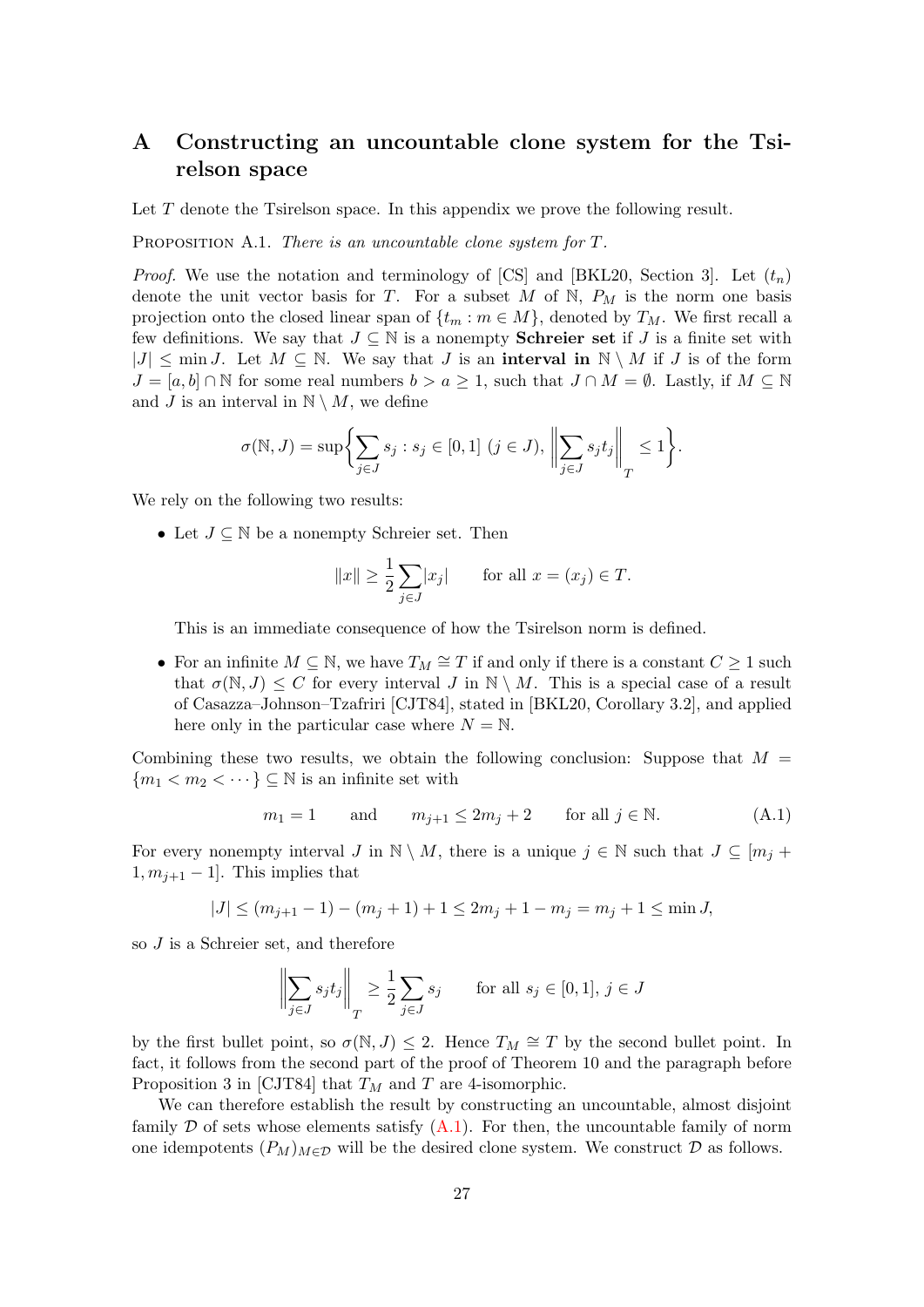Given a function  $f \in \{0,1\}^{\mathbb{N}},$  define

$$
m_n(f) = 2^{n-1} + \sum_{j=1}^{n-1} f(j)2^{n-1-j}
$$
 for all  $n \in \mathbb{N}$ .

Alternatively, we can state this definition recursively as follows:

<span id="page-27-10"></span>
$$
m_1(f) = 1 \qquad \text{and} \qquad m_{n+1}(f) = 2m_n(f) + f(n) \qquad \text{for all } n \in \mathbb{N}.
$$
 (A.2)

Set

$$
M(f) = \{m_n(f) : n \in \mathbb{N}\} \quad \text{and} \quad \mathcal{D} = \{M(f) : f \in \{0, 1\}^{\mathbb{N}}\}.
$$

Clearly  $M(f)$  is an infinite subset of N for each  $f \in \{0,1\}^{\mathbb{N}}$ . Since  $f(n) \in \{0,1\}$ , the recursive definition  $(A.2)$  shows that the elements of  $M(f)$  satisfy  $(A.1)$ .

It remains to verify that the family  $D$  is almost disjoint. More precisely, for distinct functions  $f, g \in \{0,1\}^{\mathbb{N}},$  we claim that  $|M(f) \cap M(g)| = k$ , where  $k \in \mathbb{N}$  is the smallest number such that  $f(k) \neq g(k)$ . This however follows from an easy induction argument and [\(A.2\)](#page-27-10).  $\Box$ 

# References

- <span id="page-27-8"></span><span id="page-27-4"></span><span id="page-27-3"></span><span id="page-27-2"></span><span id="page-27-0"></span>[AK] F. Albiac and N. J. Kalton, Topics in Banach Space Theory, Graduate Texts in Mathematics 233. Springer-Verlag, New York, 2006. [BKL20] K. Beanland, T. Kania and N. J. Laustsen, The lattices of closed operator ideals on the Tsirelson and Schreier spaces, J. Funct. Anal. 279 (2020), 108668. [BP69] E. Berkson and H. Porta, Representations of  $\mathfrak{B}(X)$ , J. Funct. Anal. 3, No. 1 (1969), 1–34. [BG09] A. Blanco and N. Grønbæk, Amenability of algebras of approximable operators, Israel J. Math. 171 (2009), 127–156. [BOT13] M. Burger, N. Ozawa and A. Thom, On Ulam stability, *Israel J. Math.* 193, No. 1 (2013), 109-129. [CJT84] P. G. Casazza, W. B. Johnson and L. Tzafriri, On Tsirelson's space, Israel J. Math. 47 (1984), 81–98. [CS] P. G. Casazza and T. J. Shura, Tsirelson's space, Lecture Notes in Mathematics 1363. Springer-Verlag, Berlin, 1989. [Cho13] Y. Choi, Approximately multiplicative maps from weighted semilattice algebras, J. Aust. Math. Soc. 95, No. 1 (2013), 36–67. [Da07] M. Daws, Dual Banach algebras: representations and injectivity, Studia Math. 178, No. 3 (2007), 231–275. [DPW09] M. Daws, H. L. Pham and S. White, Conditions implying the uniqueness of the
- <span id="page-27-9"></span><span id="page-27-7"></span><span id="page-27-6"></span><span id="page-27-5"></span><span id="page-27-1"></span>weak<sup>\*</sup>-topology on certain group algebras, *Houston J. Math.* 35, No. 1 (2009), 253–272.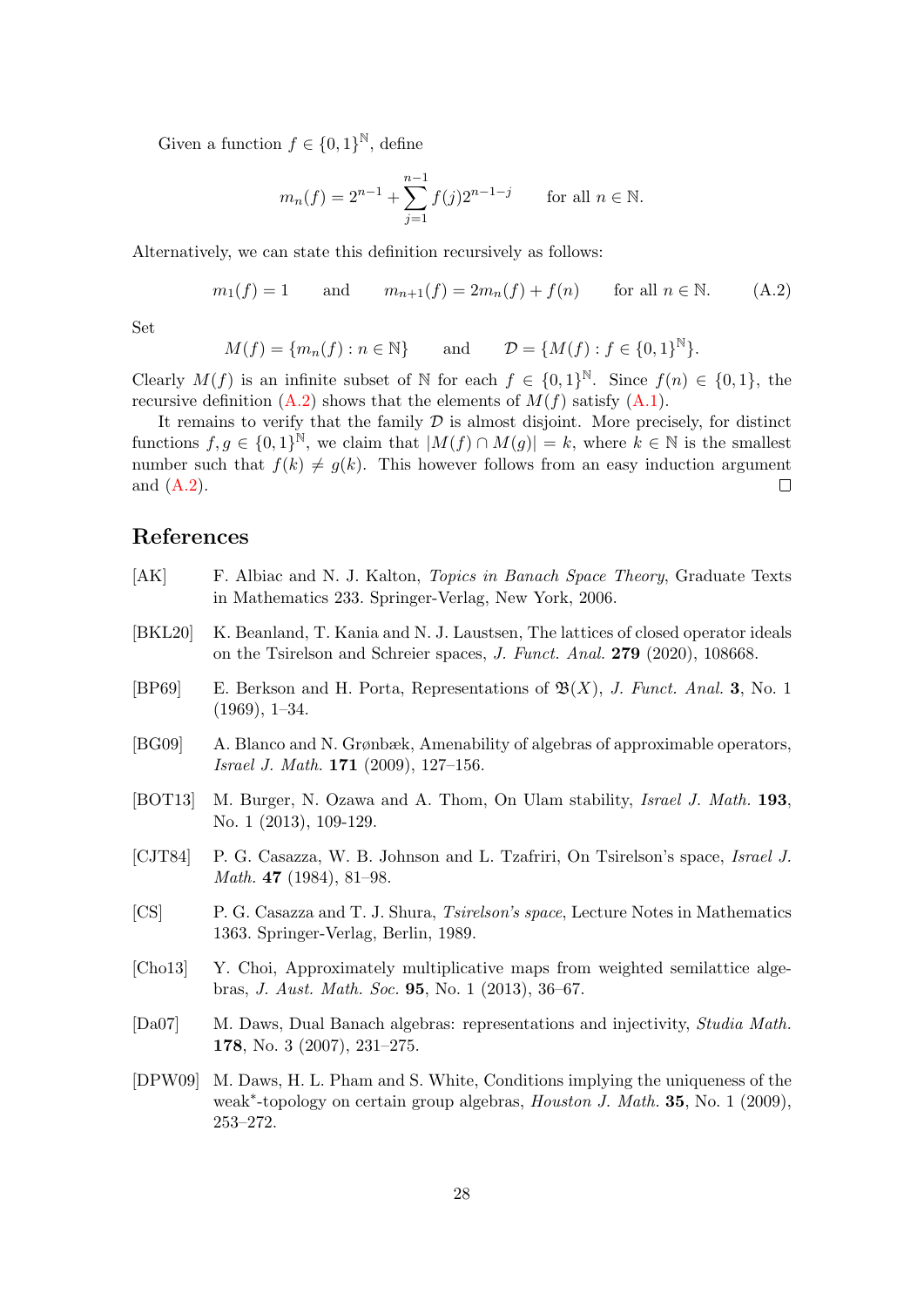- <span id="page-28-11"></span>[FJ74] T. Figiel and W. B. Johnson, A uniformly convex Banach space which contains no  $\ell_n$ , Compos. Math. 29 (1974), 179–190.
- <span id="page-28-6"></span>[GJW94] N. Grønbæk, B. E. Johnson and G. A. Willis, Amenability of Banach algebras of compact operators, Israel J. Math. 87, No. 1 (1994), 289–324.
- <span id="page-28-17"></span>[Hor19] B. Horváth, Algebras of operators on Banach spaces, and homomorphisms thereof, (PhD thesis), Lancaster University (2019), [https://doi.org/10.](https://doi.org/10.17635/lancaster/thesis/614) [17635/lancaster/thesis/614](https://doi.org/10.17635/lancaster/thesis/614)
- <span id="page-28-3"></span>[HT22] B. Horváth and Zs. Tarcsay, Perturbations of surjective homomorphisms between algebras of operators on Banach spaces, Proc. Amer. Math. Soc. 150, No. 2 (2022), 747–761.
- <span id="page-28-4"></span>[How00] R. Howey, Approximately multiplicative maps between some Banach algebras, (PhD thesis), University of Newcastle upon Tyne (2000).
- <span id="page-28-0"></span>[Jo88] B. E. Johnson, Approximately multiplicative maps between Banach algebras, J. Lond. Math. Soc. 37, No. 2 (1988), 294–316.
- <span id="page-28-8"></span>[JPS22] W. B. Johnson, N. C. Phillips and G. Schechtman, The SHAI property for the operators on  $L^p$ , J. Funct. Anal. 282 (2022), 109333.
- <span id="page-28-15"></span>[Ka82] D. Kazhdan, On  $\varepsilon$ -representations, *Israel J. Math.* 43, No. 4 (1982), 315–323.
- <span id="page-28-1"></span>[Ko21] T. Kochanek, Approximately order zero maps between  $C^*$  algebras, J. Funct. Anal. 281, No. 2 (2021), 109025.
- <span id="page-28-12"></span>[La03] N. J. Laustsen, On ring-theoretic (in)finiteness of Banach algebras of operators on Banach spaces, Glasgow Math. J. 45, No. 1 (2003), 1–19.
- <span id="page-28-10"></span>[LR69] J. Lindenstrauss and H. P. Rosenthal, The  $\mathscr{L}_p$  spaces, Israel J. Math. 7 (1969), 325–349.
- <span id="page-28-5"></span>[LT] J. Lindenstrauss and L. Tzafriri, Classical Banach Spaces I, Springer-Verlag, Berlin, 1996.
- <span id="page-28-2"></span>[MV19] P. McKenney, A. Vignati, Ulam stability for some classes of  $C^*$ -algebras, Proc. Roy. Soc. Edinburgh Sect. A 149, No. 1, (2019), 45–59.
- <span id="page-28-9"></span>[Ro70] H. P. Rosenthal, On the subspaces of  $L^p$  ( $p > 2$ ) spanned by sequences of independent random variables, Israel J. Math. 8 (1970), 273–303.
- <span id="page-28-14"></span>[Ru] V. Runde, Amenable Banach Algebras — A Panorama, Springer Monographs in Mathematics. Springer-Verlag, New York, 2020.
- <span id="page-28-13"></span>[Ry] R. A. Ryan, Introduction to Tensor Products of Banach Spaces, Springer Monographs in Mathematics. Springer-Verlag London, Ltd., London, 2002.
- <span id="page-28-7"></span>[Si] I. Singer, Bases in Banach Spaces, Vol. I, Die Grundlehren der mathematischen Wissenschaften, Band 154. Springer-Verlag, New York-Berlin, 1970.
- <span id="page-28-16"></span>[SW] H. H. Schaefer and M. P. Wolff, Topological Vector Spaces (second eddition), Graduate Texts in Mathematics 3. Springer-Verlag, New York, 1999.